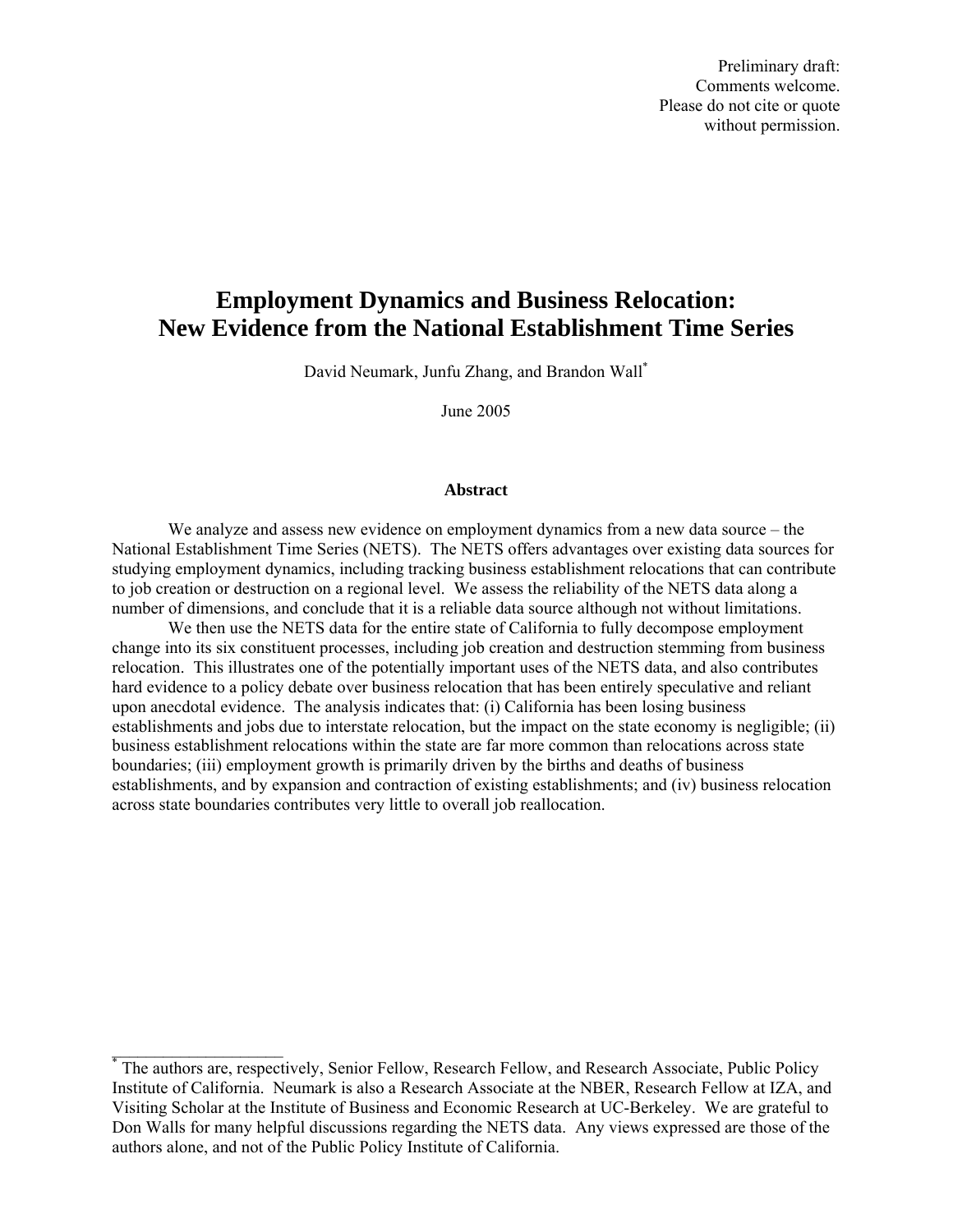## **1. Introduction**

Employment growth is a major goal of economic policy at both the national and regional levels. Employment change is a dynamic process resulting from job creation and job destruction, which in turn are predominantly driven by business activities including the birth, death, growth, contraction, and relocation of business establishments. This dynamic process is represented in Figure 1, in which each arrow stands for a type of establishment-level change that causes total employment to grow or decline. When an establishment is created ("born") in the economy, or moves into it, or an existing establishment expands, then total employment will grow. Conversely, when a business establishment goes out of existence ("dies") or moves out of the economy, or an existing establishment cuts jobs, then total employmentwill decrease.<sup>1</sup>

This "demographic" depiction of business establishments and employment changes implies that employment changes in the economy can be decomposed as follows:

#### *Employment growth*

 $\mathcal{L}_\text{max}$ 

*= (job growth at expanding establishments – job decline at contracting establishments)* 

- *+ (jobs at new establishments jobs at establishments that closed)*
- *+ (job at establishments that moved in jobs at establishments that moved out*).

Figure 1 and this decomposition remind us that employment change is a complex process, as it is ultimately the net effect of six influences – three that create jobs and three that destroy jobs. This complexity is important for both describing the economy and thinking about the impact of policies (and other factors) on employment growth. Ultimately, we need to understand all six of these dynamic processes to characterize employment change in an economy, both to describe employment change, and to identify the job creation and destruction processes on which it might be most productive for policymakers to focus in encouraging employment growth. Moreover, the fact that employment change is the net result of potentially large gross changes – for example, overall expansion of jobs at existing establishments and overall contraction of jobs at other existing establishments – suggests that what often

<span id="page-1-0"></span><sup>&</sup>lt;sup>1</sup> Strictly speaking, whenever we refer to "employment" measured at the establishment level, we should refer to "jobs," because workers can have jobs at more than one employer. But since "job change" usually conveys a different meaning than "employment change," we often refer to employment instead.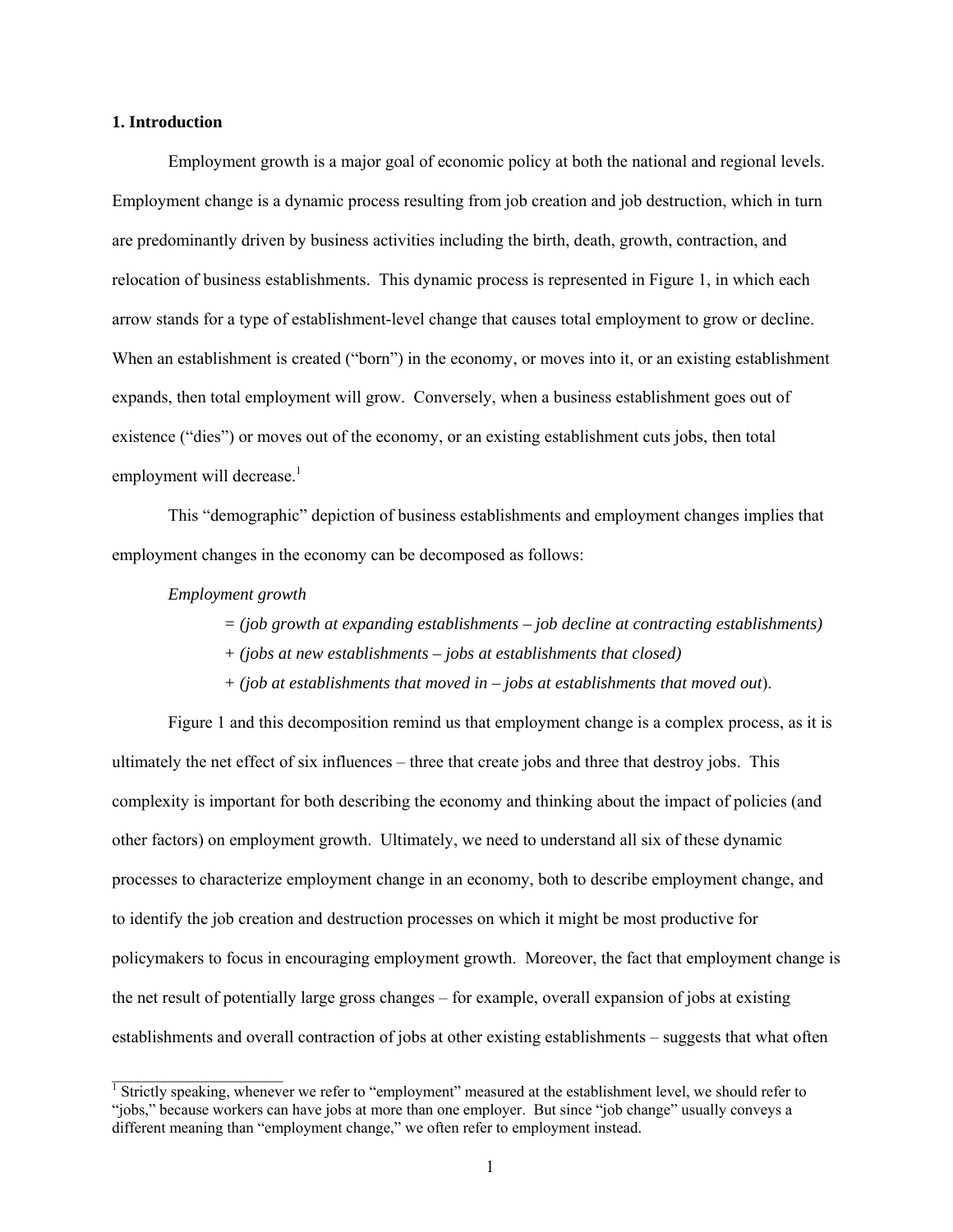appear as relatively moderate overall changes in employment over time may mask potentially volatile gross job flows. This implies that relatively small changes in any of the gross flows can lead to sharp changes in net job growth.

Thus, understanding the importance of each of the sources of employment change is critical both for understanding the process of employment growth, and for thinking about and studying policies that might affect any one (or more) of them. But tracking a large population of business establishments across time and space, including births, deaths, and relocations, is difficult and costly, and thus data have not been available with which to fully capture the underlying processes of employment dynamics. Primarily for this reason, although the importance of understanding the job creation-destruction process has long been widely recognized (e.g., Schumpeter, 1942, Chapter 7), systematic empirical research on this topic did not start until quite recently as researchers began to develop appropriate data sources. But this research has continued to face significant limitations imposed by the data.

In this paper we help introduce a new data source – the National Establishment Time Series (NETS) – which we believe is the first data set that permits a full decomposition of the sources of employment change in the U.S. economy, and which offers other advantages relative to existing data sources. We do two things with the NETS data. First, we assess their reliability along numerous dimensions, generally concluding that the NETS is a reliable data source although not without limitations. Second, we illustrate the usefulness of these data by using the NETS data for the entire state of California to fully decompose employment change into its six constituent processes, documenting the importance of each in contributing to employment change and its volatility. Because a principal advantage of the NETS data is the tracking of business establishment relocations, we emphasize the importance of relocation in employment dynamics. This analysis of the role of business relocation contributes hard evidence to a policy debate over business relocation that has been entirely speculative and reliant upon anecdotal evidence.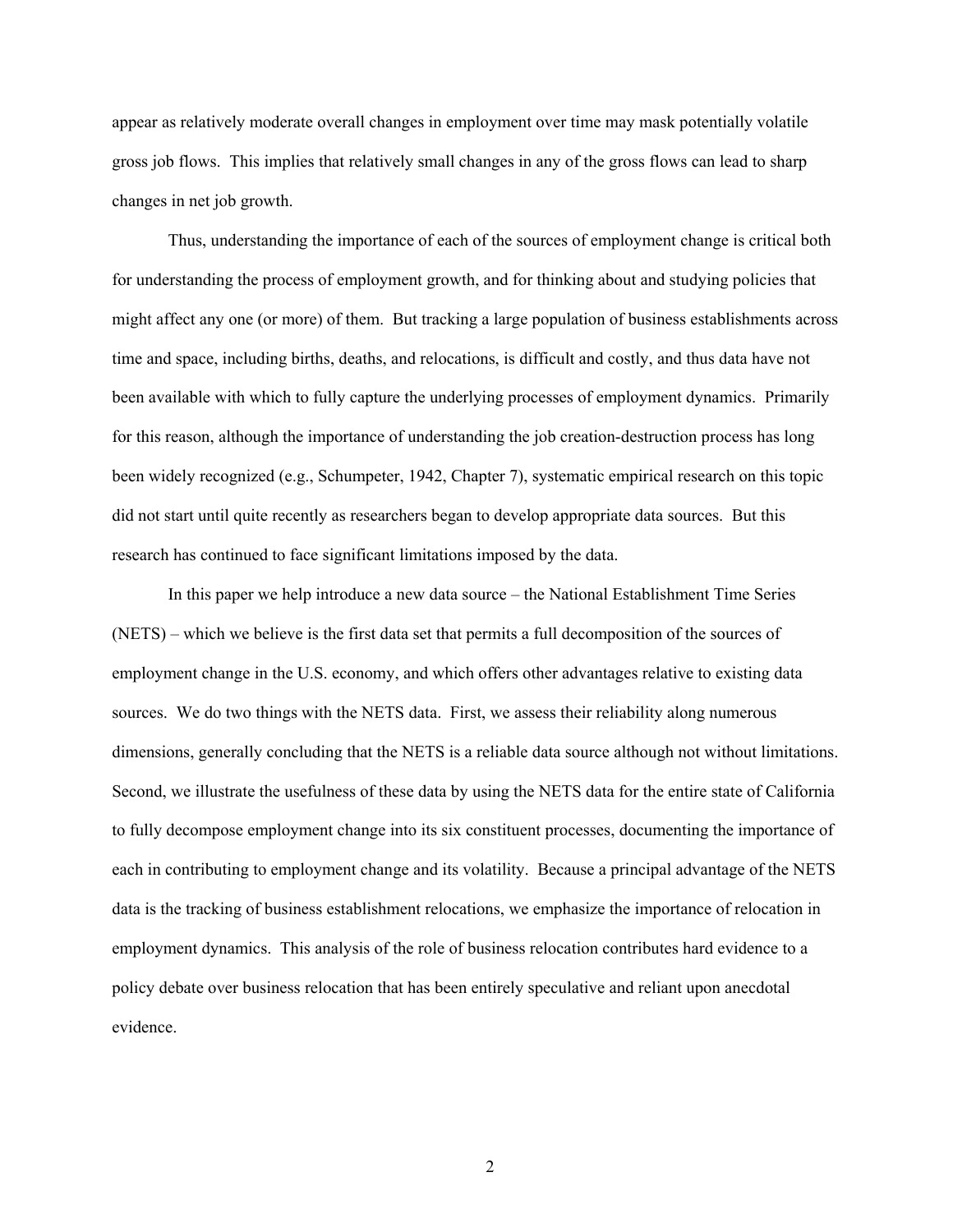# **2. The NETS Database**

The NETS database is a new longitudinal file based on recent D&B data. It is a long-term project of Walls & Associates in conjunction with Dun and Bradstreet (D&B). We currently have access to a version of this data set that covers all business establishments that were ever located in California between 1989 and 2002, and their respective parent headquarters (regardless of location).<sup>2</sup>

This version of the NETS database begins with 14 cross-sectional files of the full Data Universal Numbering System (DUNS) Marketing Information (DMI) file for each year from 1990 through 2003, each of which covers the previous year. From here on, we refer to the year covered by the data, i.e., 1989-2002 for the full sample period. The primary purpose of D&B's data collection effort is to provide information on businesses to the business community, in order to enhance their decision-making by constructing a set of "predictive indicators" (e.g., the D&B Rating and PayDex scores). The DMI file for each year is constructed from an ongoing effort to capture each business establishment in the United States in each year (including nonprofits and the public sector). The DMI file is based on a multi-layered process incorporating many data sources.

D&B strives to identify all business establishments, and to assemble information on them, through a massive data collection effort, including over 100 million telephone calls from four calling centers each year, as well as obtaining information from legal and court filings, newspapers and electronic news services, public utilities, all U.S. Secretaries of State, government registries and licensing data, payment and collections information, company filings and news reports, and the U.S. Postal Service.<sup>[3](#page-3-1)</sup> Particular efforts are devoted to identifying the births and deaths of establishments. For every establishment identified, D&B assigns a DUNS number as a means of tracking the establishment. It should be pointed out that since around 1990, the DUNS has increasingly become the standard means of

<span id="page-3-0"></span> $2 \text{ An observation in the NETS data is an "establishment." An establishment is a business or industrial unit at a single$ physical location that produces or distributes goods or performs services, for example, a single store or factory. Many companies own or control more than one establishment, and those establishments may be located in different geographic areas and may be engaged in different kinds of business. The NETS database is based on information collected at the establishment level, but also includes a unique Data Universal Numbering System (DUNS) to indicate the relationships among establishments in multi-establishment firms.

<span id="page-3-1"></span><sup>&</sup>lt;sup>3</sup> See http://mddi.dnb.com/mddi/story.aspx (viewed April 28, 2005).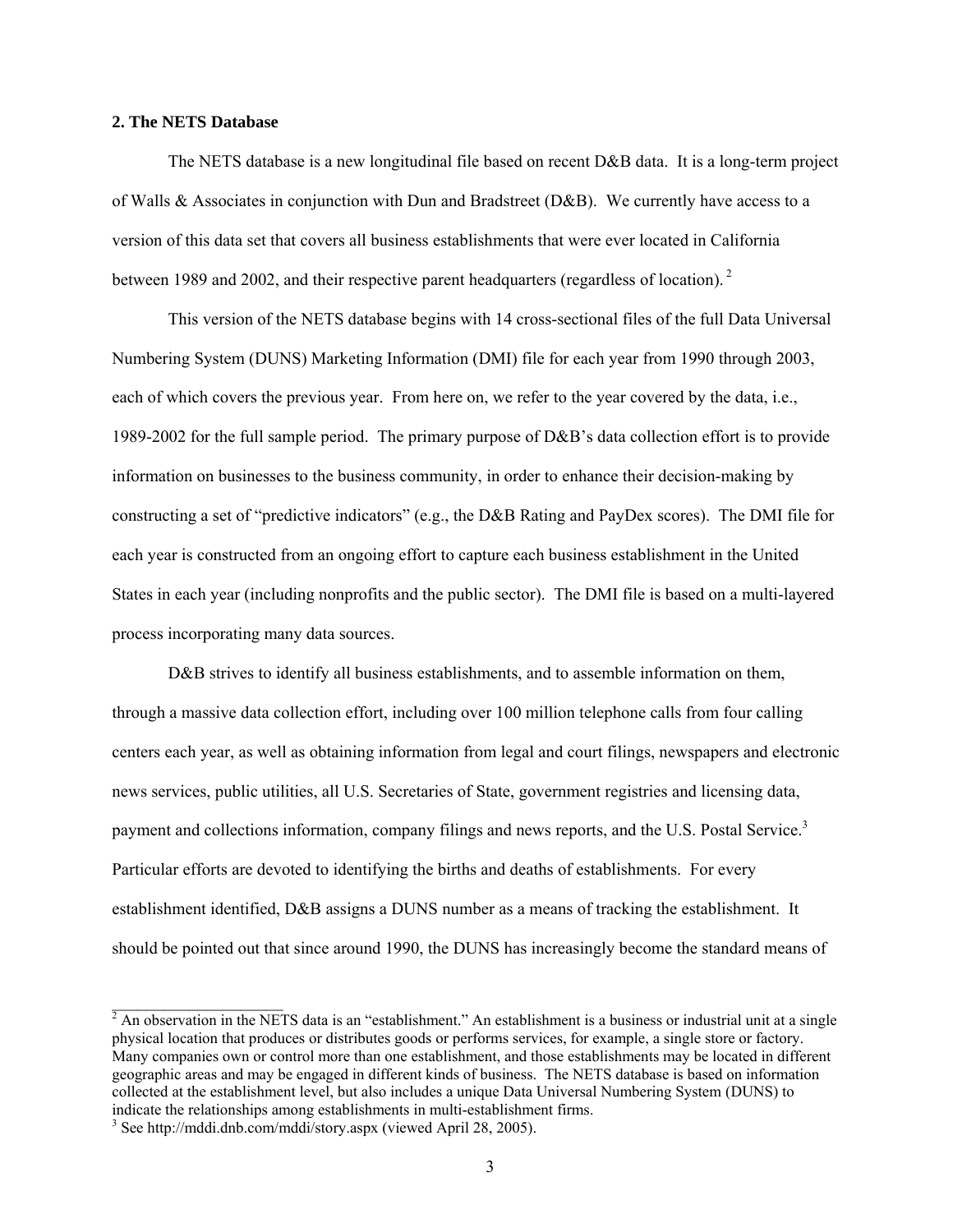tracking business, having been adopted by many government agencies in the United States and internationally.<sup>[4](#page-4-0)</sup>

Although the goal of D&B is not to collect and organize data for scholarly research, it does have an incentive to ensure the accuracy of its data, because inaccuracies would hurt D&B's business and might even result in lawsuits. D&B has established a sophisticated quality control system and engages in extensive quality and consistency checks.<sup>5</sup> Thus, the data in each cross-section should provide high quality "snapshots" of business establishments.

Walls & Associates entered into a collaboration with D&B with a very different purpose in mind – namely, to provide a dynamic view of the U.S. economy using the data from the D&B archives (Walls & Associates, 2003). Essentially, this requires linking the D&B cross-sections into a longitudinal file that tracks every establishment from its birth, through any physical moves it may make, capturing any changes of ownership, and recording the establishment's death if it occurs. This is a multi-stage process, the most important steps of which include merging the data files, imputing data when data are not reported, $6\%$  $6\%$ eliminating duplicate records, merging records on establishments for which the DUNS number changes (which happens occasionally) yet which appear to cover the same establishment, and identifying establishment relocations.

A central question for the use to which we put the NETS data in this paper, and more generally for decomposing employment change, is how D&B distinguishes whether an establishment at a new location previously existed elsewhere – and hence will be labeled a relocation in the longitudinal file – or instead is a new establishment. Clearly the correct classification of relocations is critically important in estimating the contributions of business relocation in job creation and destruction.

<span id="page-4-0"></span> $4$  See, for example, http://www.dnb.co.in/whoduns.htm (viewed May 11, 2005). This widespread adoption of the DUNS number likely stemmed from a court ruling, discussed below, that allowed the regional Bells to sell information they collected for their phonebooks to other parties, which led to a great expansion in the D&B database.

<span id="page-4-1"></span><sup>&</sup>lt;sup>5</sup> See http://www.dnb.com/us/about/db\_database/dnbinfoquality.html (viewed April 28, 2005).

<span id="page-4-2"></span><sup>&</sup>lt;sup>6</sup> The file indicates when data are imputed, so that empirical analyses can also be done using the subset of observations with non-imputed data.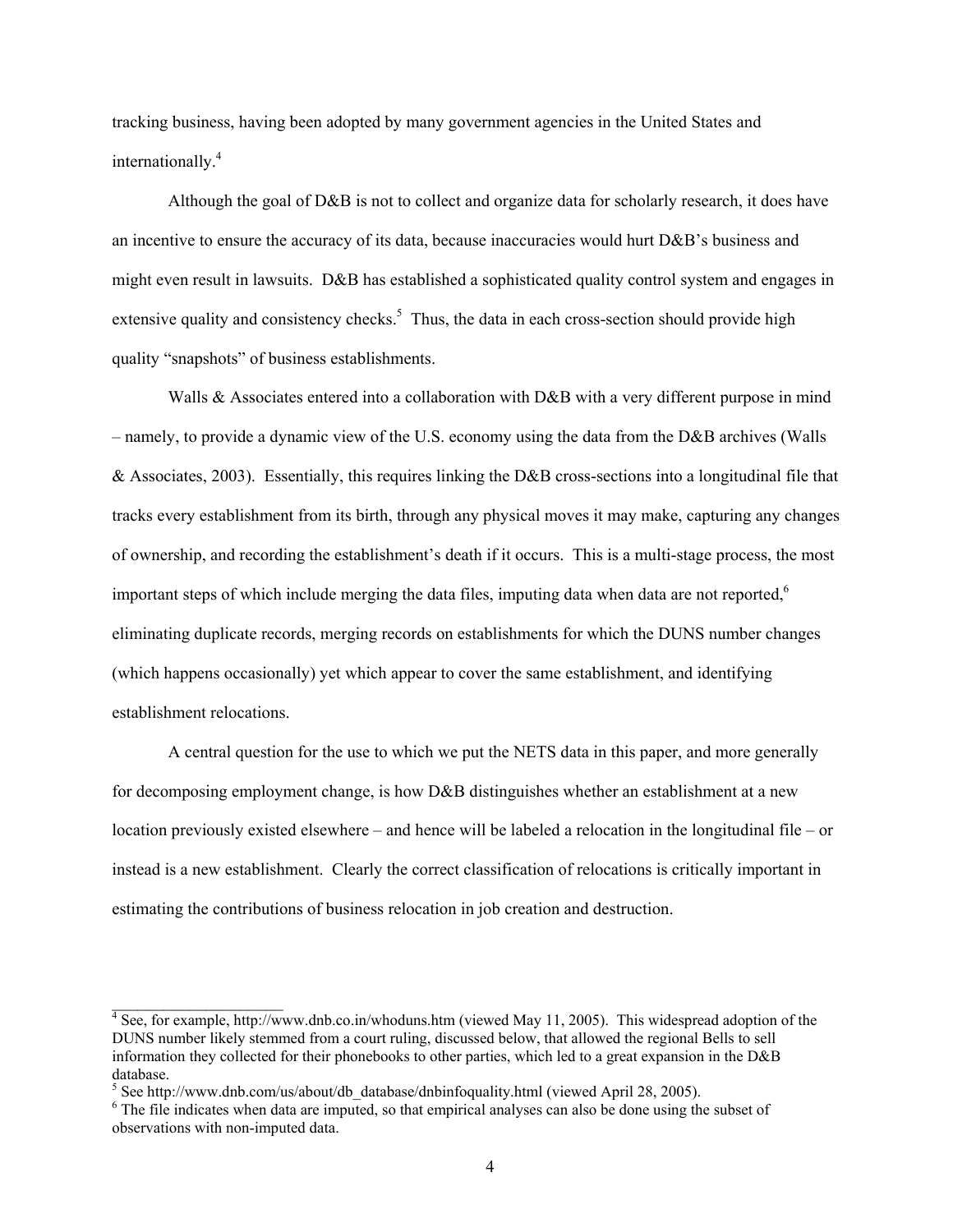In thinking about the classification of relocations, a key point is that the DUNS number is the foundation of D&B's data system, as it is the DUNS number that allows D&B to attach information on credit histories, etc., which is what its clients value. Consequently, DUNS numbers are unique, and D&B never recycles numbers. If an establishment closes its DUNS number goes into an "out of business or inactive" file, where it remains permanently unless that business reopens. Each time D&B updates establishment information, in attempts to contact the establishment based on the previous location information on the establishment. Moves can be indicated in a number of ways. Frequently there is a forwarding address or telephone number, or continuing email contact that allows D&B to identify a new location. In many cases, business establishments notify D&B of their move. In addition, if an establishment belonging to a multi-unit firm cannot be found, D&B contacts the headquarters to determine whether a relocation has occurred. In any case in which D&B finds that the establishment previously existed elsewhere, it assigns its existing DUNS number. Finally, if a new establishment is identified whose characteristics do not match those of an existing establishment in the database, D&B contacts the establishment to verify its start date, and assigns a new DUNS number. With these procedures, the longitudinal file should correctly identify relocations of establishments and distinguish them from births of new establishments, although of course one cannot rule out the possibility of occasional errors of a move being classified as a death in one location and a birth in another, which would lead to an undercount of relocating establishments.<sup>7</sup>

The resulting NETS database includes the following variables that are of particular importance to this research: current business name; current establishment location (zip codes including the four-digit extension); FIPS county codes in each year; type of location (single location, headquarters, branch) in each year; employment in each year; SIC codes at the eight-digit level in each year; and, if the establishment has ever moved, the year of movement, origin zip code, origin city, origin state, destination zip code, destination city, and destination state.

<span id="page-5-0"></span> $^7$  Most of the information in this paragraph was supplied by Don Walls and confirmed by him with D&B.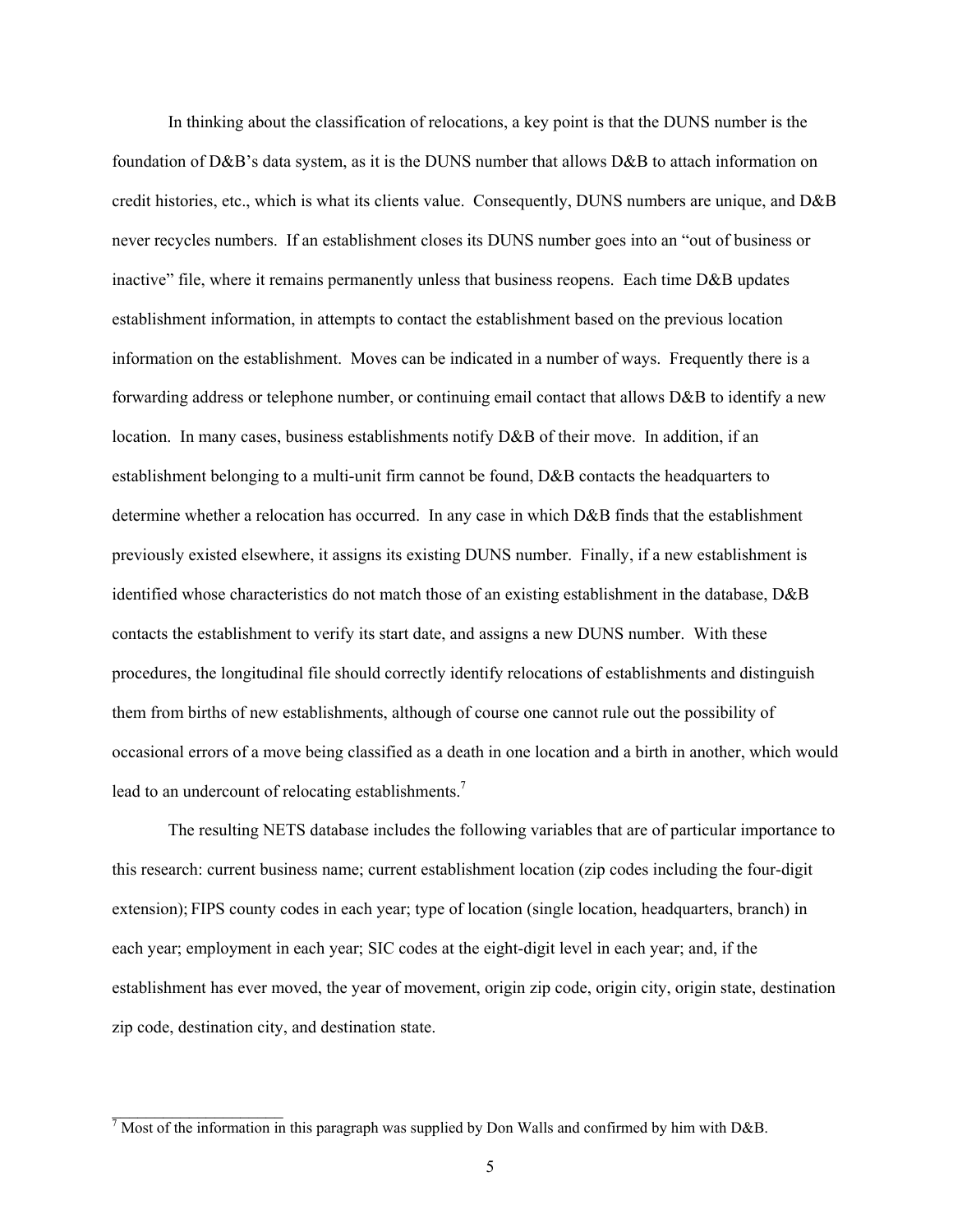One highly desirable feature of the NETS database is that it covers essentially all establishments. This reflects the fact that it is designed to capture the universe rather than a sample of establishments. Over the sample period of 1989-2002, the database includes information each year on between 1.2 and 1.8 million establishments in California providing about 15 million to 18 million jobs. An establishment is included in our version of the NETS data only if it was ever located in California during 1989-2002, or is the parent headquarters of such an establishment. In total, more than 3.5 million establishments are covered in our extract of the NETS database.

An establishment relocation in the NETS data is identified by street address and zip code changes from one year to another. Both establishments that moved out of California and establishments that moved into California are included in the database, so we are able to track cross-state relocation. However, there are some limits to what this form of relocation can tell us about the dynamics of employment change, as other types of changes in employment might be viewed as sharing features of establishment relocation, or reflecting the same forces that drive relocation. First, if a California company sets up an establishment in another state, that establishment does not show up in our data set. That is, we can study establishments that "move out" but not those that "branch out." Although many discussions in the popular media confuse these two types of activities, the latter one should not be regarded as equivalent to the former, because branching out does not necessarily occur at the cost of creating an additional establishment within the state. Second, the NETS database only tracks physical establishment relocation. There are several other types of relocation that it does not capture by design. For instance, it does not allow us to determine when specific jobs or positions are shifted between two discrete locations of the same firm. This type of relocation, which also constitutes a relocation of jobs between establishments, will be observed in our dataset as employment expansion or contraction. Also, relocations that involve the consolidation of activities at two or more locations into a single location will often be missed, and will be reflected in one establishment growing and another closing. Despite these caveats, the NETS database enables empirical research that represents a significant step towards understanding the role of business relocation in job creation and destruction.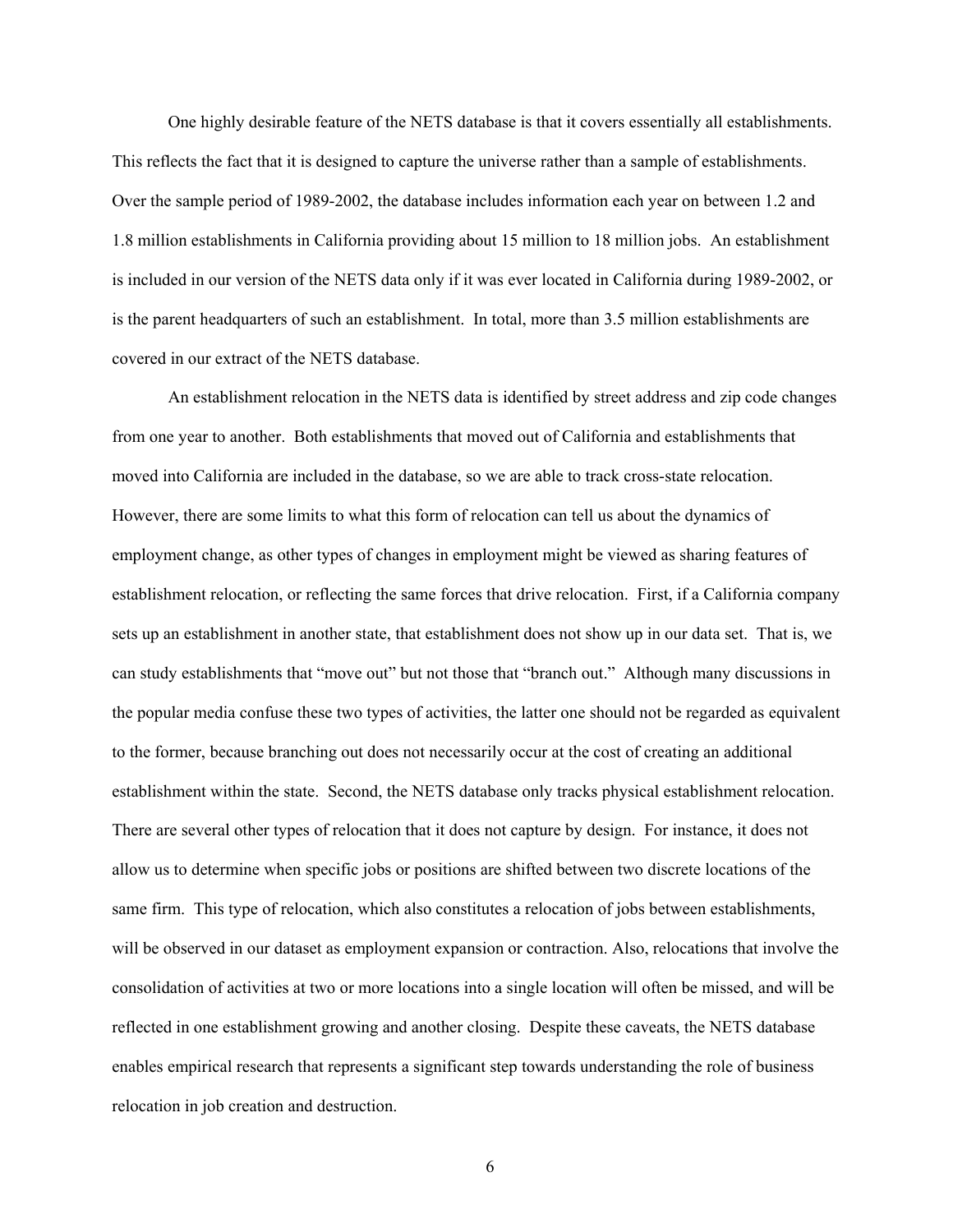As the preceding discussion indicates, the data construction effort – including both the crosssectional files and the longitudinal linking that tracks establishments over time – is a massive and complicated effort. For this reason, we have undertaken a good deal of investigation to document and examine the quality of the NETS data in order to assess their reliability, potential limitations, and how these limitations might affect results of various analyses. Before describing our research assessing the NETS, we discuss the alternative data sources that have been used in research on employment dynamics – including earlier D&B data – and some of the potential problems that they pose. This discussion serves to highlight some of the strengths as well as the potential weaknesses of the NETS, and thus paves the way for thinking about how to assess the NETS.

## **3. Data Sources and Past Research on Employment Dynamics**

The NETS is not the first dataset with which researchers can study employment dynamics, nor is this the first project to attempt to study this question using data from D&B. However, other data sources suffer from important limitations in studying employment dynamics, and previous work using earlier D&B files has been criticized rather sharply. In this section, we review past research and alternative data sources.

#### *3.1 Early Dun & Bradstreet data*

The original work on job creation and destruction was done by Birch (1979, 1981, and 1987) and Allaman and Birch (1975). This work is of interest because it uses data collected by Dun and Bradstreet (D&B), which is also the source of the NETS database, and because some of the claims Birch makes relate to the questions we consider in using the NETS. Keep in mind, though, that we are using data from a much later period with many more sources of information available because of computer technology and other factors. Thus, conclusions regarding both the findings and the quality of the data used by Birch may be quite different from those based on the NETS database, making it particularly essential to base assessments of data derived from D&B on the current data. But a brief review of earlier work based on the data Birch used is helpful in framing the questions we consider in more detail later in this paper.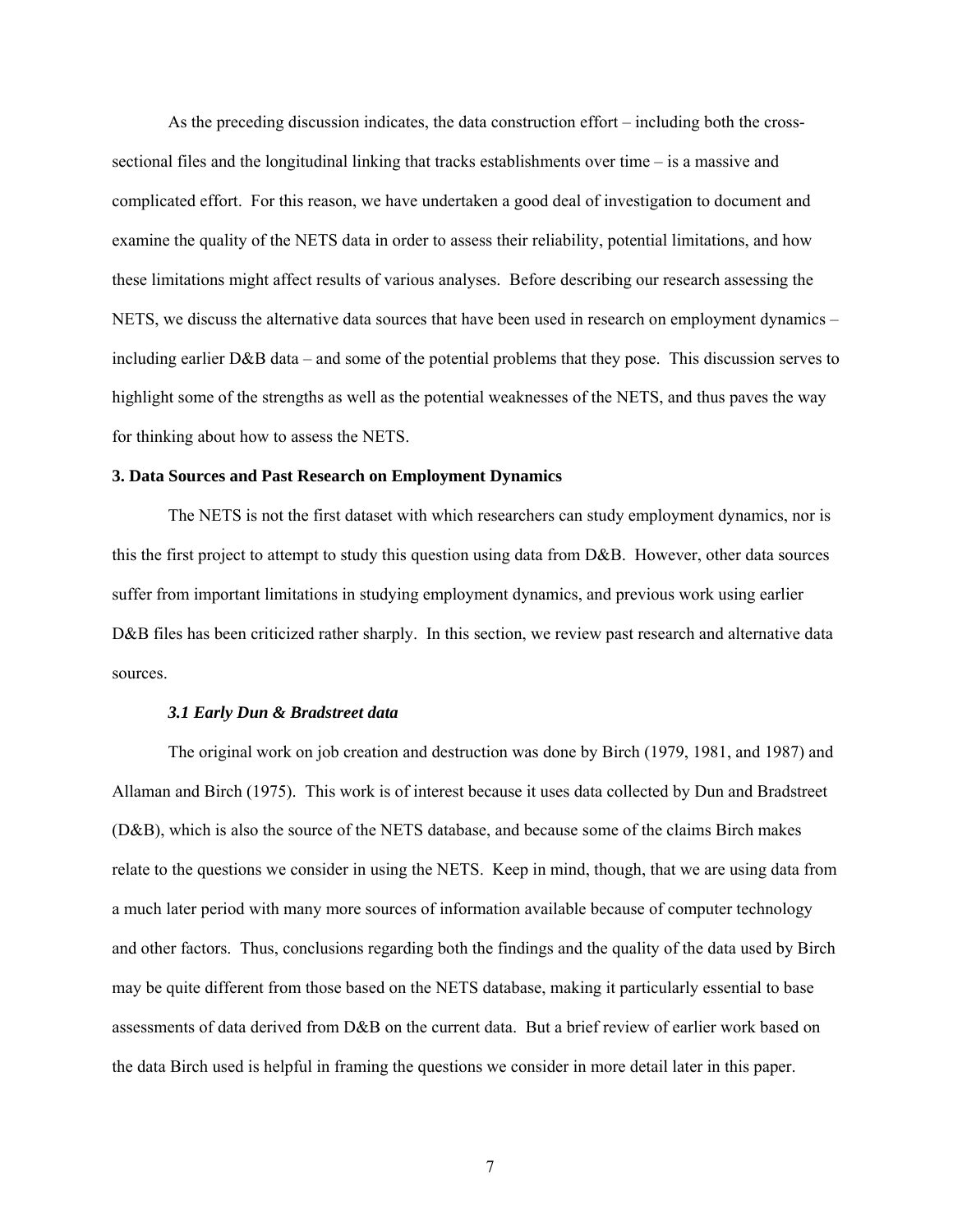The most significant claim emanating from Birch's research was that small firms are the most important source of job creation in the U.S. economy.<sup>[8](#page-8-0)</sup> As an example, Birch (1987) argues that during the period 1981-1985, firms with fewer than 20 employees accounted for 88.1 percent of employment growth at existing firms (Figure 1-5, p. 16), and 82 percent of employment growth via expansion and contraction of existing firms (Figure 1-3, p. 14). Birch's argument about the role of small firms in job creation caught the attention of the popular press. It also led researchers to test the hypothesis in different industries and different countries (see, for example, Kirchhoff and Phillips, 1988; Fumagalli and Mussati, 1993; Baldwin and Picot, 1995; and Broersma and Gautier, 1997). However, it also attracted much criticism.

Most notably, perhaps, Davis, et al. (1996) criticized Birch's calculations, which divide firms into size classes and then measure job growth in each class. They argued that such calculations are subject to a "regression fallacy" that leads to upward bias in the estimate contribution of small firms to job growth.<sup>[9](#page-8-1)</sup> The bias arises because either measurement error that is uncorrelated over time or transitory fluctuations will lead to some firms being classified as small in whatever base year one chooses (because of erroneous or transitory employment declines), and then growing more sharply over the next year because of regression to the mean.<sup>10</sup> Davis, et al., argue that this regression fallacy fully explains the relationship between firm size and job growth. Using data from the Longitudinal Research Database (discussed below), when they use an average instead of a base-year firm size measure the data show "no systematic relationship to average plant size" (1996, p. 68).<sup>11</sup> Davidsson, et al. (1998) question the strength of the conclusions reached by Davis, et al., and based on evidence from Swedish data suggest that the regression

<span id="page-8-1"></span><sup>9</sup> In addition, Armington and Odle (1982) present evidence that many of the small businesses generating employment growth (using Birch's measure) were smaller establishments in larger firms, and that small *firms* contributed about as much to employment growth as their overall share in employment.

<span id="page-8-0"></span> $\frac{8}{10}$  The subtitle of Birch's 1987 book is "How Our Smallest Companies Put the Most People to Work."

<span id="page-8-2"></span><sup>&</sup>lt;sup>10</sup> Leonard (1987) reports some direct evidence consistent with regression to the mean in establishment size (Table 6.7), and suggests that it is attributable to real dynamics, rather than measurement error (p. 154).

<span id="page-8-3"></span><sup>&</sup>lt;sup>11</sup> They conjecture that this is even more severe in the D&B data that Birch uses, because of greater measurement error. Davis, et al., also extend their criticism to similar calculations included in annual reports to the President of the Small Business Administration (in the mid- to late-1980s).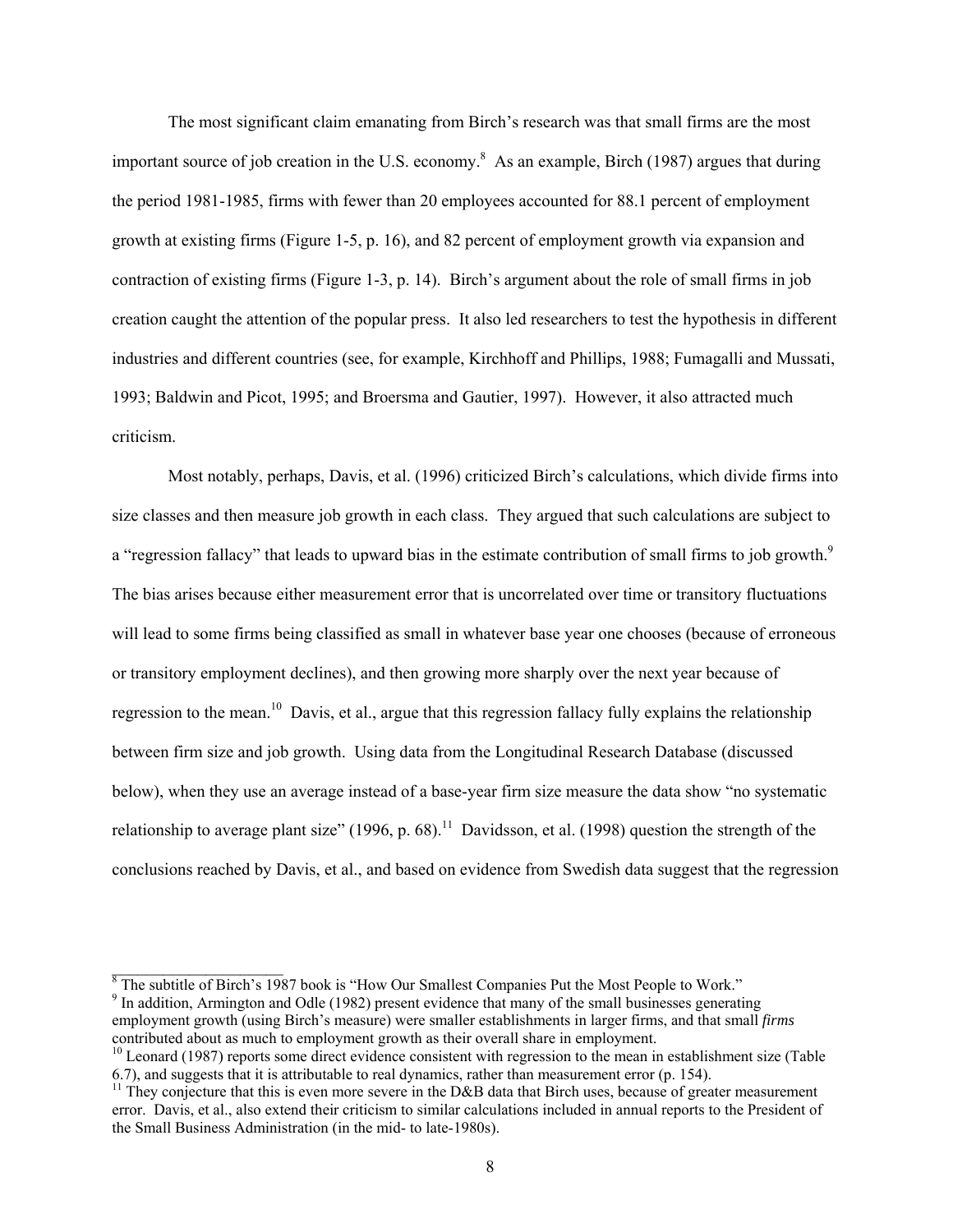fallacy accounts for little distortion in the relationship between firm size and net job growth.<sup>12</sup> Despite some remaining disagreements, the suggestion of Davis, et al., to compute job creation and destruction rates from period t to period t+1 relative to the average employment level in these two periods has been widely adopted, because this calculation captures job creation and destruction symmetrically (e.g., Pivetz, et al., 2001, pp. 14-15).

A second conclusion of Birch's work – less central to his book, but more relevant to the empirical work presented later in this paper – is that business relocation is largely irrelevant to employment change. Specifically, Birch claims that "however highly publicized they may be, relocated firms are insignificant from a job creation or loss standpoint. Many firms move each year, but the vast majority do so [over] comparatively short distances, and virtually all … within the same metropolitan area" (1987, p. 136). This conclusion is based on work reported in Allaman (1978) and Allaman and Birch (1975), using D&B data as well as data from other sources. Looking at the four Census regions, Allaman (1978) reports that in-migration of firms contributes only about 1.5 percent of employment growth over a three-year period (1970-1972), while out-migration contributes about 1 percent of employment decline. While in- and outmigration would be expected to play a larger role for more disaggregated regions (such as states), this conclusion foreshadows some of our findings on the importance of business relocation in California. But given changes in both the economy and in data collection (discussed more below), there is clearly a need for much-updated evidence on this question, especially because current policy debates (at least in California, which we have studied) place great emphasis on business relocation but rely solely on anecdotal evidence.

Aside from these two substantive issues, Birch's work is criticized by Davis, et al. (1996) because of more general criticisms of the D&B data. They note two main problems with these data, documented in earlier research. First, the D&B data appear to overstate total employment as measured by the Bureau of Labor Statistics or the Census, a problem we also discuss later in this paper. It is worth keeping in

<span id="page-9-0"></span> $^{12}$  Davidsson, et al., also question their conclusions, because they are based on inferences about the behavior of small firms in the overall economy using plant data from the declining manufacturing sector in the United States. Some of the papers cited above that build on this work also explore the small firm conjecture.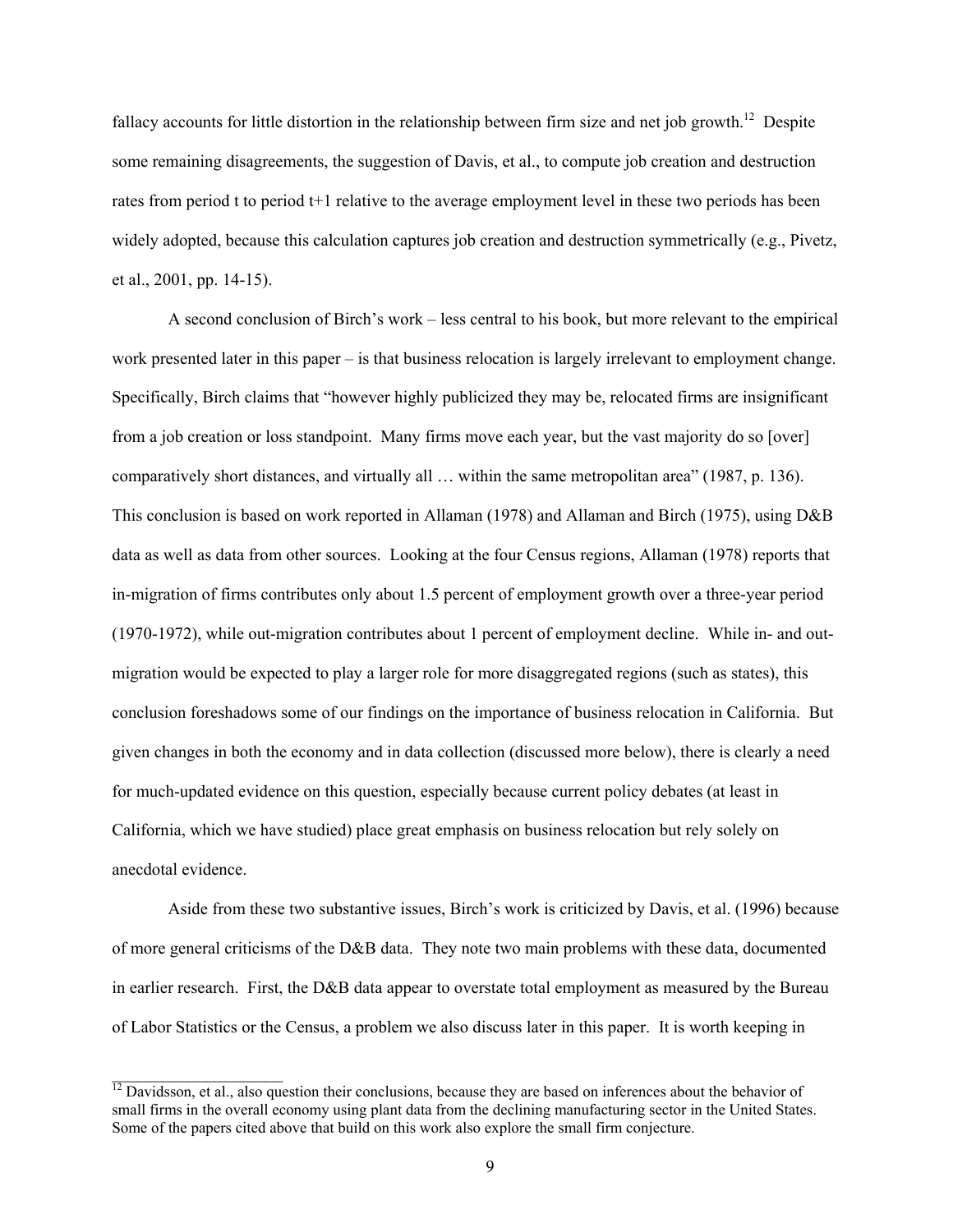mind, though, that the two main measures of overall employment in the U.S. economy – the Current Population Survey (CPS) household survey and the Current Employment Statistics (CES) payroll survey – also have a large discrepancy, which has averaged as high as seven or eight million, and often show quite different trends.<sup>13</sup> There are some well-understood explanations of some of the differences between these two surveys, such as the payroll survey excluding the self-employed. The point, however, is that the measurement of employment is complex, and treating one measurement as 100 percent correct, and another that differs as obviously wrong, is overly simplistic. Below, we discuss differences in alternative measures of employment levels using the CPS, the CES, and the NETS database, to try to shed additional light on these measurement issues.

Second, Davis, et al., express strong concerns about the measurement of employment at small and new establishments in the D&B data, which is relevant in light of Birch's conclusions about the contribution of small firms to job creation. They cite evidence indicating that the D&B data files used by Birch did a very poor job at tracking new businesses, failing to identify over 95 percent of new businesses identified from other sources (Birley, 1984; Aldrich, et al., 1988).<sup>14</sup> We should be cautious in interpreting these findings too strongly, aside from the issue raised earlier of whether these findings apply to data from the more recent past. Birley's study is based on a comparison of new firms captured in the ES-202 data, the D&B data, and telephone directories, restricted to St. Joseph County, Indiana.<sup>15</sup> She begins with new firms identified in the ES-202 data, and then takes the subset of these also found in the telephone directories (77 percent of the total). She finds, however, that the D&B files only capture 12 percent of the new firms identified from the ES-202 data, and fewer if other less fundamental errors (such as the founding date) are considered.[16](#page-10-3) 

<span id="page-10-0"></span> $13$  See, e.g., U.S. Bureau of Labor Statistics (2004).

<span id="page-10-1"></span><sup>&</sup>lt;sup>14</sup> In contrast, Bednarzik (2000) claims – although he does not provide evidence – that the D&B data overstate openings and closings. Davis, et al., also refer to unpublished figures from the U.S. General Accounting Office indicating that the D&B files do not do very well at measuring mass layoffs, which is of less direct concern for our work.

<span id="page-10-2"></span><sup>&</sup>lt;sup>15</sup> This identification is based on firms showing up in one of the information sources in one year but not the previous year.

<span id="page-10-3"></span><sup>&</sup>lt;sup>16</sup> Both Aldrich, et al. (1989, p. 372) and Leonard (1987, p. 142) note that the ES-202 data have trouble distinguishing births from changes in ownership or in legal corporate structure, because in each case a new ES-202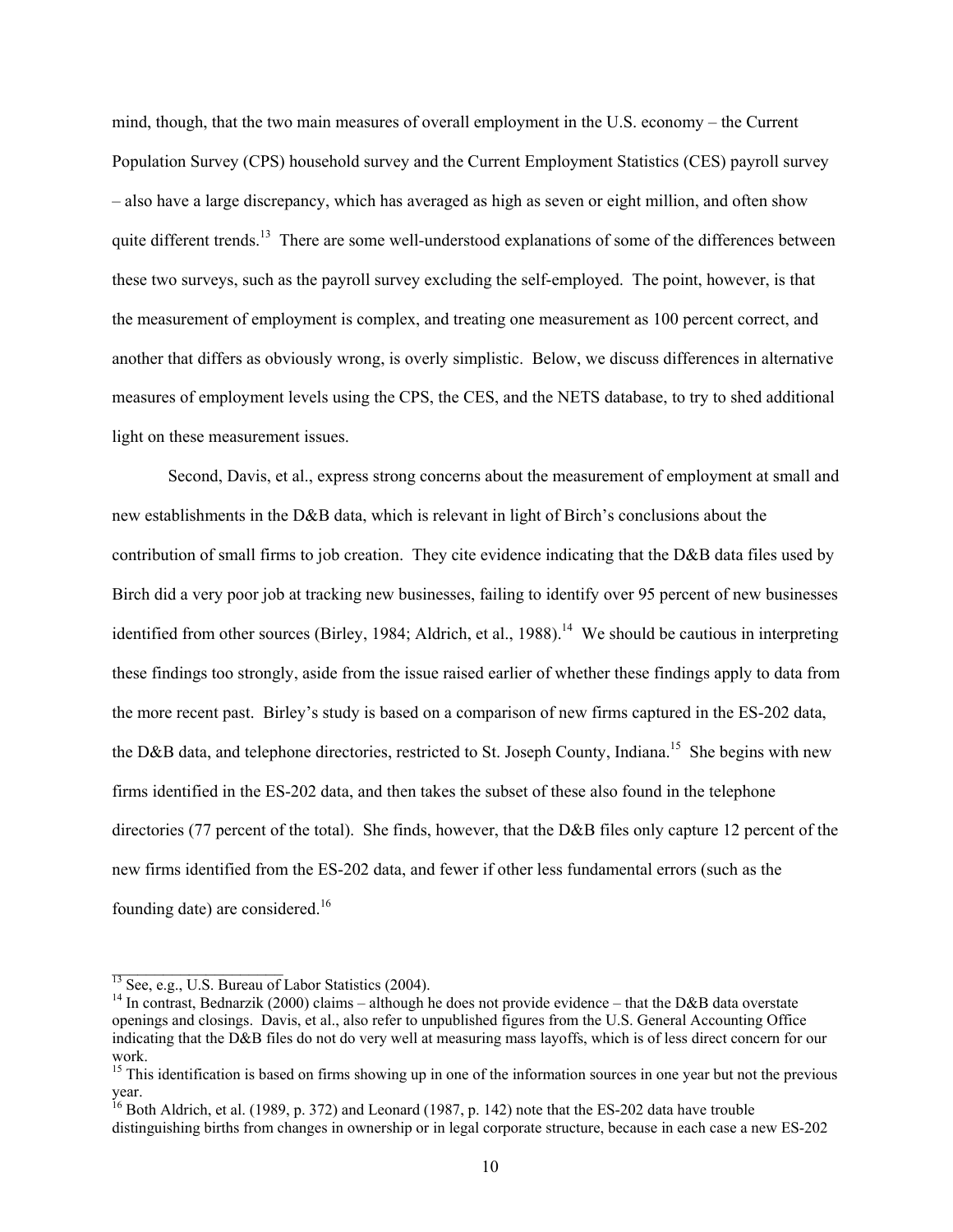Aldrich, et al. (1998) compare ES-202 data, the D&B data, and an enumeration method based on a physical census and phonebooks. They find that the enumeration method appears to work considerably better, in the sense that it captures far more new firms than either of the other methods. But in contrast to Birley's results, the D&B data and the ES-202 data have about the same overlap with the enumeration data, each capturing one-third of the cases captured by the enumeration method. But the enumeration method captured far more new firms – 77 percent of the union of sets of new firms captured by at least one method, versus 38 percent for the D&B data and 43 percent for the ES-202 data. Both papers note that, at the time, the D&B data included only businesses for which D&B had completed a credit check, or mainly those businesses that sought a credit rating. This could explain the low capture of new firms.<sup>17</sup> However, the findings of Aldrich, et al., indicate that the ES-202 data are roughly equally problematic, in contrast to Birley's conclusion.<sup>18</sup> Specifically, of those new businesses identified by the enumeration method, only 10 percent were found in the D&B data, and 14 percent in the ES-202 data. Also, 42 percent of firms identified as new in the ES-202 file were found in the D&B file, a much higher number than Birley reported (Aldrich, et al., pp. 377-378). Interestingly, Aldrich, et al., attribute this to "substantial improvements in the [D&B] coverage since Birley's research was completed," (1989, p. 378), highlighting the importance of assessing the NETS database (actually, the underlying D&B data) anew, given vast improvements in information technology since that work was done. Below, we describe efforts to check the capture of new establishments in the NETS, among our other efforts at assessing the quality of the data.

Some other work that was not specifically focused on Birch's findings also assessed the D&B data from the late 1970s and early 1980s, when the U.S. Small Business Administration contracted with the Brookings Institution to use these data to create the United States Establishment and Enterprise (USEEM) file, which linked establishments cross-sectionally (with parent firms) and over time. This

l

number is issued. It is not entirely clear how this affects Birley's conclusions, given the scanning she did of telephone directories, as well. The more recent work by Spletzer (2000) with the ES-202 data appears to have solved this problem (p. 3).

<span id="page-11-1"></span><span id="page-11-0"></span><sup>&</sup>lt;sup>17</sup> Allaman (1978) also suggests that the D&B data from this period had lags in reporting new firms. <sup>18</sup> "... the ES202 files are significantly more efficient in identifying new firms than the other two data sources" (Birley, 1984, p. 64).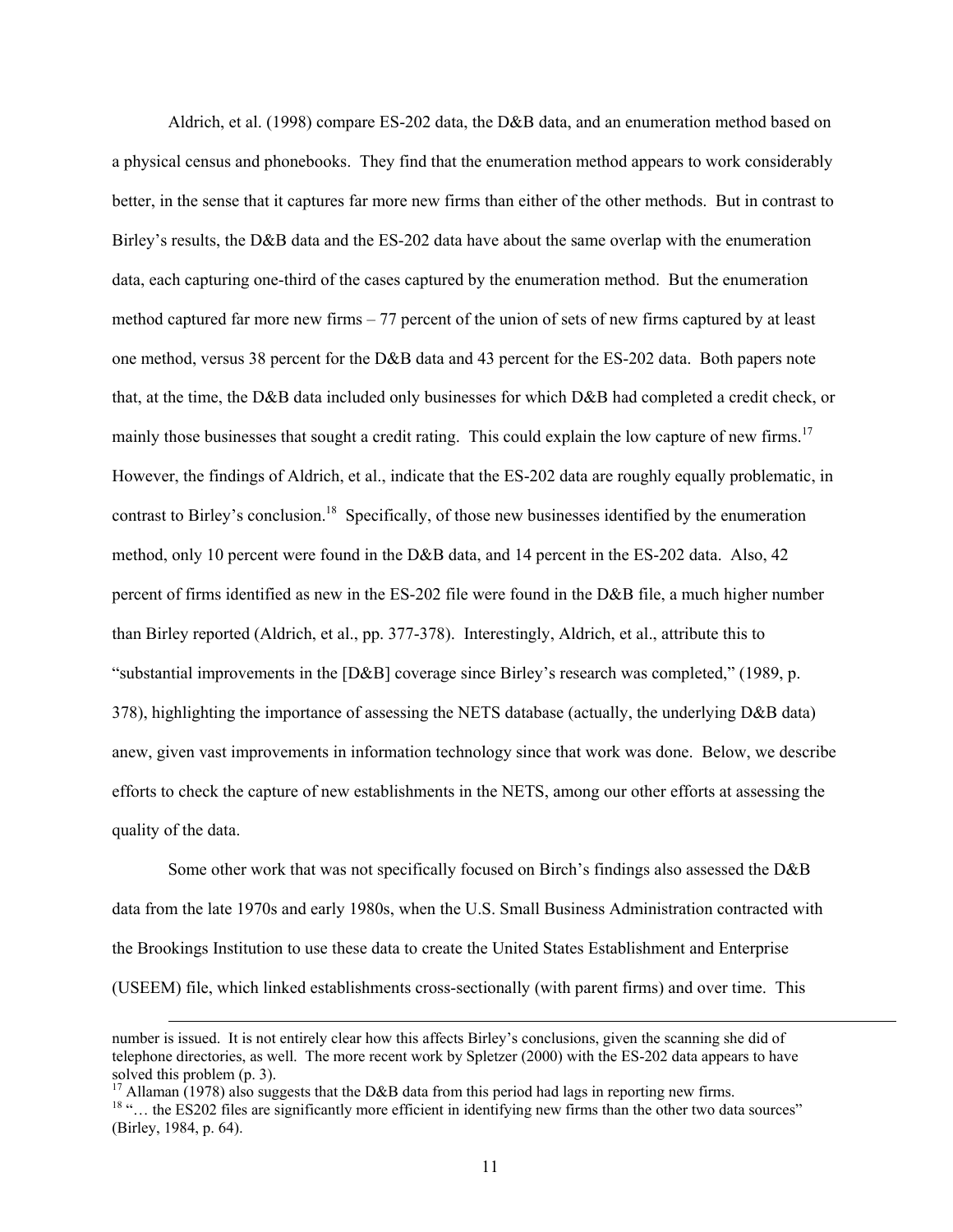work pointed to some coding and related errors common to most data sets, problems with coverage of single owner-operator establishments in a few sectors, and overall higher counts of employment in small establishments compared to Census data because D&B count owners/managers and partners in their employment totals. Overall, though, this research concludes that the coverage of the file is quite accurate and timely (MacDonald, 1985, p. 180).

Audretsch (1995) provides some further analysis of the quality of the USEEM, comparing employment change for the U.S. as a whole with similar measurements from the BLS (the payroll survey) and from County Business patterns, as well as employment growth by establishment size based on the BLS data. He reports a high degree of correspondence between the different data sources, but also some differences, in particular in employment growth in manufacturing. He also compares the size distribution of establishments in the USEEM and the U.S. Department of Commerce's "Enterprise Statistics" for 1982, and for this period finds that the USEEM undercounts small establishments, and undercounts employment at smaller establishments. This may mirror some of the coverage issues discussed above. It is also worth keeping in mind, as we remind the reader below, that it is not obvious that any one particular data source is the "gold standard," but rather each data source likely has its own imperfections.

Below, we provide an assessment of the more recent D&B data, including coverage of the D&B data overall and of new businesses. It is important to note that there was a dramatic change in the data collecting process at D&B in 1991. In particular, on July 25, 1991, a federal court ruling allowed regional Bells to sell information they collected (United States v. Western Elec. Co., 767 F. Supp. 308 (D.D.C., 1991)). In 1992, therefore, D&B started to use yellow pages to identify business units, which greatly expanded its database. This resulted in a significant surge in the number of establishments and jobs in the NETS data in that year, which we expect to have seriously mitigated earlier problems with coverage by the D&B data. Consistent with this, as we show below, the D&B data now detect *more* very small establishments than do other data sources.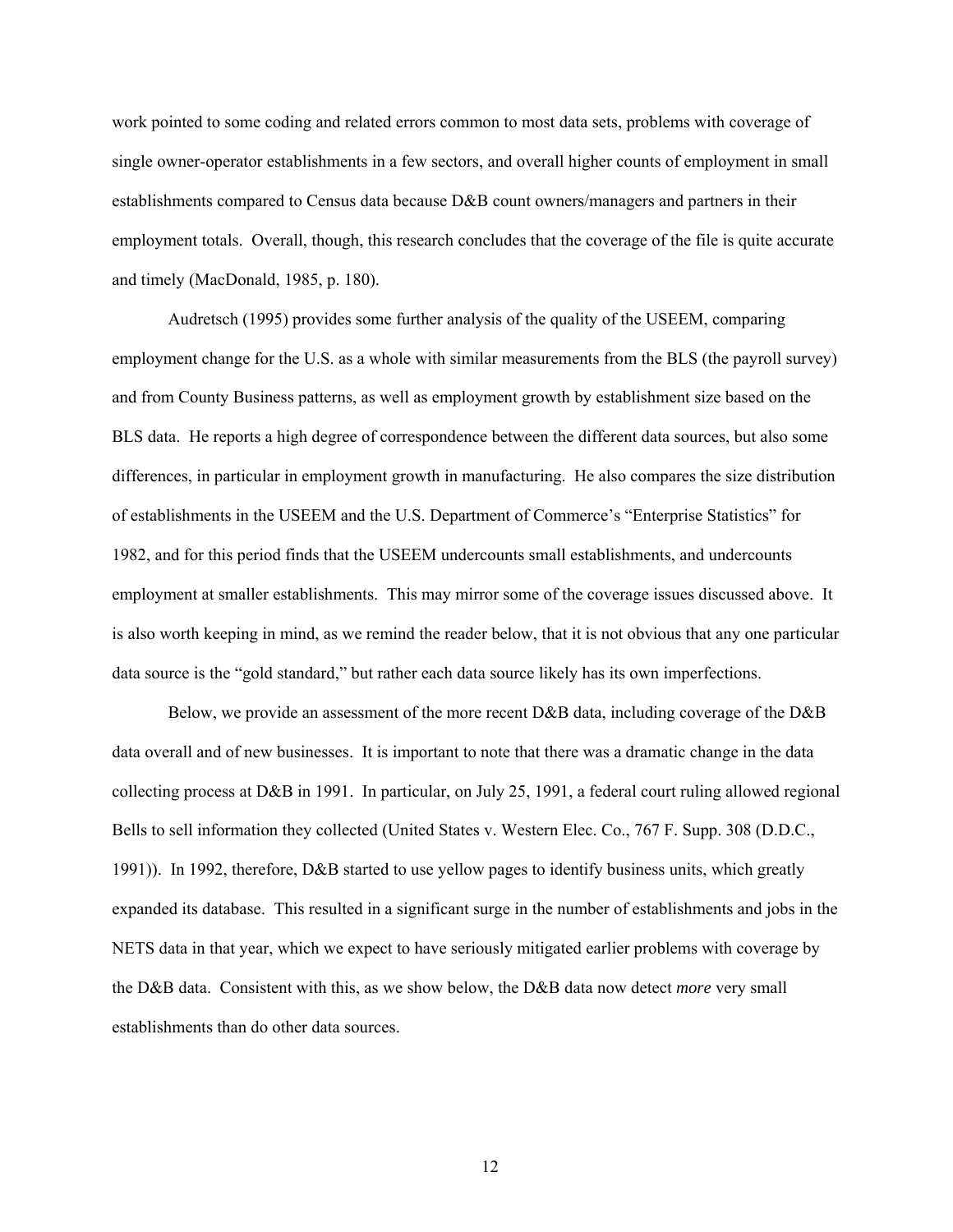# *3.2 Data from the U.S. Census of Manufactures, the Longitudinal Research Database, and the Longitudinal Business Database*

With the availability of establishment-level U.S. Census data for the manufacturing sector, several studies moved beyond the data studied by Birch and his associates and broadened the inquiry to a more general understanding of employment dynamics. Using data from five Census of Manufactures (CM) – for the years 1963, 1967, 1972, 1977, and 1982 – Dunne, et al. (1989a) examine gross and net job flows caused by the opening, closing, expansion, and contraction of manufacturing plants.<sup>19</sup> There are some limitations of these data that are germane to the potential value of the NETS data. First, they exclude plants with five or fewer employees, for which the Census Bureau does not collect data.<sup>20</sup> Second, they are of course limited to manufacturing, which may not be representative of the entire economy (see, for example, Foote, 1998). Third, because the data come at five-year intervals, the dynamics that occur at higher frequency cannot be studied. And fourth, like with the other data sources described below, the data do not permit tracking physical moves of plants.

Echoing some earlier work using different data discussed below, as well as a good deal of later work building on theirs, Dunne, et al., document that gross flows are much larger than net flows, implying that relatively smooth net aggregate employment changes (in manufacturing) reflect far more tumultuous changes through the creation and destruction of jobs through births and deaths of establishments, as well as expansion and contraction of continuing establishments. For example, Dunne, et al., note that net employment fell by 3.8 percent from 1977 to 1982. But this change can be decomposed into a 17.6 percent gross increase in jobs from plant openings, an 11.7 percent increase from expansion of existing plants, a 17.7 percent decline due to plant closings, and a 15.4 percent decline due to contraction of continuing plants. Yet another way to think about these data is in terms of the contribution to net employment change of changes in the number of establishments (births minus deaths) relative to changes in the sizes of continuing establishments (expansion minus contraction). The first

<span id="page-13-0"></span><sup>&</sup>lt;sup>19</sup> In related work using the same data, Dunne, et al. (1989b) study the post-entry growth and failure patterns of manufacturing plants.

<span id="page-13-1"></span> $20$  This is a simpler description of a slightly more complicated rule (Davis, et al., 1996, Technical Appendix).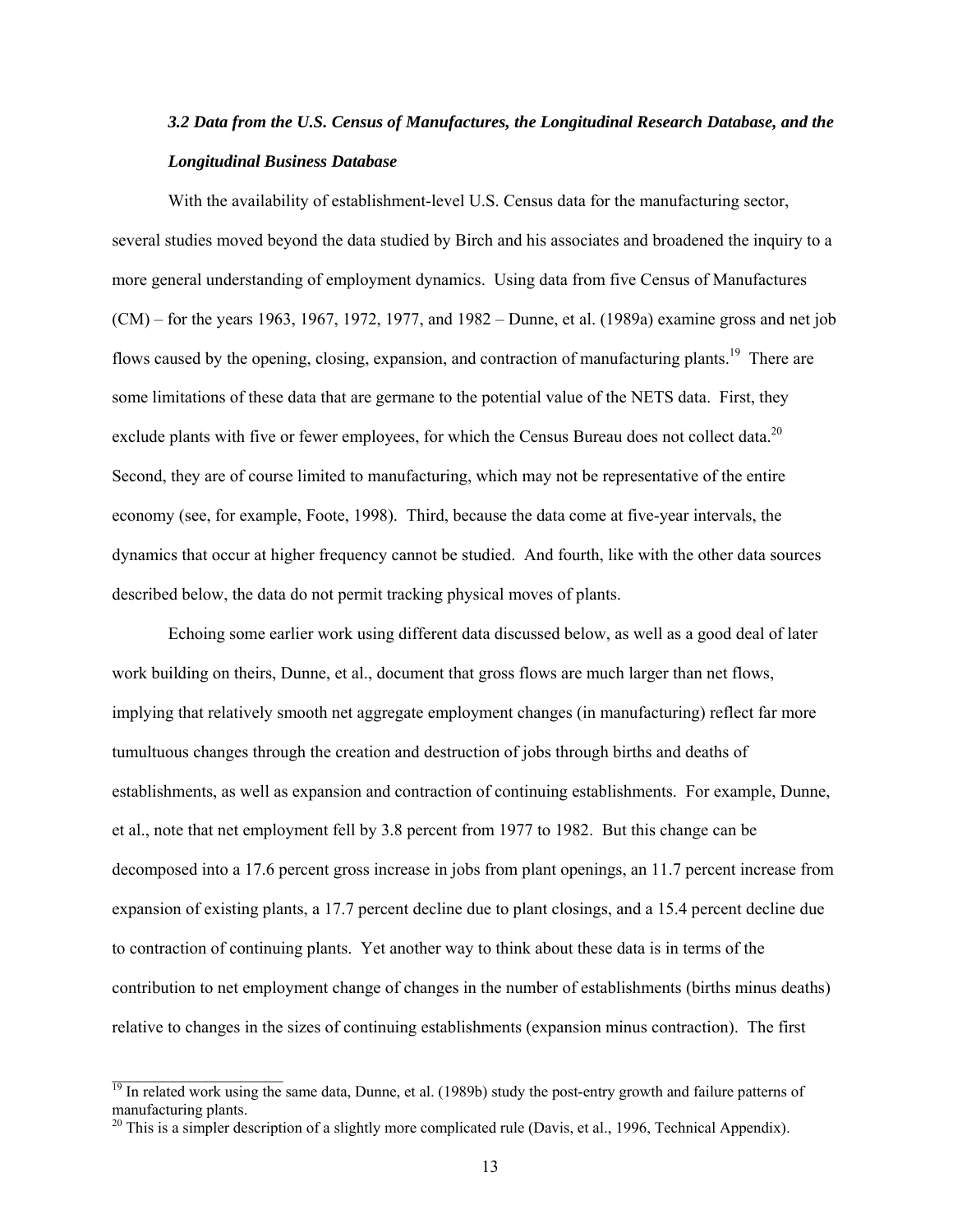difference is −0.1 percent, and the second −3.7 percent. More generally, over the four periods they study – connecting the five Censuses – they generally find that gross changes due to births and deaths are often quite close, and instead that net employment changes are driven more by differences between expansion and contraction of continuing plants.

Davis and Haltiwanger (1992) study job creation, destruction, and reallocation across manufacturing plants, using the Longitudinal Research Database (LRD) covering the period between 1972 to 1986. And in a comprehensive book-length study, Davis, et al. (1996) used a later version of the LRD data to paint a statistical portrait of job creation and destruction in the U.S. manufacturing sector from 1972 to 1988. The LRD is built by combining data from the CM (discussed above) and the Annual Survey of Manufactures, a probability sample of manufacturing establishments done each year.<sup>21</sup> Combining these yields a panel data set on establishments (which may enter or leave depending on inclusion in the sample) with which to carry out similar analyses to those described above, albeit at higher frequencies than the five-year window that can be studied with the CM data. This higher frequency is an advantage of the LRD, although it shares the other limitations of the CM data. Like the CM data, the LRD can track births and deaths, and can distinguish births from ownership changes. The findings from the LRD echo those of Dunne, et al. (1989a) and the other work summarized below in pointing to the quite high gross job flows that underlie net employment changes in manufacturing.

Finally, a newer data effort at the U.S. Census Bureau is the Longitudinal Business Database (LBD), which creates an LRD-like database covering all industries (Jarmin and Miranda, 2002).<sup>22</sup> The LBD is based on the Standard Statistical Establishment List (SSEL), a register of all U.S. businesses and establishments.<sup>23</sup> The LBD covers all in-scope establishments with employees, much like the ES-202 data. In principle, the LBD data permit the study of business relocation, since there is an establishment-

<span id="page-14-0"></span> $^{21}$  Plants with approximately 250 workers are sampled with certainty in each year.

<span id="page-14-1"></span> $^{22}$  It is worth noting, though, that the most of the public sector and some small parts of the private sector are considered "out-of-scope" for the Census Bureau, and for these sectors data in the LBD are not broken out by establishment.

<span id="page-14-2"></span> $23$  The SSEL is also known as the Business Register. An earlier, shorter longitudinal data base constructed in the same way as the LBD is the Business Information Tracking Series (BITS), also created at the Census Bureau, and sponsored by the Small Business Administration (Robb, 1999).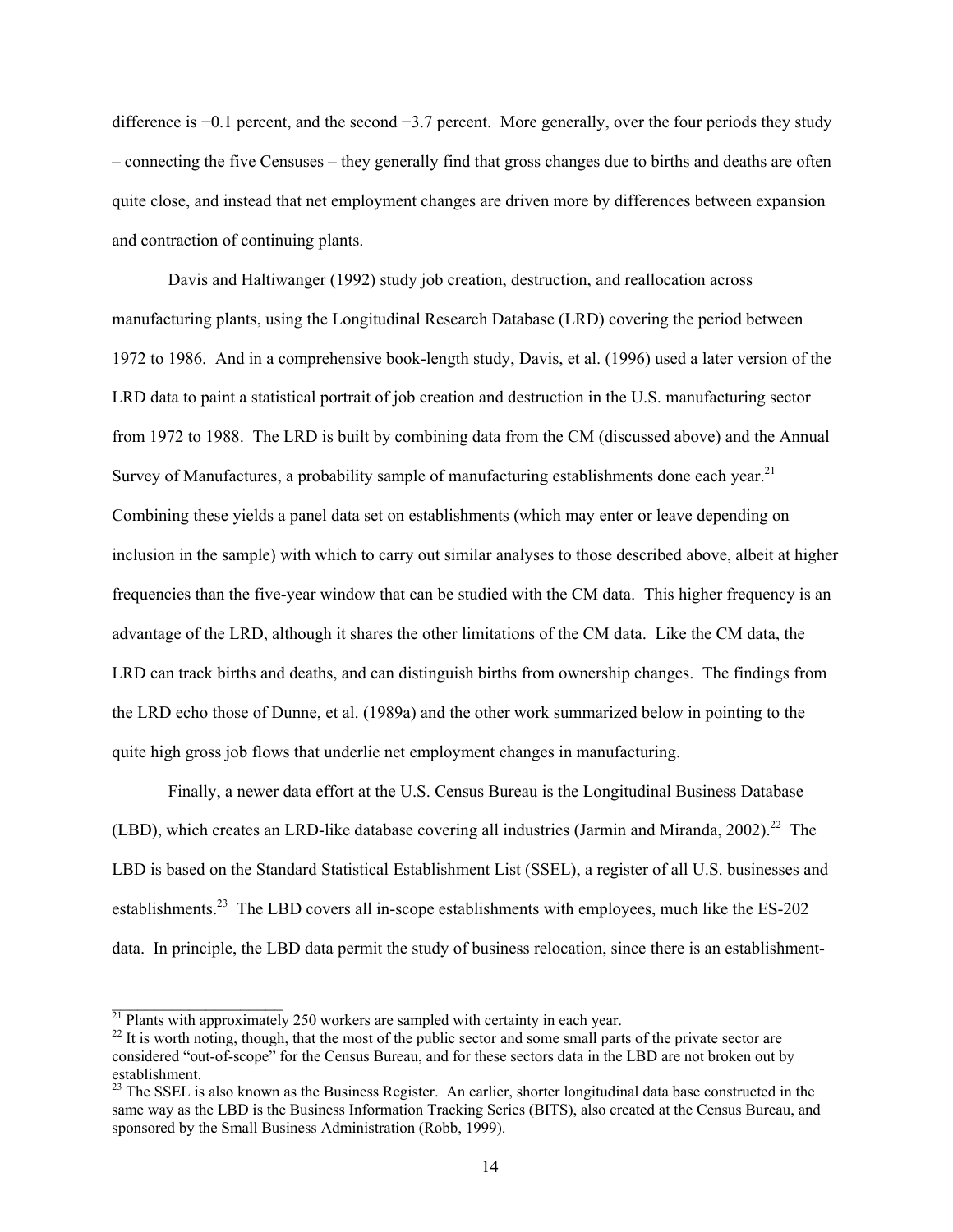level identifier – the Permanent Plant Number (PPN) that stays with the establishment – and the SSEL contains information on the location of each establishment in each year. As discussed by Jarmin and Miranda, for the estimation of sources of gross job flows there are serious concerns with separating true births and deaths from spurious ones generated by broken linkages of establishments over time, a problem also noted with the LRD. They engage in a number of procedures, including matching on names and addresses, to minimize the spurious births and deaths, but some problems remain. This is also slightly problematic because matching on addresses, when linkages are broken for other reasons, implies that moves will be treated as births for some establishments, but not for others; in no case, though, has existing work classified business relocations using the LBD.<sup>24</sup> To the best of our knowledge, the LBD has not been used in virtually any research. The only study we have found is by Foster (2003), on establishment and employment dynamics in Appalachia.

# *3.3 Data from Unemployment Insurance records*

 $\mathcal{L}_\text{max}$ 

Another data source that has been exploited by researchers in this area is the Unemployment Insurance (UI) data. Employers in the United States are required by law to file quarterly UI reports to state governments, and these data essentially provide a quarterly census on employers in all industries. The UI data are useful for measuring the contribution to employment change of births and deaths of establishments, and expansion and contraction of existing establishments. A principal advantage relative to the CM and LRD data is that the UI data cover employers in all sectors and all size categories, with the exception of business establishments that do not have employees – which figure in the ensuing analysis of the NETS. However, like the CM and LRD they are not useful for capturing establishment relocations, especially across state lines where – because the UI data come from separate state systems – there is no way to distinguish, say, a new establishment from one that moved from another state.

<span id="page-15-0"></span> $^{24}$  Jarmin and Miranda (2002) also point to some other problems with the LBD. Two are relevant to comparisons with the NETS data. Some problems stem from missing data in earlier years that make it harder to match establishments and thus overstates births and deaths. Another problem is that "data quality may be poor for establishments with few observations in the LBD" (p. 18), in part because newer establishments are less likely to have been surveyed by the Census Bureau. Below, we discuss similar problems with measuring employment in the NETS in the early years of firms' existence.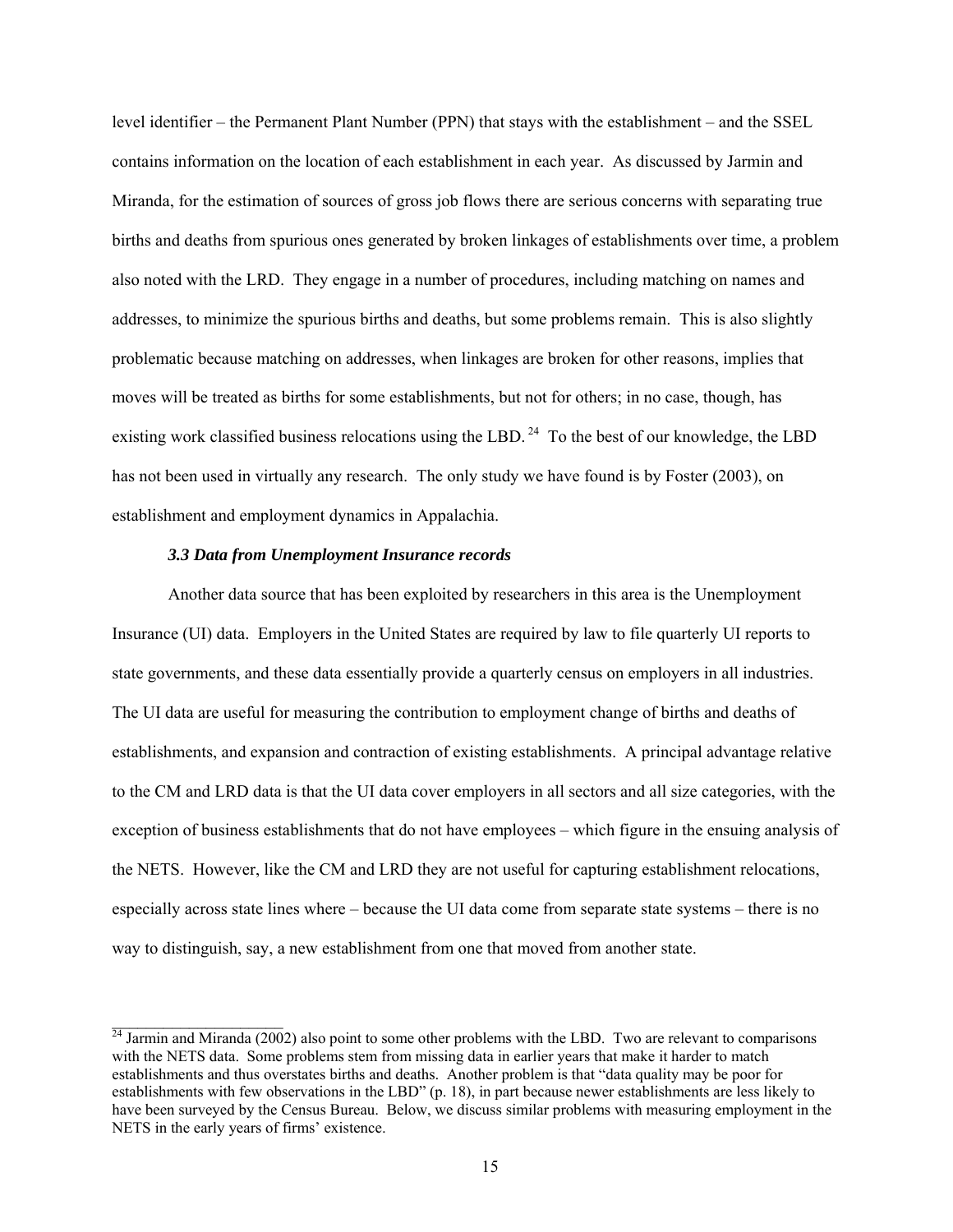Research by Leonard (1987), using Unemployment Insurance (UI) records for establishments in the state of Wisconsin from 1977 to 1982,<sup>25</sup> is probably accurately described as the study that opened up more general questions of the dynamics of employment, in contrast to the earlier work stemming from Birch's conjecture about the contribution of small firms to employment growth. Leonard focused to some extent on the structural versus frictional unemployment debate, but also provides more general information on which we focus here. He documents the relative magnitudes of gross versus net job creation and destruction, reporting that, on an annual basis, each year gross job creation adds about 13.8 percent to the job base, and gross job destruction eliminates about 11 percent of jobs, leaving a net change of only 2.8 percent.<sup>26</sup> In other words, relatively small changes in employment may mask substantial "reallocation" in the labor market, which he defines as gross turnover, or the sum of job creation and destruction rates. Leonard also finds that most gross job flows – 82 percent of the gains and 89 percent of the losses – are attributable to expansion and contraction of existing establishments, with births and deaths contributing much less.

More recently, Spletzer (2000) used UI data to examine the contribution of business establishment births and deaths to employment growth in West Virginia, covering 1990-1995. Besides presenting new evidence, this paper introduces a new longitudinal database developed by the BLS – referred to as the BLS longitudinal database, or LDB – which makes use of the ES-202 data to study employment dynamics.<sup>27</sup> A significant advance in the LDB is the ability to capture data at the establishment level via what are called "Multiple Worksite Reports" for reporting UI data.<sup>28</sup> This had been a problem in earlier work with UI data, and had led to criticism of using this data source from Davis, et al. (1996).

<span id="page-16-0"></span> $\frac{25}{25}$  He states that most of the data come from single-establishment firms, having eliminated at least some reports that cover multiple establishments in the same company.

<span id="page-16-1"></span><sup>&</sup>lt;sup>26</sup> Note that these flows do not refer to worker-level separations and accretions to establishments, but to changes in employment levels at the establishment level, as of March of each year.<br><sup>27</sup> The ES-202 data collection program is also known as the Quarterly Census of Employment and Wages (QCEW)

<span id="page-16-2"></span>program.

<span id="page-16-3"></span> $28$  See, also, Pivetz, et al. (2001).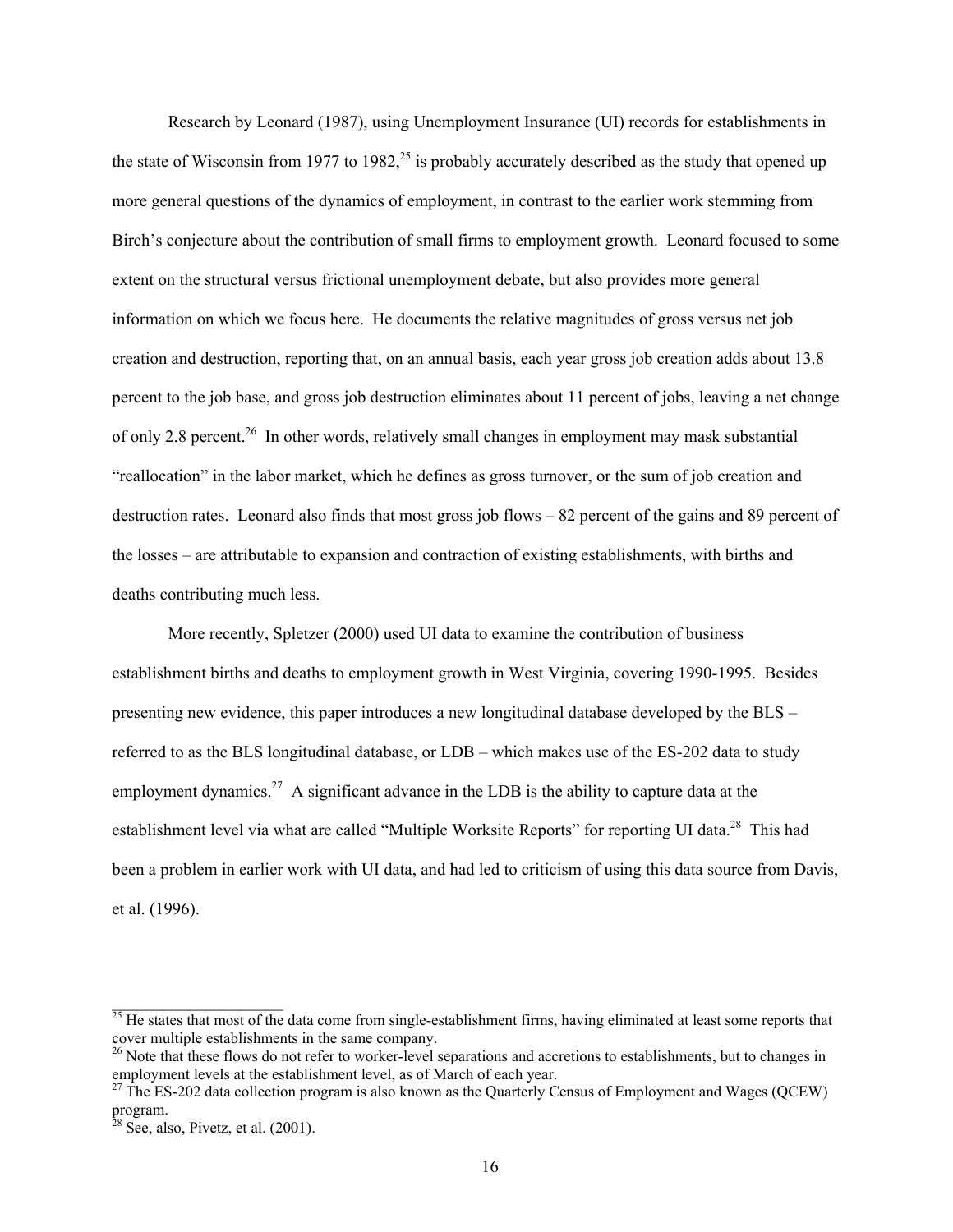Spletzer devotes considerable attention to measurement issues, including both the measurement of births and deaths, and the sensitivity to the time horizon used of the contributions of births and deaths to employment change. It is easy to see why the latter issue is significant. In the extreme, with a long enough time horizon all employment change must come from births and deaths, and none from expansion and contraction of existing establishments. Conversely, if establishment growth and decline are gradual, then a short time horizon means that employment growth due to births and employment decline due to deaths will be downplayed, although there is also an influence in the other direction, as only a short time horizon will detect changes from short-lived establishments. Spletzer decomposes employment change into the components due to births and deaths, and expansion and contraction of existing establishments, using data at different frequencies. Reflecting the expected sensitivity to the window used, Spletzer finds that about 20 percent of job creation is due to births using a quarterly frequency, rising to 40 percent using an annual frequency and 56 percent using a triennial frequency. The figures for the contribution of establishment deaths behave similarly, with corresponding numbers of 19, 41, and 60 percent.

The U.S. Bureau of Labor Statistics (BLS) has used the linked ES-202 records to create a data series called Business Employment Dynamics (BED), which reports on findings from the LDB. The BED tracks gross job flows (creation and destruction) at the national level as well as disaggregated by industry. These can also be decomposed into openings and expansions (for job creation), and closings and contractions (for job destruction).<sup>29</sup> These data can be used to study gross flows at the regional level as well,<sup>30</sup> although currently the BLS does not make such disaggregated data available. To date, to the best of our knowledge, only BLS researchers have had access to the raw LDB data underlying the BED. Researchers in the state agencies that are responsible for assembling the ES-202 data (the states' Labor Market Information Divisions) have also done some work on employment dynamics in their state.<sup>31</sup>

<span id="page-17-0"></span> $^{29}$  Details as well as sample data releases are available at http://www.bls.gov/bdm/home.htm#news. <sup>29</sup> Details as well as sample data releases are available at http://www.bls.gov/bdm/home.htm#news. <sup>30</sup> See, e.g., Faberman (2002).

<span id="page-17-1"></span>

<span id="page-17-2"></span><sup>&</sup>lt;sup>31</sup> See Hardiman and Holden (2003), and the discussion of some related work therein.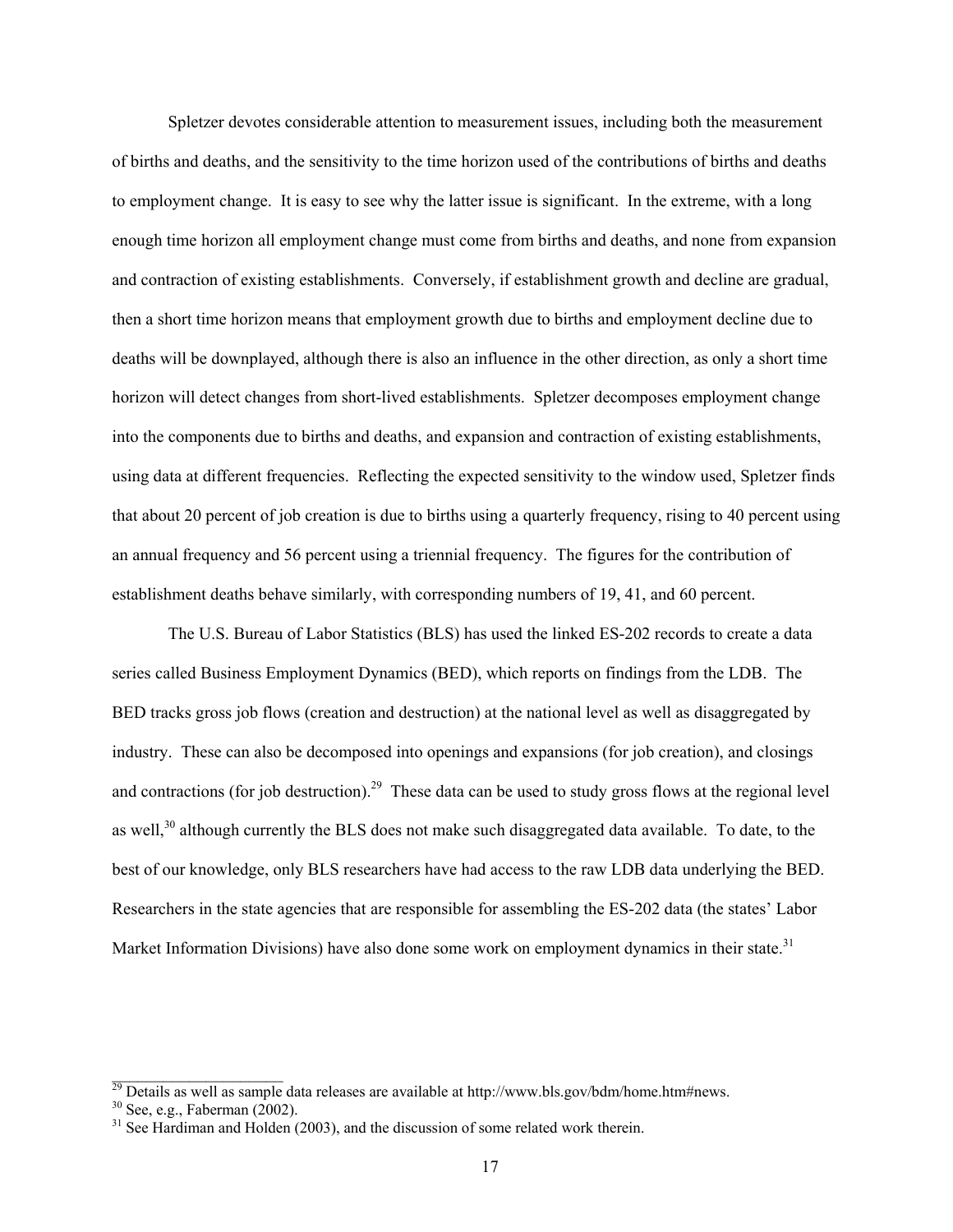### *3.4 The Longitudinal Employer-Household Dynamics program*

The newest longitudinal data set on establishments that permits the measurement of gross job flows is the Longitudinal Employer-Household Dynamics (LEHD) program, housed at the U.S. Census Bureau (U.S. Census Bureau, 2002). The LEHD is also based on the ES-202 data, but goes beyond the existing data sources in tracking the individual workers in these establishments, which it does by accessing their social security numbers. This permits a great many important questions about worker mobility, careers, wage variation within and across firms, etc., to be addressed with a richness that has not previously been possible, although one limitation is that the worker-level data are matched by firm, not establishment. However, with regard to studying business establishment dynamics that do not focus on individual workers, the LEHD offers essentially the same thing as other data sets based on the ES-202 data.<sup>32</sup>

# *3.5 Advantages of the NETS*

 $\mathcal{L}_\text{max}$  , where  $\mathcal{L}_\text{max}$ 

Based on the discussion to this point, we see a few important advantages to the NETS data. Perhaps most important, from the perspective of fully characterizing employment change – as depicted in Figure 1 – the NETS is critical, because it capture business relocation. Unlike the other data sources described above, the NETS database tracks business address changes and identifies business moves over time within the entire country. As discussed below, this is important because business retention and attraction issues are often at the center of policy debates at the state (and local) level.

In addition, though, the NETS offers a few important advantages in actually carrying out research on employment dynamics. Access to the alternative data sources described in this section is highly restricted because of confidentiality reasons, and hence requires a long and complex process of application and approval. As a practical matter, this has deterred many researchers from pursuing research with these data, and has clearly made it difficult to do research in a timely manner. In addition, again because of confidentiality, researchers working with these data sources are restricted in the geographic detail to which they can disaggregate in describing results. And this confidentiality

<span id="page-18-0"></span> $32$  Benedetto, et al. (2004) explore exploiting the LEHD to improve tracking of entry and exit of firms as well as administrative changes by following clusters of matched workers.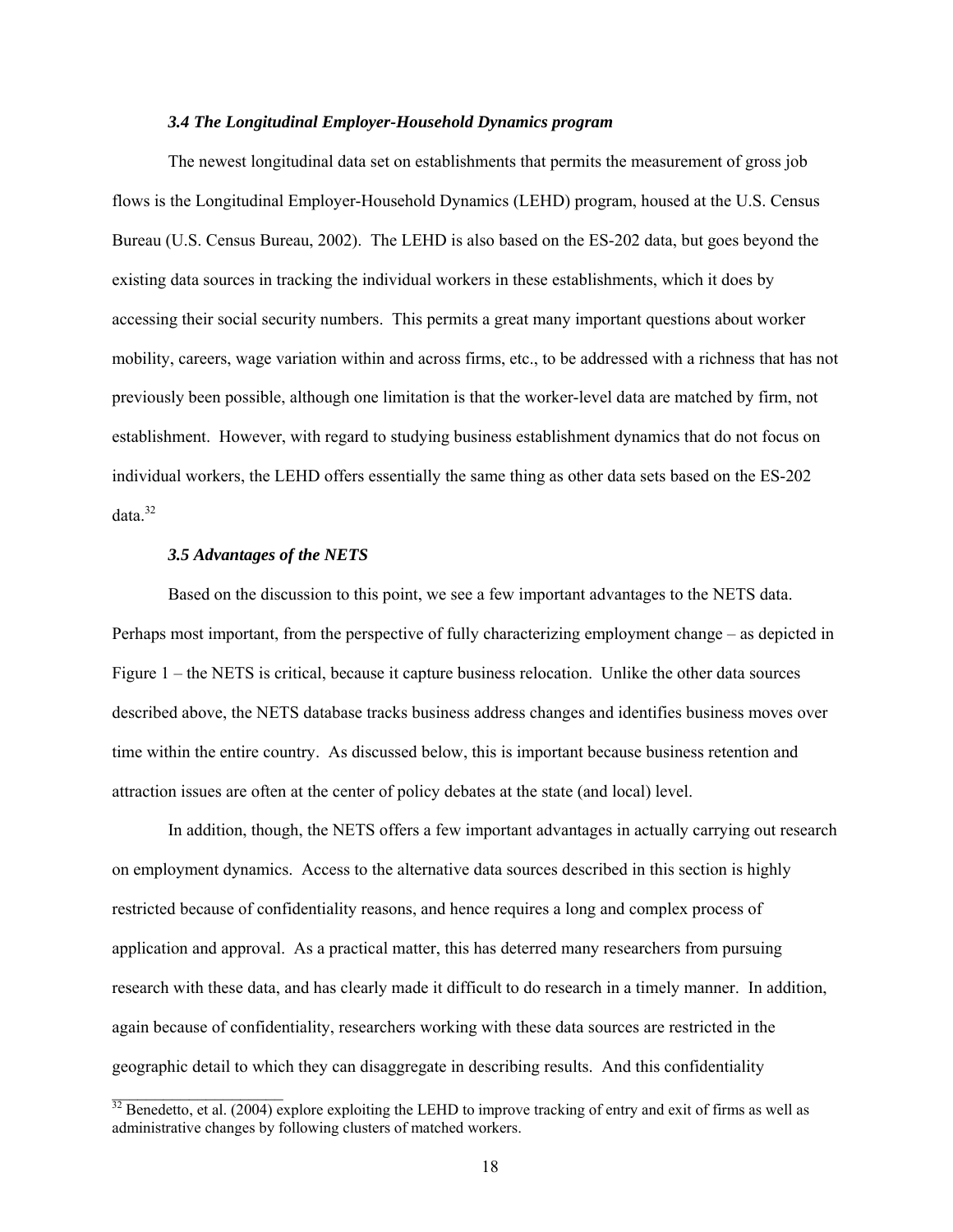sometimes extends to studying and certainly extends to identifying particular companies. With the NETS data, in contrast, none of these problems arise. There are not confidentiality restrictions imposed on the users of the data  $33$ 

# **4. Assessment of NETS Database**

We have used three strategies to assess the reliability of the NETS data. First, we compare the NETS data with alternative data sources that are publicly available to assess the accuracy of measurements of employment levels and changes. Second, we search business relocation cases reported in the media and check whether they are captured by the NETS data, which is particularly important given our focus below on business relocation.<sup>34</sup> And third, we use phonebooks to try to identify business establishment births and assess the accuracy with which the NETS tracks such births.

In all cases, the reader is reminded that there are complexities involved in each of these measurement exercises, and it not clear that any one particular data source is the "gold standard." Thus, our analysis does not focus solely on whether the NETS "measures up" to these other data sources, but instead discusses the strengths and weaknesses of each and the degree of correspondence between them. There is a lot more to learn about these measurement differences, and we suspect that the potential advantages of the NETS will spur further assessments that build on those we carry out here.

## *4.1. Measurement of employment levels*

 $\_$ 

One approach to assessing the NETS database is to compare its estimates of employment levels and changes with similar estimates from other sources. We can do this at a point in time, looking across detailed geographic regions and industries, and can also compare changes over time in alternative data sources. The data products that can be used for these comparisons are: the Quarterly Census of Employment and Wages (QCEW); the Current Employment Statistics (payroll) survey (CES); the Size of Business data (SOB); and the Business Employment Dynamics data (BED). With the exception of the

<span id="page-19-0"></span> $\frac{33}{33}$  The NETS data are not freely available, and are not inexpensive. For example, a two-year license for the California file we use in this paper costs \$15,000. But the time plus money costs may actually be quite favorable, compared to the alternative data sources.

<span id="page-19-1"></span><sup>&</sup>lt;sup>34</sup> Below, after reporting on decompositions of the sources of employment change using the NETS, we also report corresponding evidence from other data sources.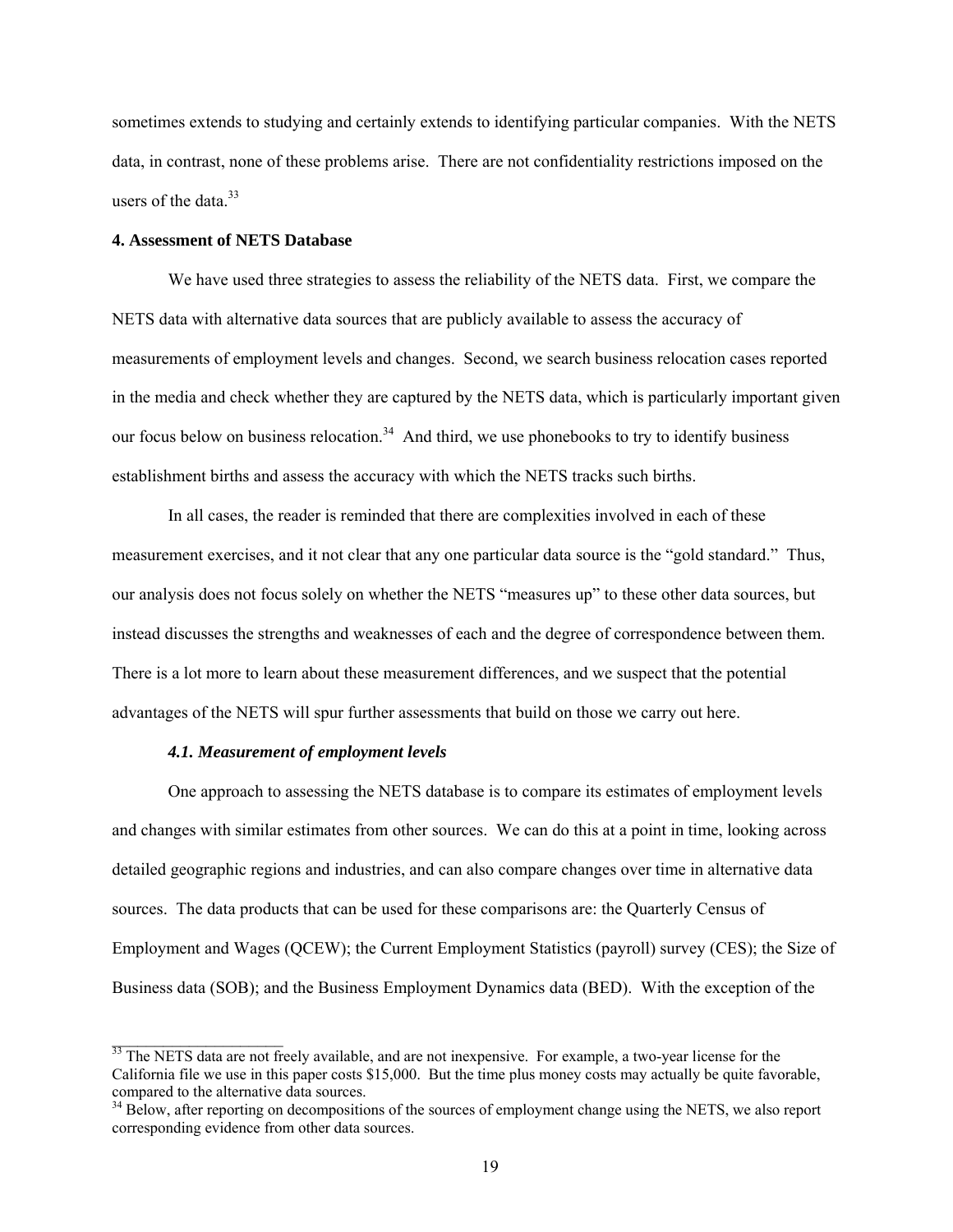payroll survey, all of these are constructed from the ES-202 data. Details on these alternative data sources are provided in Table 1.

What is not available from these alternative data sources is the detailed establishment level information such as address, employment, start date, close date, industry code, etc. These data sets only provide aggregate statistics at various geographic, industry, or establishment size levels, and thus it is only at these levels that we can compare the data sources.<sup>35</sup>

We begin by comparing employment level measurements in the NETS to those in the Quarterly Census of Employment and Wages (QCEW). We do this at the most disaggregated level at which QCEW data are publicly available – by county and one-digit SIC industry. Figure 2 plots the data for the alternative measurements of employment by county and industry from the two sources. If the measurement agreed exactly, then they would all lie on a 45-degree line, which is drawn in the figure. It is clear from visual examination of the figure, as well as the extremely high computed correlation of 0.994, that employment levels between these two data sources correspond very closely. On the other hand, the points actually lie on a line that is flatter than the 45-degree line, implying higher employment levels in the NETS.<sup>36</sup> We return to this issue below. Several other figures and correlations comparing employment at higher levels of aggregation reveal similar relationships to those in Figure 2. We use 1997-2000 for the comparison with QCEW data because earlier years were not readily available, and subsequent years use the North American Industrial Classification System (NAICS), and hence cannot be directly compared.

We constructed a similar figure for comparing employment measurements in the NETS with those in the Current Employment Statistics survey (CES). Figure 3 reveals a similar pattern, and a correlation of 0.948; again, the line traced out by the points is below the 45-degree line, indicating that measured employment is higher in the NETS.

 $\_$ 

<span id="page-20-0"></span> $\frac{35}{35}$  The publication of such employment/establishment data is sometimes withheld in order to protect the identity of cooperating employers. For example, QCEW is suppressed if there are fewer than three establishments, or if a single employer makes up more than 80 percent of the employment in that cell.

<span id="page-20-1"></span><sup>&</sup>lt;sup>36</sup> The points that are farthest off the line, at high employment levels, are for service-related industries in Los Angeles. However, these points actually lie quite close to a regression line through the data.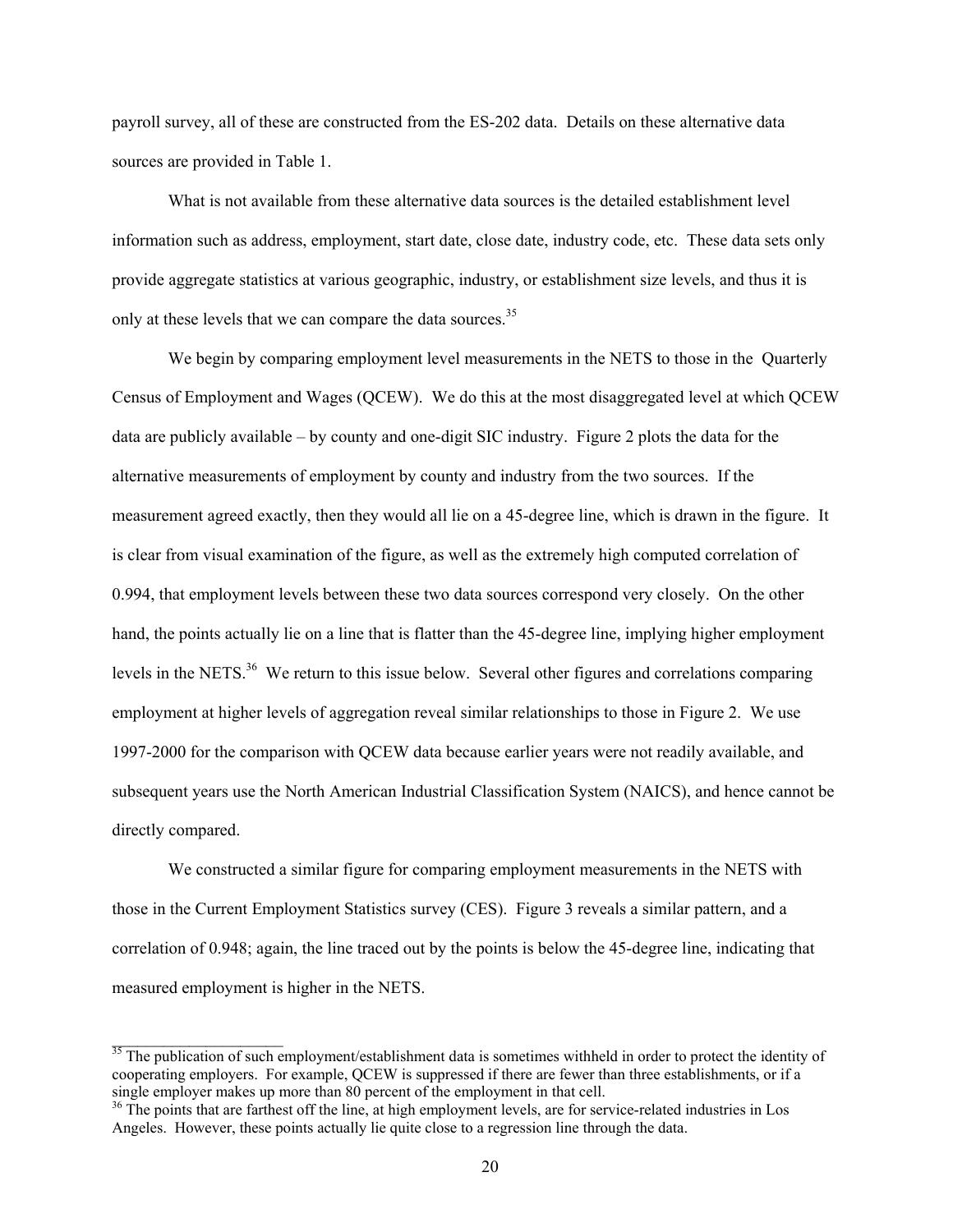To assess the quality of employment measurements in the NETS by establishment size, we also examined the correspondence between employment as measured by the NETS and by Size of Business (SOB) report; for this latter source employment can be measured by industry and size of establishment (as well as county, of course) as can also be done in the NETS database. As Figure 4 reveals, here the data correspond less well, and the correlation falls to 0.817. Looking at employment by establishment size, we believe that the greater discrepancies reflect the fact that the NETS database has much higher coverage of small establishments than does SOB. This is documented in Figure 5, in which we compare the NETS to SOB employment data for 2002. In 2002, the NETS database reports 184% more employment in establishments with 1-4 employees than does SOB, and 29% greater employment in establishments with 5-9 employees. But for every other business size category the NETS and SOB employment levels are within 10% of one another. This apparently greater coverage of employment in small establishments (1-9 employees) also helps to explain why comparisons with QCEW or CES do not reveal a one-to-one correspondence in employment. We cannot address this issue as directly as we can with the SOB data, because the QCEW and CES data are not available by establishment size. However, we can easily see that there are many fewer QCEW establishments than NETS establishments.<sup>37</sup> At the same time, whereas NETS total employment is 15-30% greater than QCEW total employment, establishments covered in NETS are 35-60% more numerous than establishments covered in QCEW, implying that small establishments are under-represented in the QCEW data.

Part of the disparity in employment and the number of establishments indicated by the SOB and NETS datasets for small establishments might be driven by the fact that business owners are typically excluded from coverage under the ES-202 unemployment insurance system (although they are permitted to pay UI taxes and be covered).<sup>38</sup> This could be quite important for the smaller establishments in which a single owner can represent a sizable share of total employment. Figure 6 shows the correspondence between the two datasets if we remove one employee from each establishment covered in the NETS

<span id="page-21-0"></span><sup>&</sup>lt;sup>37</sup> Unfortunately, CES does not include a series for the number of establishments. Therefore, a similar comparison of average establishment size is impossible. Because CES is periodically benchmarked to UI universe counts, we would not expect that results would be much different.

<span id="page-21-1"></span><sup>&</sup>lt;sup>38</sup> This same point was noted earlier in work by MacDonald (1985).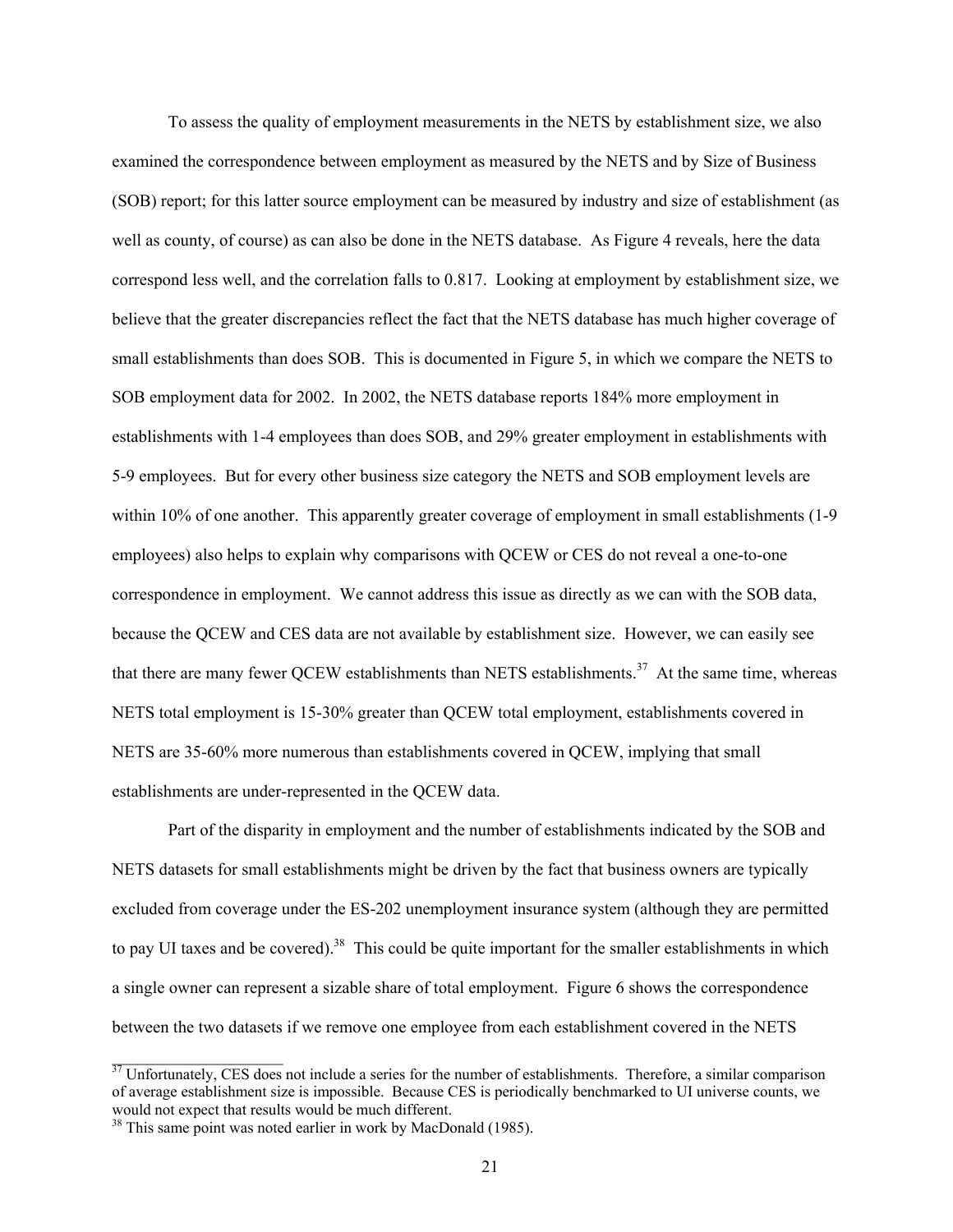database, while keeping the assignment to each establishment size category fixed. What we see is that the discrepancies for the smaller establishments (0-4 and 5-9 employees) shrink considerably, suggesting that it is, indeed, the inclusion of business owners in the NETS data that accounts for a sizable share of the difference in employment at small establishments in the NETS and the SOB data. However, it might also be necessary to reassign NETS establishments to size categories based on the adjusted employment level, after subtracting one employee from each establishment. The results are shown in Figure 7, and indicate that the employment discrepancy at the smallest establishments grows somewhat, although it is still nowhere as large as in Figure 5.

With respect to comparisons of employment counts for the other establishment size categories, there is a complication introduced because, as documented in some detail below, there is a good deal of rounding of self-reported establishment size, and as it turns out there is much rounding to the employment levels that are the left-hand "edges" of the size categories into which the SOB data are classified (10, 20, 50, 100, 250, 500, and 1000 – but not 5). Consequently, if we eliminate one employee and reassign establishments to size categories based on the adjusted employment level, we get excessive shifting of establishments to smaller size categories. This is reflected in the results.

At the upper end, in the largest size category (1000+), Figure 6 shows more employees in the NETS data than in the SOB data, whereas once we reassign size categories, in Figure 7, this is reversed. This is exactly what we would expect if establishments with somewhat fewer than 1000 employees are rounded to 1000 in the NETS data, and hence included in the 1000+ category in Figure 6 but not in Figure 7. As further confirmation, as shown in Figure 8, establishment counts were initially greater in NETS for all establishment size categories larger than 9 employees, but after reassignment to new size categories the establishment counts are fewer in NETS for the same categories. This is consistent with the effects of rounding, which, interacted with the boundaries of the SOB categories, results in assignment of establishments to too high a size category prior to the reassignment to size categories, and the opposite result following the reassignment.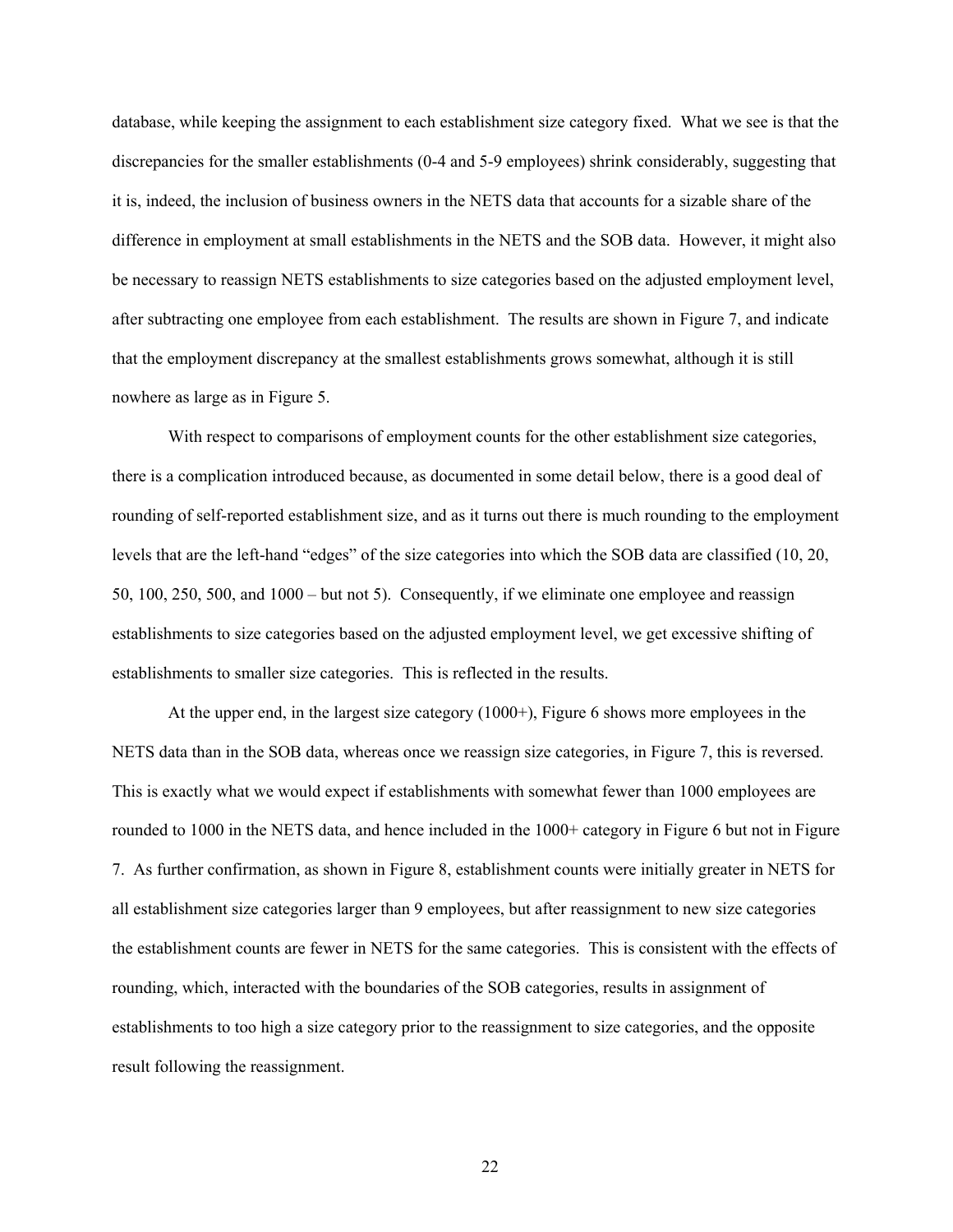Similarly, Figure 9 shows that, whereas in the NETS data the mean number of employees at each establishment was generally less than the average number of employees per establishment indicated in SOB data at all establishments in each size category with more than 4 employees, when we adjust the size classification after subtracting one employee the average number of employees at each NETS establishment is greater than that of SOB establishments for each respective size category, reflecting the same rounding phenomenon that results in many establishments in each category in the NETS data lying on the edge of the size categories into which the SOB data are classified. Moreover, the fact that – whether we look at establishment size or employees per establishment – the numbers from the NETS with and without reassignment to size categories generally bracket the SOB numbers indicates that the NETS data are relatively accurate, aside from the rounding. However, as discussed in the next section, the rounding does have implications for the measurement of employment change.

Finally, in Table 2, we attempt to account for differences between the NETS database and the SOB data described above by examining employment data for 1994-2002. The first two rows of the table indicate the total employment levels reported in the NETS and the SOB report, respectively, for each year. Since SOB data only include individuals earning wages that are covered by unemployment insurance, several categories of workers that are reported in the NETS, most notably the self-employed and independent contractors, are excluded from the SOB by statute.

To estimate the number of individuals who are either self-employed or independent contractors, we use data reported in the Contingent Work Supplement (CWS) to the Current Population Survey (CPS) in years 1995, 1997, 1999 and 2001. In 1995, for example, we see that 13,047,314 individuals were reported on payrolls in California, and that 2,093,767 Californians were self-employed or working as independent contractors. In the third row of the table, we combine these two figures to arrive at an approximate level of household employment in California. Thus, in 1995, there were 15,141,081 individuals reported on payrolls, self-employed, or working as independent contractors.

As we see in the fifth row of the table, our approximation of household employment in California falls short of the level of employment reported in the NETS database for each of the years we examined.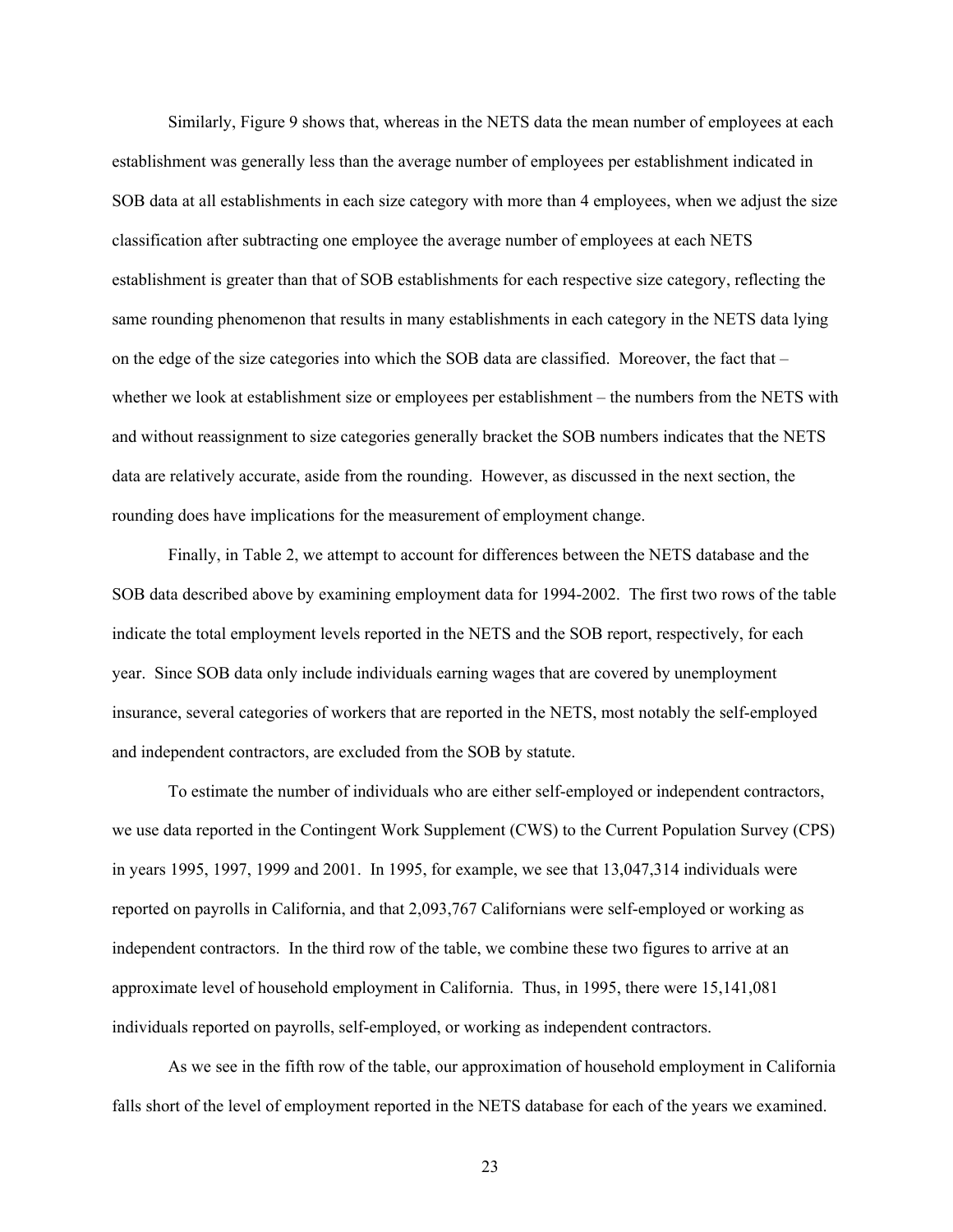It is instructive to note that while the NETS over-reports household employment in comparison to our approximation in the third row of the table, this approximation itself overstates household employment when compared to the CPS employment figures for each year, as shown in the last row of the table. For example, in 1995 the NETS overestimates our approximation of household employment by 1,100,075, while at the same time, this approximation overstates CPS employment by 1,101,233. The differences between the NETS and the SOB+SE/IC series may be partly explained by some self-employed or independent contractors having multiple businesses – all of which should show up in the NETS, but not in the SE/IC series, where an individual is counted only once. On the other hand, this cannot account for the CPS versus SOB+SE/IC difference. Overall, while the NETS does use a more comprehensive approach in estimating employment in each year, our comparisons indicate that measurement error could account for some of the remaining discrepancy between the NETS and SOB employment data. However, as revealed by the table, there are discrepancies across any pair of data sets one chooses to compare.

## *4.2 Measurement of employment change*

Next, we turn to measurements of employment change. We first begin by documenting, in Figures 10 and 11, the rounding of employment in the NETS data. These figures show that for both smaller and larger establishments – as reported in the data – the distribution of the number of employees is disproportionately concentrated on numbers that are divisible by 5, 10, 100, and so on. For example, in 2000, 63.4% of establishments with 10 to 100 employees reported employment that was a multiple of 5 or 10, and 40.3% of establishments with 100 or more employees reported employment that was a multiple of 50 or 100. On the other hand, on an establishment (rather than employment) basis, this is somewhat less of a concern; rounding is less perceptible at establishments with fewer than 10 employees, which comprise 81.2% of all establishments in 2000.

While employment rounding may bias some of our estimations, it is not a particularly serious problem for the measurement of employment levels if we believe that employment numbers are rounded to the closest "salient numbers." In that case, our aggregate levels are unbiased estimates because some people round their numbers up and others round them down, and the establishment-level measurements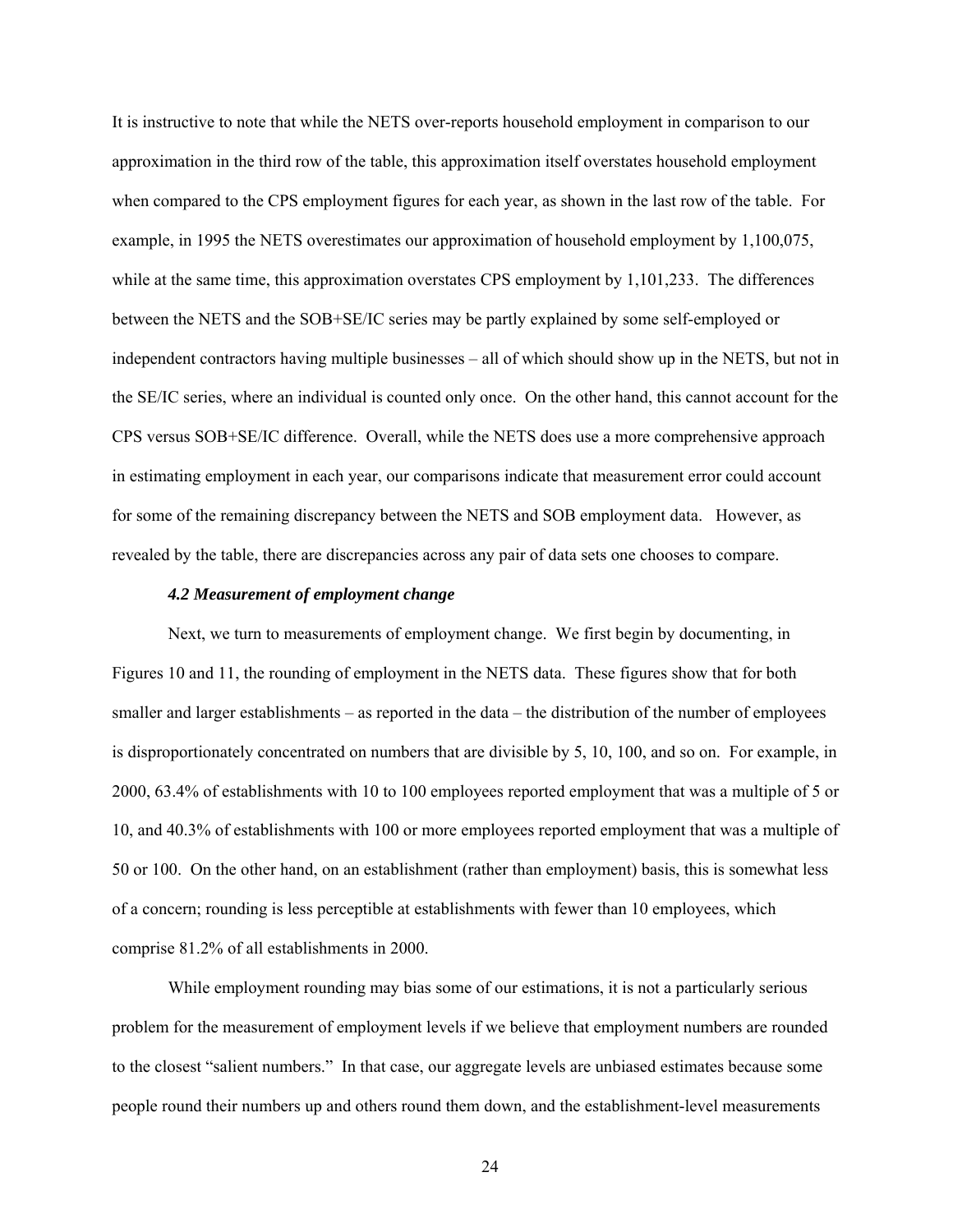may contain measurement error that is largely random (although non-classical). It does, however, mean that employment change is "sticky," and that our estimates likely underreport the frequency with which establishments change their levels of employment, thereby underestimating the degree of employment reallocation caused by establishment expansion and contraction.

Another potential source of stickiness in the measurement of employment change in the NETS is imputed data. Table 3 shows that, during 1993-2002, more than 50% of each year's employment figures are coded as "actual figures." The share of "actual" employment figures has increased steadily from 52% in 1993 to approximately 64% in 2002. Of the remaining establishment records, 1-2% are recorded as "bottom of range" estimates,  $7-29\%$  as D&B estimates, and  $6-34\%$  as Walls estimates.<sup>[39,](#page-25-0)40</sup>

Some of the differences in imputation are attributable to age of establishment. We are considerably more likely to have actual employment figures for older establishments, as shown in Table 4. In contrast, D&B estimates are much more common for young firms (1-3 years old) than older firms. Older establishments are also much less likely to have employment estimated by Walls, though this decline with respect to age is much more gradual than that for the  $D&B$  estimates.<sup>41</sup>

Turning to the issue of the persistence of employment, Table 5 shows that there is a fairly high degree of persistence in employment imputation. That is, there is a relatively high likelihood that the same imputation procedure was used for the current year as the previous year, as evidenced by the large percentages on the diagonal cutting from the upper-left to the lower-right corner. However, notice that the percentages below the diagonal in the first column are also large, implying a high rate of transition

<span id="page-25-0"></span> $39$  D&B imputes based on cross-sectional information, whereas Walls & Associates also use time-series information and should therefore obtain better imputations (and does so when the D&B imputations appear suspect). The share of D&B estimates fluctuated substantially over the period. The sharp fluctuation of the share of Walls & Associates imputations is less mysterious – as the last step in employment estimation, it is simply determined by the fluctuation of the other sources of employment information. There are many cases where suspect employment figures imputed<br>by D&B are re-imputed estimated by Walls & Associates.

<span id="page-25-1"></span> $\frac{40}{10}$  The share of employees that are covered by these different means of imputing employment data diverges from the share of establishments, as different types of imputation are more or less common for establishments of different sizes. Overall, the average number of employees per establishment during 1993-2002 is between 9 and 12. Establishments with actual employment figures or bottom of range estimates are slightly larger, with 12-15 and 14- 19 employees per establishment, respectively, while the average number of employees per establishment with D&B employment estimates is only 2-3. Employees per establishment with Walls employment estimates ranges from 7-9 between 1989 and 2001, but unexpectedly jump to 16 in 2002.

<span id="page-25-2"></span><sup>&</sup>lt;sup>41</sup> Some of the low average employment per establishment we found for D&B estimated establishments might be explained by the fact that such estimates primarily cover young firms.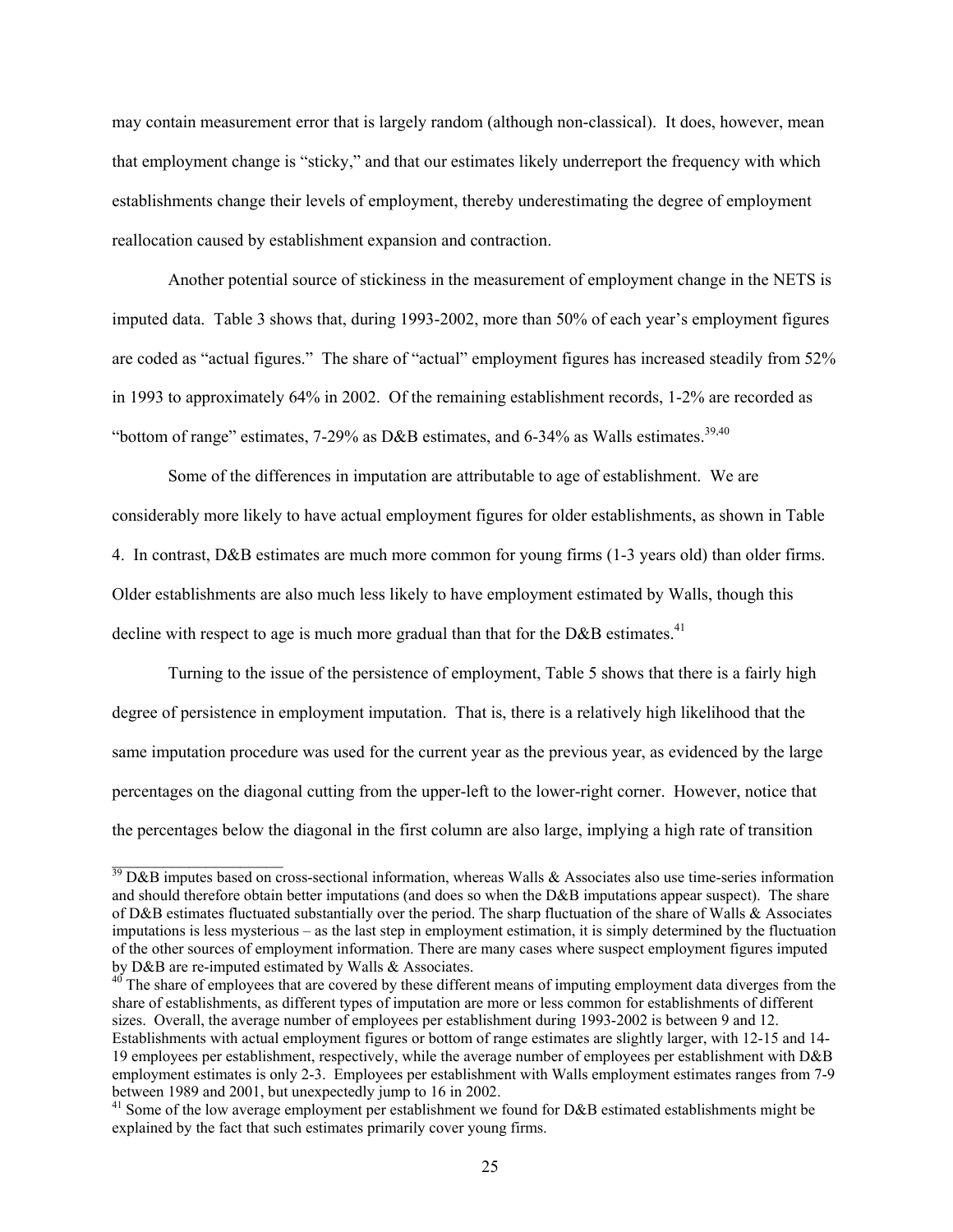from imputed to actual data, especially for the bottom of range and Walls estimates; this reflects the same point noted above, that imputation is a feature of establishments' earliest appearances in the database.

We also examined the pattern of employment imputation for establishments over time in more detail than is afforded by Table 5. In particular, Figure 12 plots the distributions, for each number of possible years in the data set, of the number of years with actual data. The larger the circle used in the plots, the greater the share of observations at that point (the area is proportional to the share at each point on the horizontal axis). To fix ideas, if there were no imputed data – and all data were actual – then all of the mass would be along the 45-degree line between years with actual data and years in dataset, with large circles along this line. What we tend to see, instead, is that establishments that are tracked for a relatively short period of time exhibit a bimodal distribution, with either no years with actual data or all years with actual data. But establishments that are tracked in the dataset for a longer period are much less likely to have no years without actual employment data, and conversely have relatively more years with actual data; and the mode is to have actual data for all years.

Together, rounding and imputation of employment data results in infrequent year-to-year changes in employment. Among existing establishments, 7.6% and 16.3% reported a change in the number of employees in 1993 and 2002, respectively, and 19.6% and 14.1% of workers were at establishments that reported a change in the number employed in those years. While the fraction of establishments that report a change in employment level varies substantially from year to year, it usually falls somewhere between 5-15%. And at establishments for which D&B imputed employment, there is a much lower frequency of establishment-specific employment changes, with the exception to 2002 when 42% of D&B estimated establishments report a change in employment levels. Table 6 shows the incidence of employment change by type of employment data.

Finally, the implication of these measurement problems is that the NETS data compare less favorably with other data sources when we look at employment changes, rather than employment levels, especially for high-frequency (short-term) changes. As shown in Figure 13, the correspondence between NETS and QCEW yearly first-difference employment changes by industry and county is not very strong,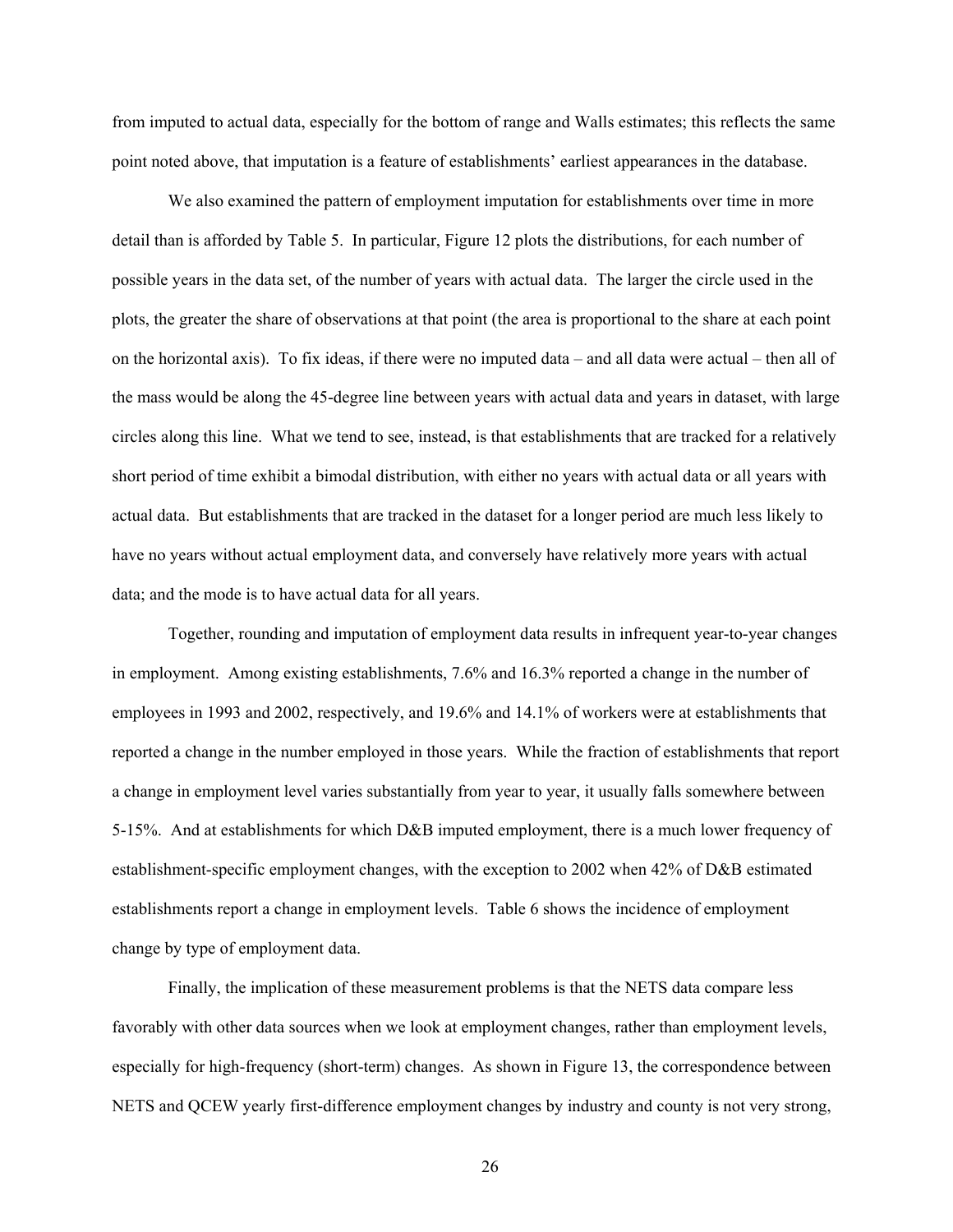with a correlation of only .528. However, if we look at employment changes over periods of at least a few years, this problem is substantially mitigated, as the correlation rises to .864 (Figure 14).

This greater correspondence of employment changes over longer intervals is consistent with what we would expect based on the findings noted above regarding rounding and imputation. With rounding, the data will likely more accurately measure employment changes over a longer period, because rounding results in small changes being ignored but larger changes being measured. Similarly, we saw that imputation tends to be a feature of establishments' first appearance in the data set, whereas over time actual data are more likely to be reported and hence employment changes better measured. The implication of these findings is that the NETS database should not be used for measuring very short-term employment changes, but is more useful for measuring employment changes over periods of a few years or more. This does present a tradeoff, however, as an inability to focus on short-term changes inhibits our ability to observe high-frequency changes in job creation and destruction, such as over the business cycle. We also note that making the unit of analysis for employment change longer affects what proportion of employment change we attribute to job creation and destruction versus establishment expansion and contraction, and to a much lesser extent relocation, a point to which we return below.

#### *4.3 Tracking business relocations*

A unique feature of the NETS dataset is its ability to track establishment relocation and births. Our next task, then, is to assess how well D&B's methods track relocating establishments. There are no other comprehensive longitudinal datasets with which to compare measurements of geographic movement of establishments over time. In lieu of such comparisons, we used Lexis-Nexis to conduct newspaper searches of business relocations involving California establishments, and conducted a detailed comparison of evidence on relocation in the NETS database to evidence found in theses searches. Our search was not meant to be exhaustive; it is only intended to obtain a replicable sample of press coverage of specific business relocations.

We limited our search to the Los Angeles Times and the Kiplinger California letter. The L.A. Times has the largest circulation of any California newspaper and the Kiplinger California Letter is a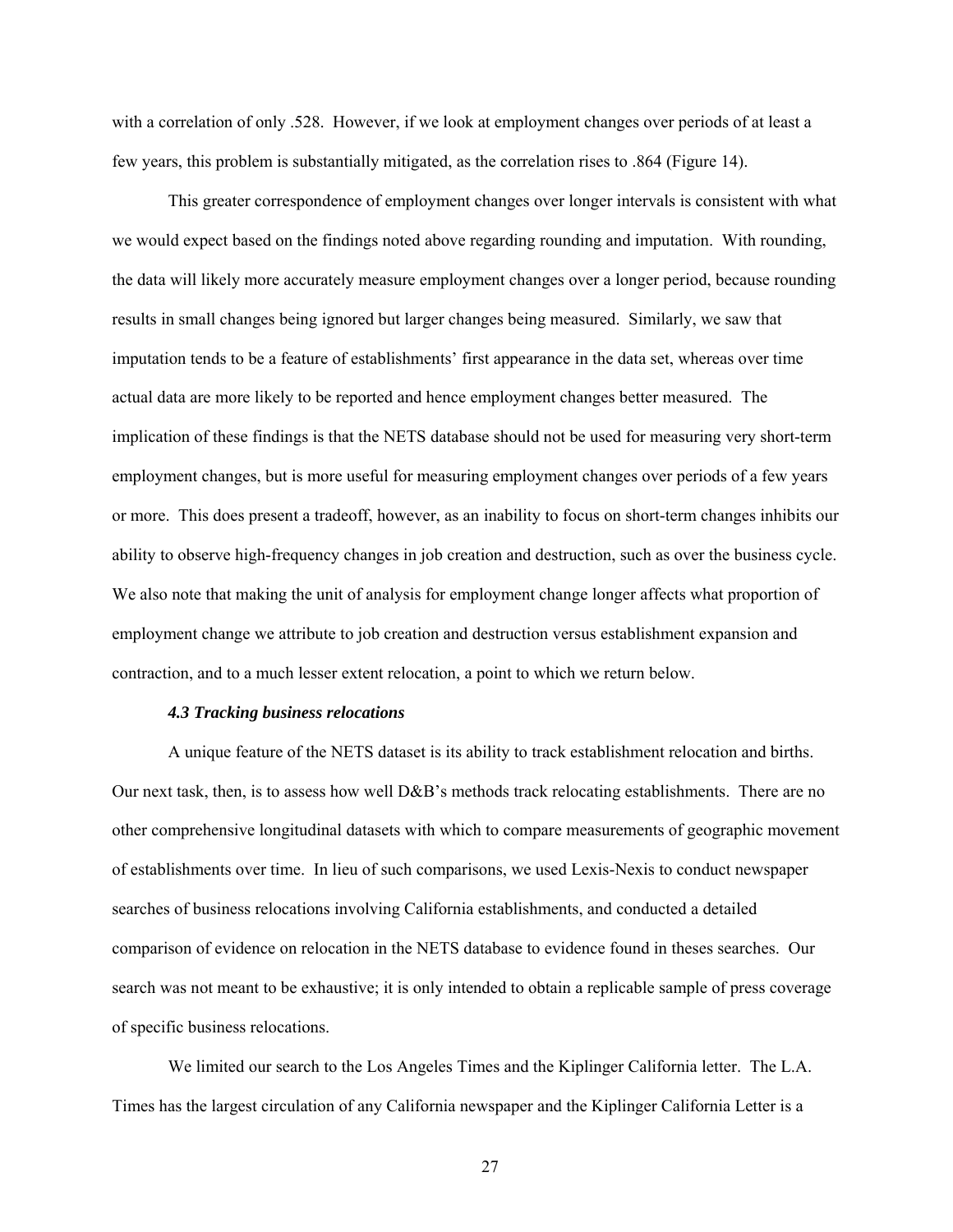concise bi-monthly business newsletter that has a section specifically reserved for business relocation reports. As expected, the Los Angeles Times has a regional bias in that it almost exclusively focuses on business moves in Southern California, especially the Los Angeles region. Business relocations in other regions are reported only if they are high-profile or reflect a move between the Los Angeles region and the rest of the state. The Kiplinger California Letter shows a much more balanced coverage of business moves in different regions in the state.

Using a carefully-designed search algorithm,  $42$  we focused on 1,067 newspaper articles from the L.A. Times (1996-2000), from which we were able to identify 576 references to specific instances of business relocation. In many cases, multiple articles referred to the same occurrence of relocation. As such, 124 duplicate references were excluded from our sample.

Of these 452 unique observations, 237 business relocations were confirmed as valid moves by the NETS database. An additional 47 were confirmed as "invalid" moves: 5 moves turned out to be consolidation of businesses because the establishment at the destination already existed before the move; 17 cases were planned moves but did not occur later; 12 of the establishments at "destination" were new branches instead of relocated businesses; and 13 moves involved establishments such as schools and nonprofits that are not the focus of our research.

In total, 58.5%  $(237/\{452-47\})$  of the valid business relocations that we identified from the L.A. Times could be found in our NETS dataset. This rate of confirmation varies dramatically depending on the distance over which the relocation occurred. We are able to confirm only 27% (21/77) of within-city moves, whereas we are able to confirm 70% (177/252) of between-city, within-state moves, and 74%  $(37/50)$  of cross-state moves.<sup>43</sup> It is neither surprising nor worrisome that NETS detects only a relatively small share of within-city moves because short-distance moves are much less significant for the scope of research for which this database is most useful. In fact, many of such moves occur over such short

<span id="page-28-0"></span> $\_$ 

 $42$  We experimented with several search terms. Our final choice of search term – "ATL2(RELOCAT!) AND BUSINESS AND (MOVE OR MOVING OR MOVED) AND (SECTION("BUSINESS") OR SECTION("METRO"))" – was guided by a desire to exclude irrelevant articles. We elaborate the particulars of this process in Appendix A.

<span id="page-28-1"></span><sup>&</sup>lt;sup>43</sup> Not all of the 405 valid moves can be classified in terms of origin and destination.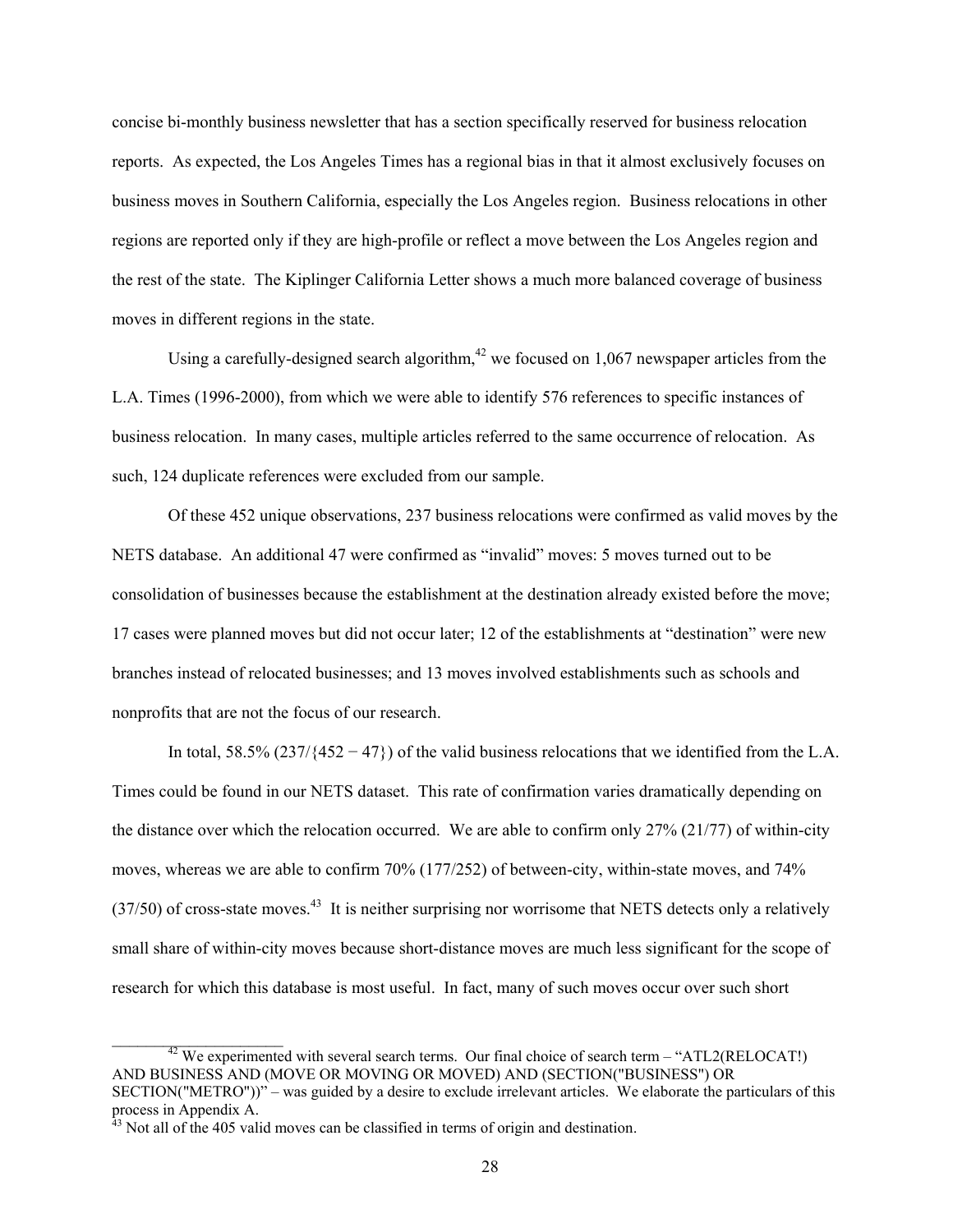distances that they could not possibly be identified within the NETS database. For instance, several contacted establishments said that the moves had occurred, as indicated in the newspaper article, but the new location was adjacent to or "across the street" from the previous location. The NETS is designed to only report "significant moves," which are defined as moves where both the street address and zip code information change. This criterion was chosen to avoid mistaking the changing boundaries of zip codes for actual moves.

For the reported relocations not confirmed in NETS, we undertook thorough efforts to independently verify whether there was in fact a relocation. It turns out to be very difficult to use other information sources to locate the establishments whose relocations are reported in the media but for which there is not an obvious match in the NETS. Ideally we would contact the establishment directly and confirm that the reported relocation occurred. However, this becomes very difficult when establishments (or often, businesses) can be acquired by other firms or for other reasons currently do business under a different name, or no longer exist. Naturally, these problems are more severe in trying to verify reports of relocation that are relatively old. Nonetheless, when possible we contacted the establishments directly. We also searched for company information using Hoovers.com<sup>44</sup> and Lexis-Nexis Company Information Search – web-based resources that track company addresses and would reveal new addresses for companies that changed location. Of 168 reports of relocation that we could not locate in the NETS database, we were able to independently verify that 18 relocations indeed occurred. And not one of the 18 was a cross-state move. Despite our best efforts using the methods described above, we were unable to confirm the remaining 150 reports of relocation from the Lexis-Nexis. And at least 91% of these companies (136 out of 150) are captured by the NETS database with no relocation indicated. Furthermore, 92 (68%) of these establishments were still in existence through 2002, although we were only tracking relocations that were reported between 1996 and 2000. If these establishments had relocated, but not been tracked properly as relocations by NETS, then these establishments would have

<span id="page-29-0"></span> $44$  Hoovers.com utilizes the same raw data provided by the DMI file as the NETS database. However, the search mechanism is very flexible, sometimes making it easier to locate establishments that could not be found through company keyword searches in the NETS database.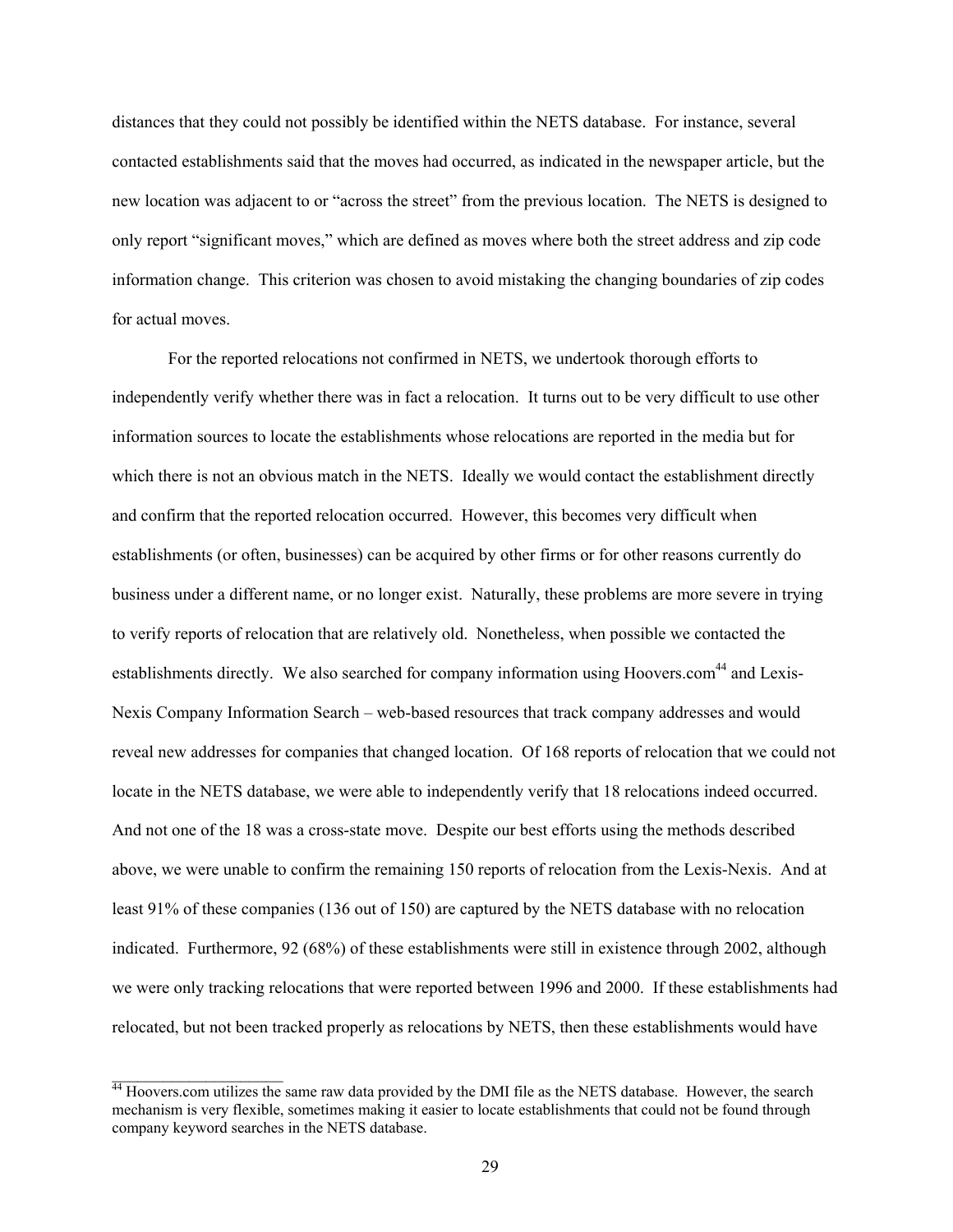reported closing years close to the date of the relocation. Thus a large proportion of the remaining moves reported in the media may not have happened at all, suggesting that our confirmation rates should be thought of as lower-bound estimates.

Our search for reports of business relocation in the Kiplinger California Letter (1996-2001) revealed similar results. Of the 79 incidents of relocation we identified in this search, 12 were found to be misreports of establishment relocation. Of the remaining 67 media observations of relocation, 35 (55%) were confirmed in the NETS database. In addition, 3 cases were confirmed in Hoovers.com, but occurred too recently to be found in NETS, and 29 cases could neither be confirmed nor denied.

We certainly do not expect every relocation to appear in Lexis-Nexis, but we do expect all real relocations that are covered in the media to also appear in the NETS. Given the difficulty of checking whether reported cases actually occurred, it is impossible to quantify exactly what share of real relocation is captured in the NETS. However, for moves crossing city boundaries, we estimate that the share is well over three-quarters, based on the fact that most of the cases not captured by NETS cannot be independently confirmed as real relocations. Thus, we conclude that the NETS database appears to do quite a good job of tracking these business relocations. However, in contemplating the empirical results on establishment relocation discussed later in this paper, one might want to adjust upward modestly the job creation and destruction attributed to relocation.

## *4.4 Capture of new business establishments*

Given the concern expressed in earlier research regarding the ability of the D&B data to track new establishments, and the importance of establishment births in job creation that has been documented in other work, it is also important to assess how well the NETS tracks new business establishments. We do not have access to ES-202 data on new establishments, but we can compare the NETS data to new establishments identified from phonebooks, following the earlier work by Birley (1984). Specifically, we selected a random sample of establishments from the 1999-2001 San Francisco Pacific Bell Business White Pages. We were primarily interested in identifying businesses that are initially *not* in the phonebook, but then show up in a later year, as a means of identifying an alternative list of new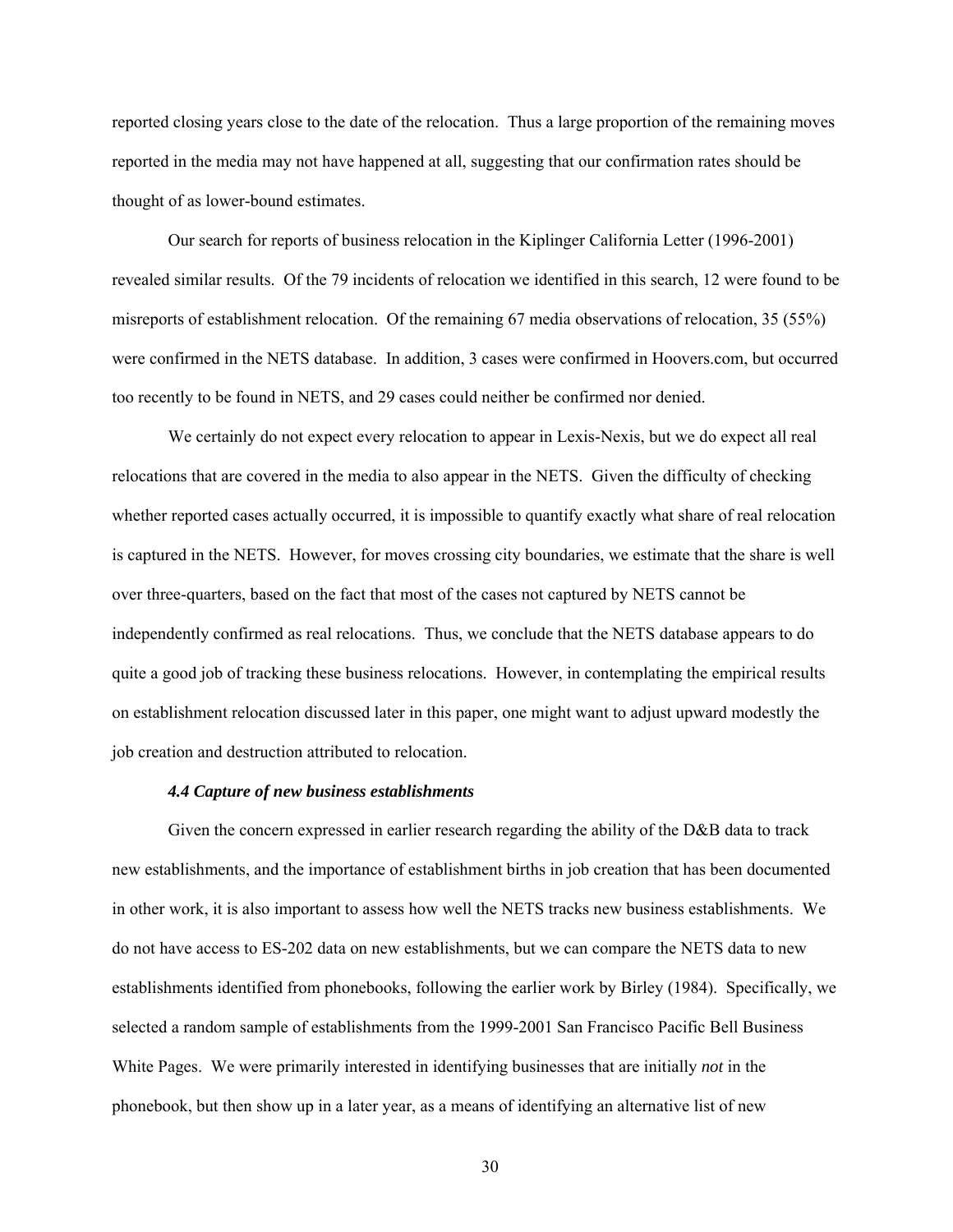establishments. We randomly chose to start with listings beginning with "B." There should be no relation between the name of the business and the likelihood of its inclusion in the NETS database, so simply beginning at this point and working forward seemed as valid as randomly sampling from different beginning letters. Preliminary investigation suggested that business establishments that use initials in their name (such as "B & G auto rental") may change names from year to year, so we instead began drawing our sample with telephone listings that started with "Ba." We chose enough observations to get approximately 60 new establishments, which required 313 listings that appeared in the phonebook at least once between 1999 and 2001. These 313 listings contained 35 records with area codes from outside the code covering San Francisco (415). We excluded these 35 records from the analysis because businesses from outside the area code presumably have to pay to be listed in the business white pages, meaning that the appearance or disappearance of such businesses would often occur for reasons unrelated to opening (or closing). Of the remaining 278 records, 156 are tracked for all 3 years, 51 are present for two years, and 71 are only listed in only one of the phonebooks. These records indicate 58 openings (and 61 closings). $45$ 

Of 58 openings identified from the phonebook search, 52 (90%) of the establishments could be identified in the NETS database. Many listings were difficult to match because companies often do business under multiple names, and because of differences in spelling or abbreviations. Thus, this matching required that we also try to match using company name keyword search, phone number reverse lookup, address information, or alternate company names provided by workers at the particular establishment. While many of the NETS opening dates corresponded well with those indicated by the phonebook listings, many did not; see Figure 15. Given the disagreements, we attempted to obtain each business establishment's opening year directly from the company, or through their website. We were able to obtain approximate start date information from 33 of these 52 establishments. Our comparison reveals that many of the opening years that were indicated by changes in phonebook listings were inaccurate, as

<span id="page-31-0"></span> $45$  There were also three records for which the listing appeared in 1999, was absent in 2000, and reappeared in 2001 with the same name and phone number. This is one indication – more are described below – that the phonebooks do not provide a completely accurate means of tracking openings and closings.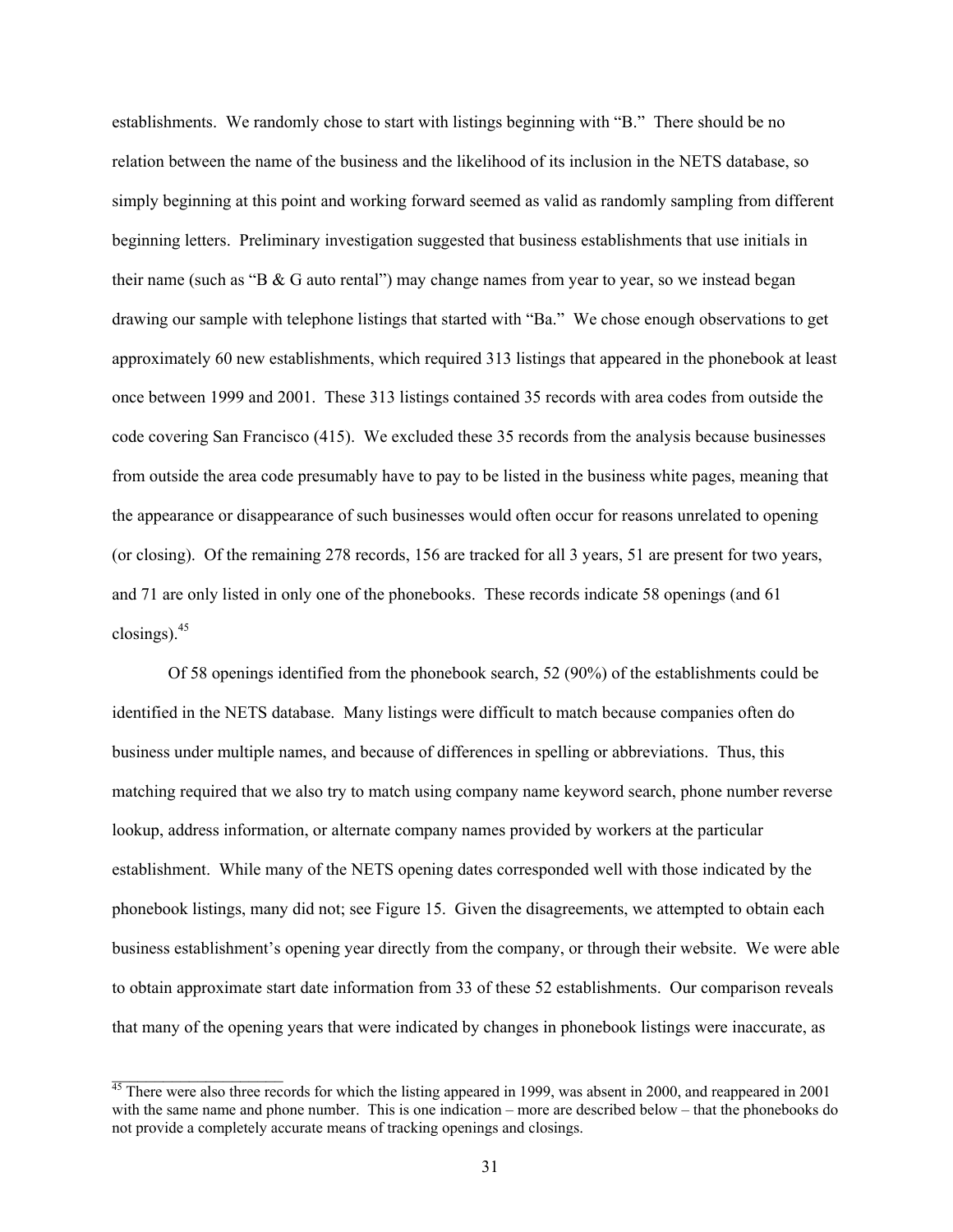reported in Figure 16. The figure reveals that while the phonebook method necessarily assigns these openings to 2000 or 2001, the actual openings are spread over a long span of years. In contrast, the NETS data match opening dates much more accurately, as indicated in Figure  $17<sup>46</sup>$  For those establishments that could not be reached directly, the NETS and phonebooks start dates were generally in agreement. Presumably this is because many of these were young establishments that failed subsequently, so there was not much scope for the start dates to differ.<sup>47</sup>

To this point, we have discussed tracking establishment births. As another check on the NETS data, we also attempted to locate NETS records for business establishments that were listed in the San Francisco phonebook for all three years. If NETS records indicate opening or closing years within 1999- 2001, then we might be concerned that NETS is inaccurately reporting the timing or incidence of openings or closings. We randomly chose 72 of the 156 records in the phonebooks in all three years, and we were able to locate 66 (92%) in the NETS database, which represents a slightly higher percentage than those that we could identify from the earlier subset of phonebook-inferred openings. Of these records, according to the NETS data all but six continued to exist through 2002 and only one record indicated a closing by 2001,<sup>48</sup> indicating a close correspondence between the NETS and phonebook data for continuing establishments.[49](#page-32-3)

Our inquiry regarding the ability of the NETS to track establishment births suggests that the data are quite accurate, although this turns out to be based more on direct checks with businesses themselves than on correspondence with openings as identified by new appearances of businesses in phonebooks. Phonebook listings apparently fail to accurately measure start dates for a number of reasons. In many

<span id="page-32-0"></span><sup>&</sup>lt;sup>46</sup> Even if the NETS data were completely accurate, we would not expect an exact correspondence with the start dates obtained from our efforts to contact businesses directly. In our phone calls, we often talked to employees who had limited tenure and did not know the founding date, in which case we were only able to obtain information that provided a lower bound for the number of years that a particular establishment had been in business.  $47$  The start dates in the NETS for the establishments for which we were unable to confirm the opening year were

<span id="page-32-1"></span><sup>1979 (1), 1995 (1), 1997 (1), 1998 (2), 1999 (1), 2000 (8), 2001 (5).</sup>  <sup>48</sup> According to NETS, this last establishment (an attorney) closed in 2000, but a phone call to the listed number

<span id="page-32-3"></span><span id="page-32-2"></span>indicated that this establishment is still in operation. Of the other five business establishments that, as reported by NETS, discontinued operations prior to 2003, phone calls verified that the listed number was no longer working. <sup>49</sup> Given the inaccuracies in openings based on the appearance of businesses in the phonebook, and the difficulty of verifying information directly with companies that have closed, we deemed this method inappropriate for assessing the ability of the NETS data to identify establishment closings.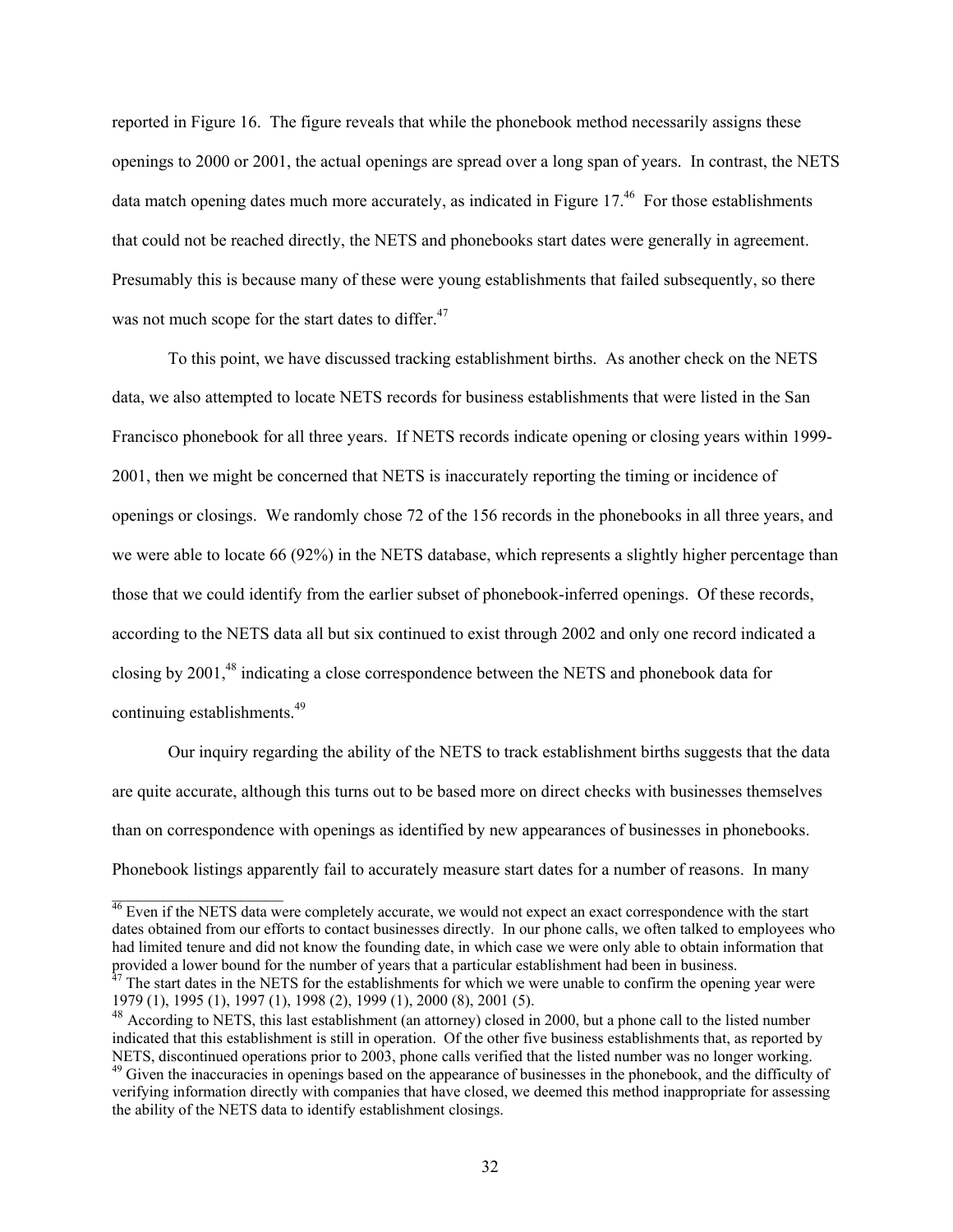cases, new phonebook entries corresponded to new listings of individual employees at already established firms, such as attorneys at law firms. Also, efforts to identify openings using changes in phonebook listings from year to year are complicated by the fact that there are many duplicate listings, where different phone numbers were listed for the same establishment, or the same phone number (and possibly same address) was listed for a given establishment under different company names. We would still like to do more to verify that the NETS tracks closing accurately, but this is difficult given that phonebooks are relatively inaccurate, and it is difficult to verify information on businesses no longer in existence.

## **5. Relocation and the Business Climate Debate in California**

# *5.1 The debate over business relocation*

We use the NETS data to address a substantive question that is relevant to the overall issue of business establishment dynamics, which often figures prominently in policy debates, and for which the NETS database is uniquely suited. Specifically, business relocation is often cited as a source of job loss, especially at regional and state levels.<sup>50</sup> Back in the 1970s, the relatively rapid growth in the Sunbelt states was usually thought of as a result of massive business migration from traditionally industrial regions to the South and West (Allaman and Birch, 1975). While job loss due to business relocation is rarely precisely measured, it is often invoked in the rhetoric of policy debate and political campaigns. For example, when Kimberley-Clark moved its headquarters from Wisconsin to Texas in 1985, it sparked heavy criticism of Wisconsin's business climate, leading the governor to lose his job in the following election (Dresang, 2002). Similarly, local governments work actively to attract companies to relocate to their jurisdictions (Klier and Testa, 2002). For example, in 2001, when Boeing announced that its headquarters would leave Seattle, cities like Chicago, Dallas, and Denver engaged in fierce competition to recruit the company. $51$ 

During the past decade, the debate over business relocation has been prominent in policy discussions in California. In the early 1990s, California experienced an economic downturn that

<span id="page-33-0"></span> $50$  The recent heated debate over outsourcing to developing countries indicates that this also occurs at the national level.

<span id="page-33-1"></span><sup>51</sup> See, for example, http://www.conway.com/ssinsider/incentive/ti0106.htm (viewed May 2, 2005).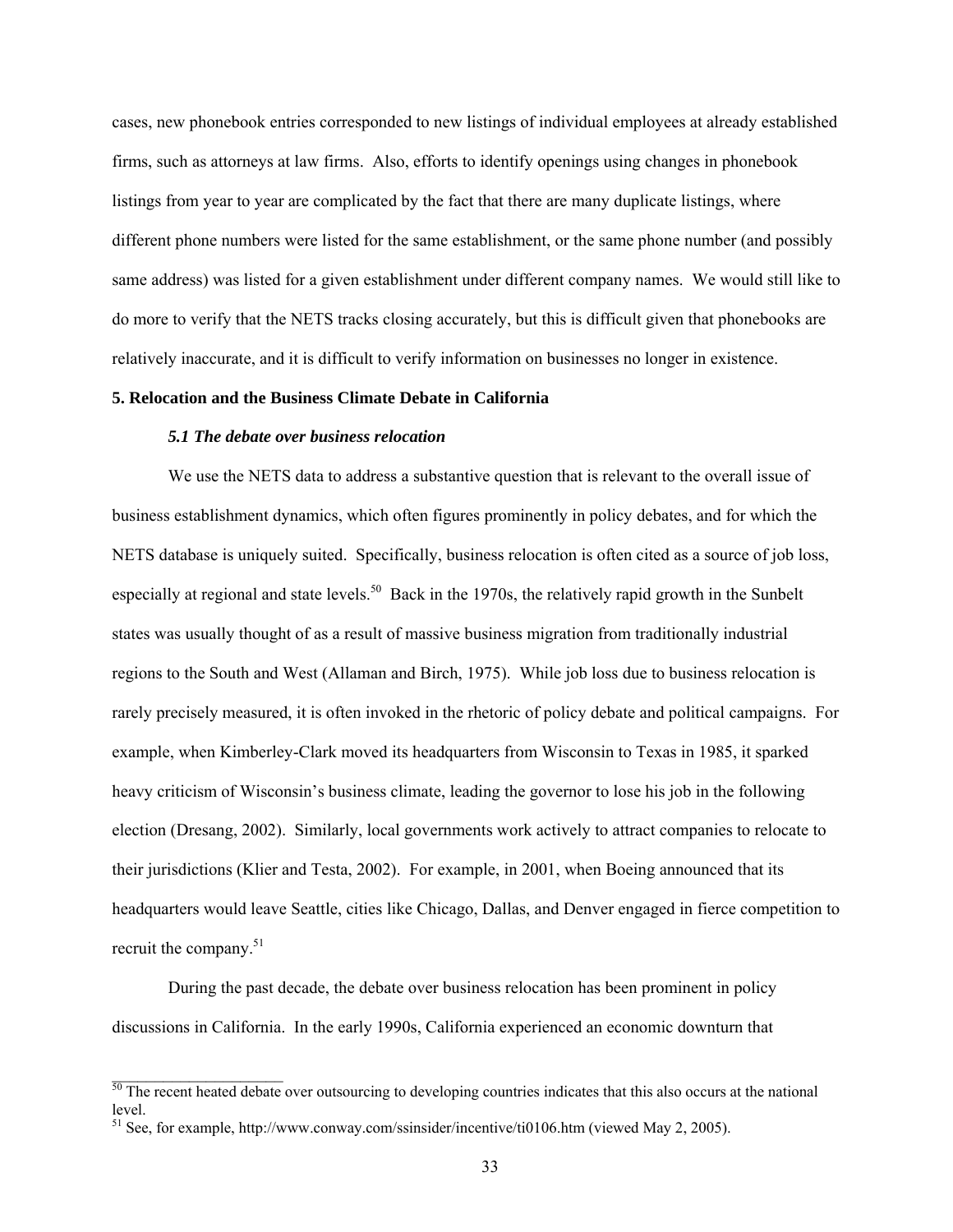coincided with federal defense cutbacks triggered by the end of the Cold War. California's alleged poor business climate became a target for harsh criticism from both politicians and business leaders. Business executives, in particular, contended that job loses in the state stemmed from California's hostile business environment (see, for example, Groves, 1992; Howe, 1993; Vartabedian, 1993; and Weikel, 1992). To make matters worse, relocation consultants, corporate headhunters, and policymakers in nearby states, such as Nevada, Arizona, Washington, Utah, Texas, and New Mexico, recognized an opportunity to lure businesses from California (Howe, 1993). It was reported in 1992 that Nevada budgeted \$400,000 to recruit discontented businesses from California, and in Arizona a special legislative session was convened to approve economic incentives for luring aerospace firms from California (Weikel, 1992). When Intel was planning a \$1 billion expansion, Ann Richards, then Texas Governor, flew to Intel's California headquarters with a group of mayors in order to persuade Intel to consider Texas as a potential location for its plant (Howe, 1993; Weikel, 1992).

Then-Governor Pete Wilson designated two blue ribbon commissions (chaired by George Schultz and Peter Ueberroth, respectively) to investigate California's supposedly deteriorating business climate (Schrag, 1998). Ueberroth's Council on California Competitiveness issued a long report filled with recommendations for improving the business climate (Council on California Competitiveness, 1992). It called for a reform to overhaul the costly workers' compensation program, bewildering regulations, and the declining education system, while endorsing tax reforms to promote entrepreneurship and business investment. However, the economic boom of the latter part of the 1990s, fueled by the technology sector in California, seemed to make the public and policymakers forget their concern with the state's business climate, albeit only temporarily.

The issue resurfaced during the economic downturn that followed the bursting of the Internet bubble in 2000-2001. In April 2003, Representative Duncan Hunter (R-CA) organized a summit in San Diego on whether or not California was becoming increasingly inhospitable for businesses. Hunter told businessmen and government officials that regulations, fees, taxes, high energy costs, and rising salaries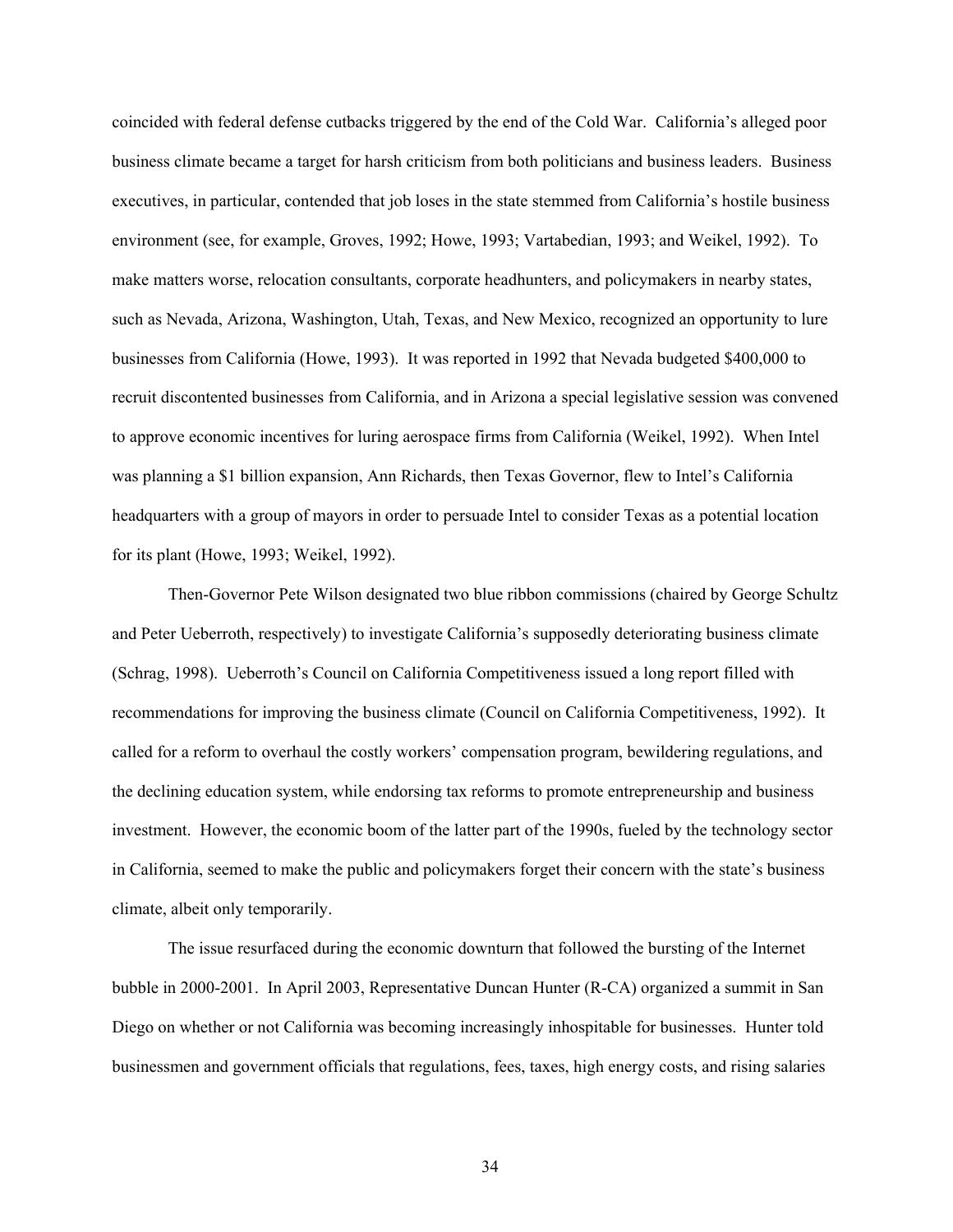and compensation were making California unattractive when compared to neighboring states – and that many firms are believed to have left California for just those reasons (Freeman, 2003).

Finally, during the recall election in 2003, the public was inundated with criticism of California's business environment. Candidates for governor routinely referred to the state's "onerous business regulations and over-taxation" (Roberts, 2003) that were believed to push businesses away. On September 22, 2003, two weeks before the voters went to the polls to decide on the recall, and a few days after the state legislature passed a new health insurance mandate, a group of 38 chief executives ran a fullpage ad in the Los Angeles Times, the San Diego Union-Tribune, the San Francisco Chronicle, and the San Jose Mercury News. It included an open letter to Governor Davis, candidates for governor in the recall election, and members of the California Legislature, the central message of which was that taxes, regulations, and mandates were making it harder and more costly to do business in California, resulting in diminished faith of the business community in California's management. These chief executives demanded that the state policymakers should "put a moratorium on new taxes, fees and regulatory mandates," "reinstate the manufacturer's investment tax credit," and "cut back the overall tax burden on business."

After Arnold Schwarzenegger won the recall election and became Governor, he adopted an aggressive strategy focusing specifically on business relocation. In August 2004, billboards were erected in cities such as Atlanta, Boston, Dallas, Las Vegas, Phoenix, Portland, and Seattle, featuring an armsfolded Schwarzenegger with a California state flag T-shirt reading: "Arnold Says: 'California wants your business.' (Actually, he says, 'Kah-li-fornia.')." He has also dubbed his big moving truck "Arnold's Moving Co." and promised to lend it to any business owner who wants to move to California. It is unclear whether this kind of campaign would actually influence business decisions, but it certainly provoked a response. Only two months later, in October 2004, big signs appeared in Los Angeles, San Francisco, and San Diego featuring a picture of Massachusetts Governor Mitt Romney. Its message apparently responds to Schwarzenegger's challenge: "Smaller muscles, but lower taxes! Massachusetts means business." At the same time, a Nevada Economic Development coalition put up "wallscapes" on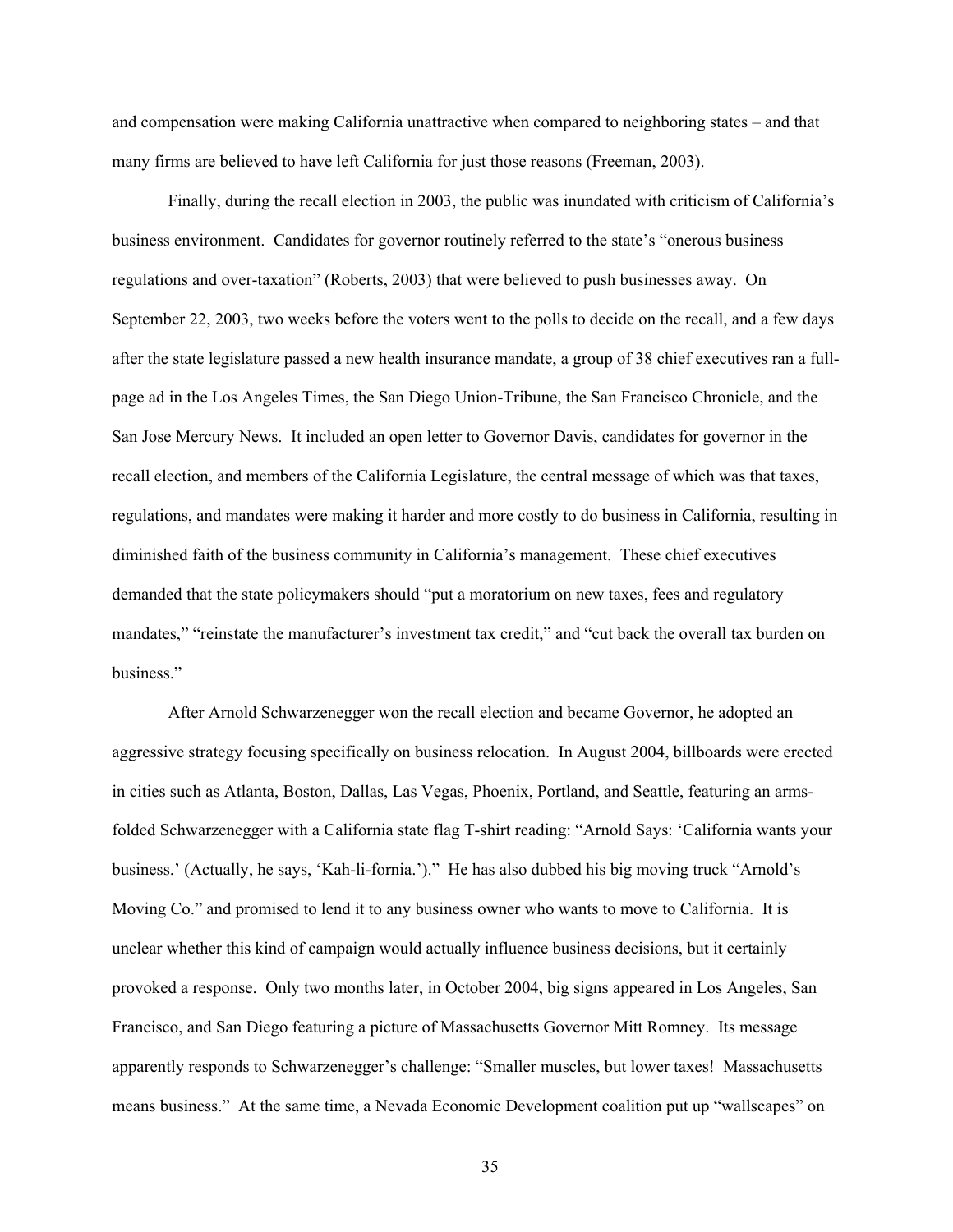buildings in Los Angeles, Sacramento, and San Francisco, with images of a beaten and bruised worker below the question "Will your business be terminated?" (Tamaki, 2004). The same picture also appeared in major California newspapers.<sup>52</sup>

## *5.2 "Evidence" underlying the business relocation debate*

Claims regarding the importance of business relocation that have arisen in this debate, however, have rarely relied on empirical evidence of relocation behavior. Rather, they have generally relied on surveys that elicited subjective assessments from employers. For example, in 1991, a statewide survey conducted by the California Business Roundtable reported that close to one-quarter of the 1,462 responding companies had plans to leave California, and another survey in Orange County raised similar concerns (Weikel, 1992). And later, at the height of the most recent focus on business relocation (in 2003), the California Chamber of Commerce and the California Business Roundtable released their 13th Annual Business Leaders Survey, in which they asked 400 California business executives about relocating. Nearly one-fifth of California businesses reported that they were planning to expand and/or relocate outside of the state, and 15 percent of the businesses said they were approached by recruiters from other states, among which 51 percent were offered monetary or other relocation incentives.<sup>53</sup> The next annual survey by the California Business Roundtable and Bain & Company (2004) painted an even grimmer picture, reporting that close to 40 percent of company executives surveyed had a plan to relocate businesses and jobs away from California and that most of them planned to move to other western states. Of course, whether these plans had any correspondence with subsequent observed behavior remains an open question.

In the only study we have come across that tries to measure actual relocation activity, the Los Angeles Department of Water and Power, together with several large utility companies in Southern California, commissioned a study of the relocation of manufacturing plants. This study reported that California lost 1,035 industrial facilities to other states, Mexico, or Puerto Rico between 1980 and 1992, including both those that moved out of California and those set up outside California by California

 $\mathcal{L}_\text{max}$  , where  $\mathcal{L}_\text{max}$ 

<span id="page-36-1"></span><span id="page-36-0"></span>

<sup>&</sup>lt;sup>52</sup> See, for example, the San Francisco Chronicle, January 31, 2005, p. E5.<br><sup>53</sup> The survey results are available at http://www.calchamber.com/index.cfm?navid=463.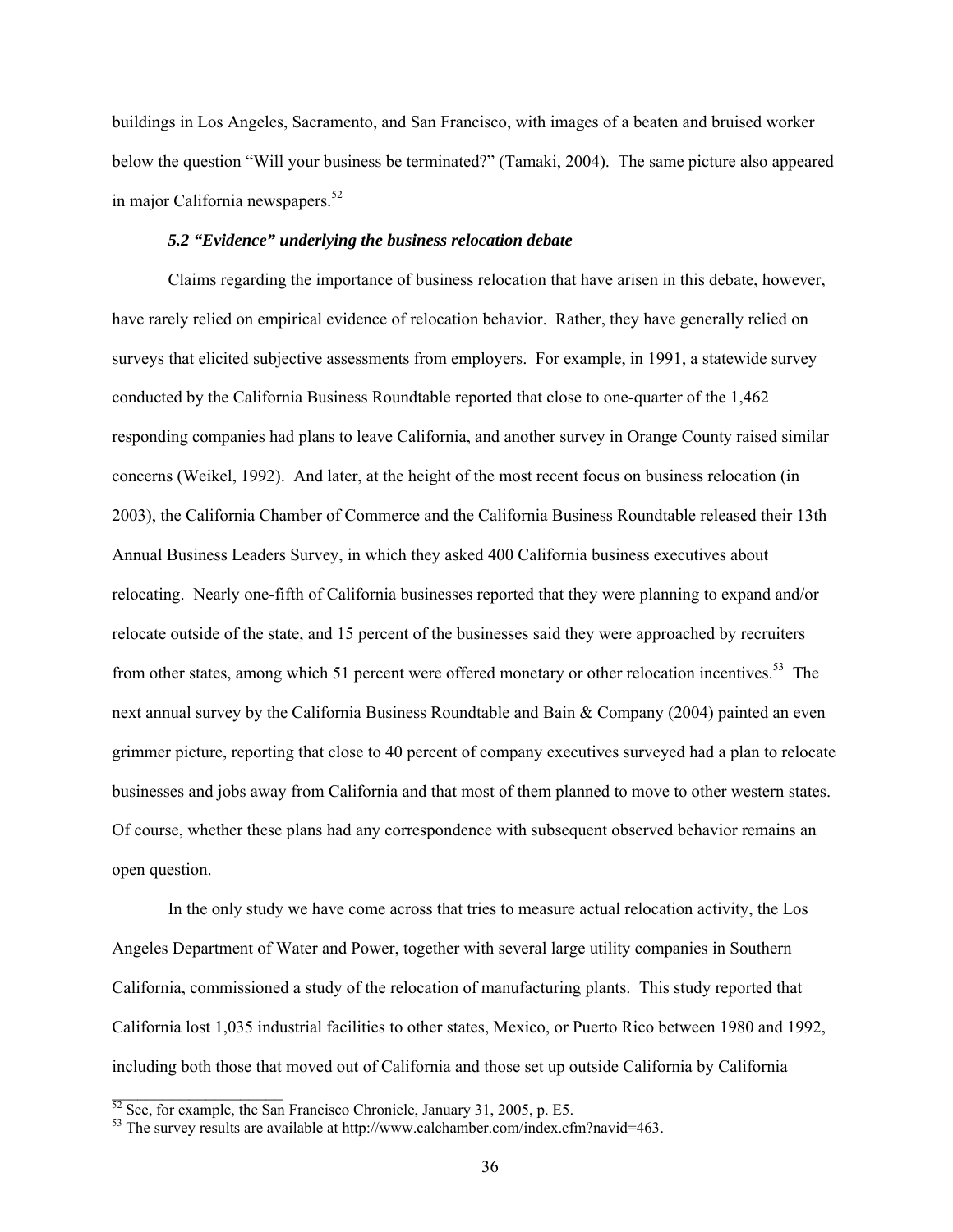companies (although it is not clear the latter group should be counted as losses). Taking into account the multiplier effect, they estimated a loss of job opportunities ranging between 168,000 and 224,000 in that period (Bules & Associates, 1992). A critical limitation of this last study, however, and a missing element in all of the discussions about relocation that we have cited, is that business relocation is almost always discussed in the context of firms leaving California, as if traffic moves in only one direction. The study by Bules & Associates (1992) focused exclusively on California's losses, without even mentioning that firms also moved to California and that companies in other states also set up branches here in California. One could argue that when companies such as Gateway, Iomega, and Sony Electronics moved their headquarters from other states to California, this was a positive development that mitigates any negative effects of relocations from California to other states.

Moreover, the debate is often framed as if relocation is the key determinant of employment change. Yet the formation of new business establishments, the death of existing ones, and employment changes at continuing establishments, also affect employment change. Thus, the debate over business relocation largely ignores five of the six arrows in Figure 1 that describe the dynamic processes underlying employment change, focusing only on the loss of jobs from establishments that move out of the state. Of course, each of these sources of job creation and destruction is potentially important in determining employment change, and it is misleading to focus on only one of these – and even then, without good evidence. The NETS data can obviously fill in many of the gaps in understanding the importance of business relocation, in both directions, in employment change, and more generally in highlighting which processes – births, deaths, expansions, contractions, moves in, and moves out – drive employment change.

### **6. Evidence on Business Relocation and Employment Dynamics in California**

This section presents our findings regarding business relocation in California and employment dynamics more generally, using the NETS data. At noted earlier, because D&B's coverage increased sharply when they started to use yellow pages to identify business units in 1992, we exclude the 1989-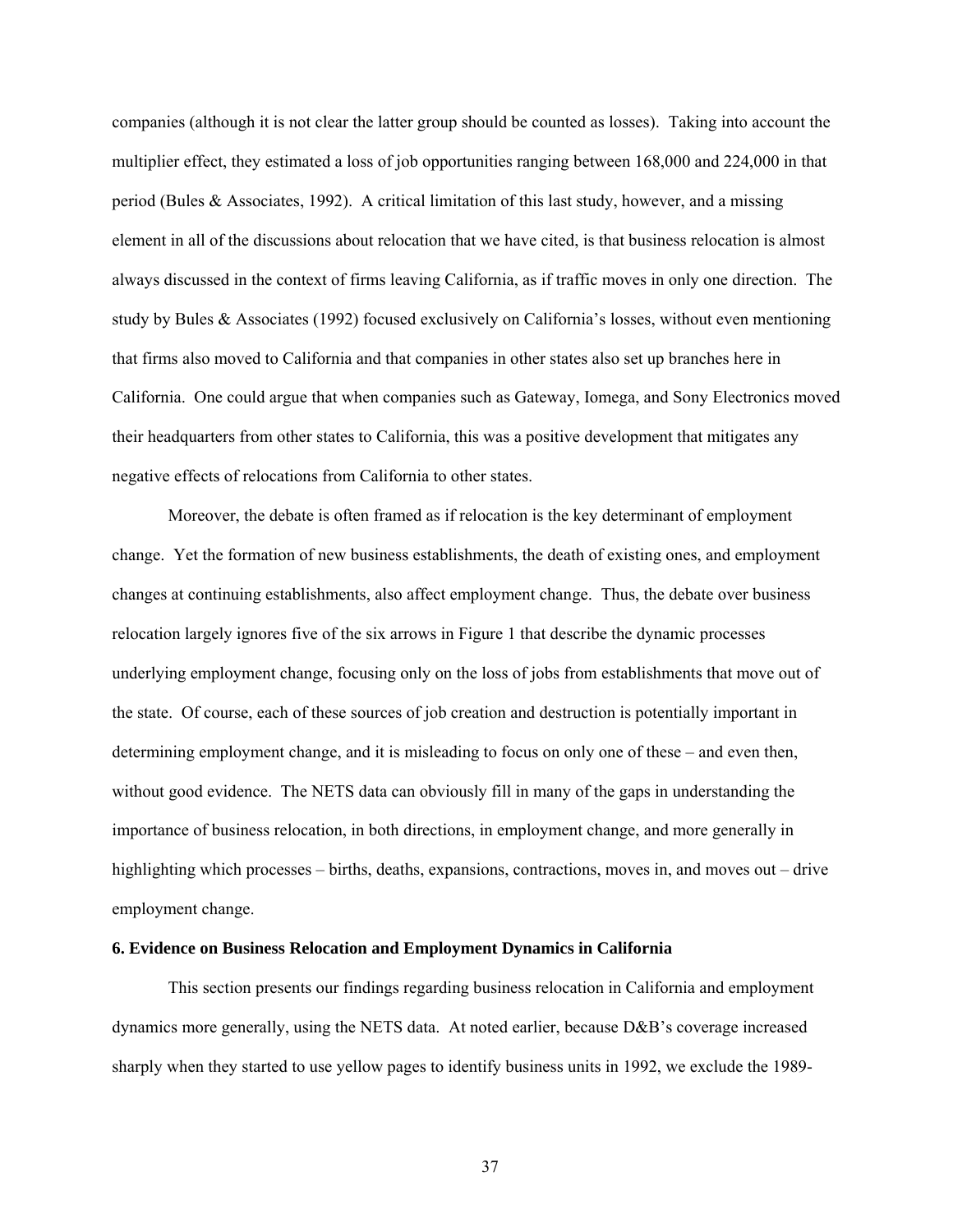1991 data available in the NETS from our analysis.<sup>54</sup> In each case, we state our key result, and then provide some detailed discussion.

# *1) California generally loses establishments and jobs due to business relocation, but the impact is negligible*

As Table 7 shows, in every year during the 1993-2002 sample period, some establishments left California, taking jobs away; at the same time, others moved into California, thus bringing jobs to the state. Measured by either the number of business establishments or the number of jobs, California experienced a net loss owing to relocation in every year. The fact that there was never a net gain in any of these 11 years is indeed quite striking.<sup>55</sup>

However, compared with the size of its overall economy, California's net loss from relocation has to be considered negligible. In terms of number of establishments lost to other states, the worst years are 1993 and 1994. In each of these years, California lost about 750 establishments to other states, which amounted to 0.05% (five one-hundredths of a percent) of the total number of establishments in California. To put this in perspective, at that rate it would take about 20 years for California to lose 1% of its business establishments. The job numbers tell a similar story. In terms of job loss from relocation, 1994 and 1997 represent the worst years. In these years business relocation cost 0.1% (one-tenth of a percent) of California jobs. At this maximum speed, the leakage of jobs would take 10 years to eliminate 1% of California's jobs. Another way to see that these job change numbers are negligible is to compare them to ongoing changes that the state experiences. For example, based on state economic statistics from the California Employment Development Department (EDD), from July 1990 to January 1993 6.1% of California jobs disappeared, while from December 1997 to December 2000, employment in California

 $\_$ 

<span id="page-38-0"></span> $54$  This implies that we will measure relocation beginning only in 1993, because a move in 1992 would be detected by comparing an establishment's 1992 address with its 1991 address, and without the 1991 data, moves in 1992 are unidentifiable.

<span id="page-38-1"></span><sup>&</sup>lt;sup>55</sup> We also examined the effect of relocation in 1991 and 1992, which also show net loss in both years in terms of establishments and jobs.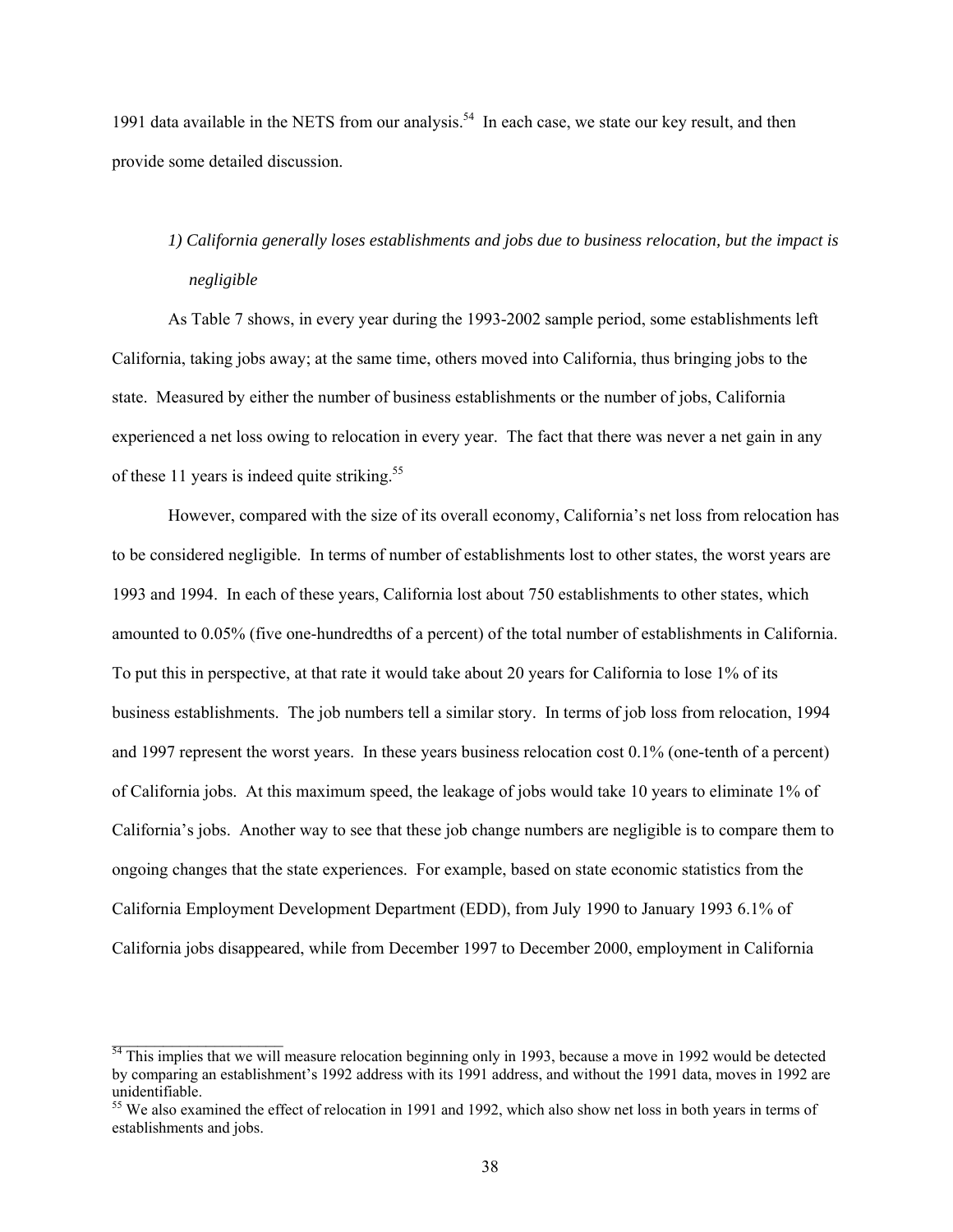grew by  $8.2\%$ <sup>56</sup>. These comparisons suggest that whether during an upturn or a downturn, business relocation simply does not play a major role in employment change.

## *2) Establishments are much more likely to move locally than across state boundaries*

While establishment moves are quite common, most of these moves are within state. Out of 255,838 cases of establishment relocation originating in California during 1993-2002, 246,283 (or 96.3%) were moves within California. While cross-state moves draw a lot of attention, they are rare cases. In fact, 35.4% of all the moves originating in California occurred within a city and 78.5% of the moves did not go beyond the county boundary.<sup>57</sup> Because there are fewer establishments moving in than moving out of the state, within-state moves represent slightly higher proportions of relocations to California destinations.

As a result, the impact of relocation on employment on the local level, while still modest, is more pronounced than its effect on state employment. In 1993, though less than 0.01% establishments moved out of California, 0.4% of establishments moved outside their own county, and 1.2% of establishments moved beyond their own city. The employment changes associated with these moves represented 0.1%, 0.6%, and 1.5% of total California employment, respectively.

## *3) Inter-state moves are more likely to occur between California and other western states*

When establishments do move across state boundaries, distance still seems to play a role. Table 8 shows that when business establishments moved out of California, they were likely to go to other western states. In particular, Nevada, Arizona, Texas, Oregon, Washington, and Colorado top the list of destination states. Nevada is far ahead of any other state, attracting 57% more establishments from California than Arizona, which is second on the list. Even by the number of jobs eliminated by outmigration, western states still stand out, although North Carolina and New York move closer to the top of

<span id="page-39-0"></span> $\frac{56}{36}$  See http://www.calmis.cahwnet.gov/file/lfhist/cal\$shlf.xls (viewed May 3, 2005).

<span id="page-39-1"></span> $57$  As discussed in the previous section, within-city moves may be undercounted in the NETS, in which case these percentages would be even higher.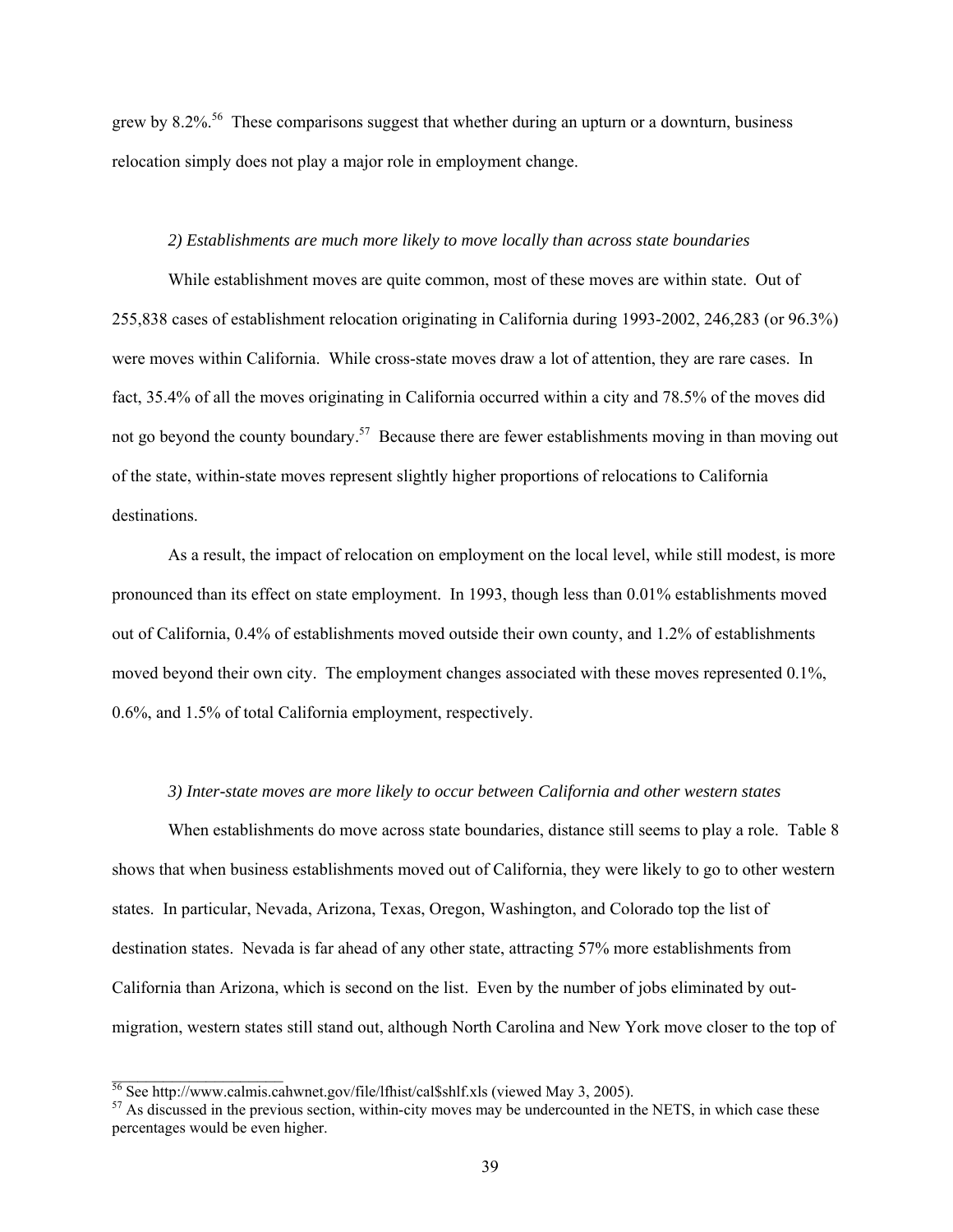the list. Given that many of these western states have a smaller economy than the average state, this relationship is even more striking.

Among establishments that moved into California during 1993-2002, New York tops the list of origin states. But western states still ranked fairly high: Nevada, Texas, Arizona, Washington, Colorado, and Oregon are all among the top 10. In terms of jobs moved to California, relocations from New York, New Jersey, Texas, and Illinois greatly outnumbered other states. Given that the Nevada, Arizona, and Oregon economies are fairly small, the larger number of establishments moving between these states and California must have a lot to do with their proximity to California. Also, although we show that business relocation has had a negligible impact on the California economy, it may have been a considerably more significant factor for the smaller western states.

It is worth noting that California did not experience a net loss of establishments (or jobs) to all other states. For example, far more establishments came to California from New Jersey and New York than relocated in the opposite direction. And while the pattern of losing jobs to other states from relocation, on net, is more pervasive, relocations between California and New Jersey added far more jobs in California.

#### *4) Employment growth is primarily driven by expansion, contraction, births, and deaths*

Table 9 presents decompositions of employment growth over every three-year period during 1992-2002. For each period, in the top panel we show California employment in the starting year, in the ending year, the overall net change, and then the number of jobs created or eliminated by each process of employment dynamics. The bottom panel shows the decomposition of employment change. In principle, we can decompose annual employment changes in the same way. But as noted earlier, year-to-year employment changes are not as reliable in the NETS data because of rounding and imputation; the problem should be much less serious for employment changes over longer periods.

Table 9 shows that in every year the expansion of existing establishments always creates more jobs than are lost through the contraction of existing establishments. This is perhaps not surprising,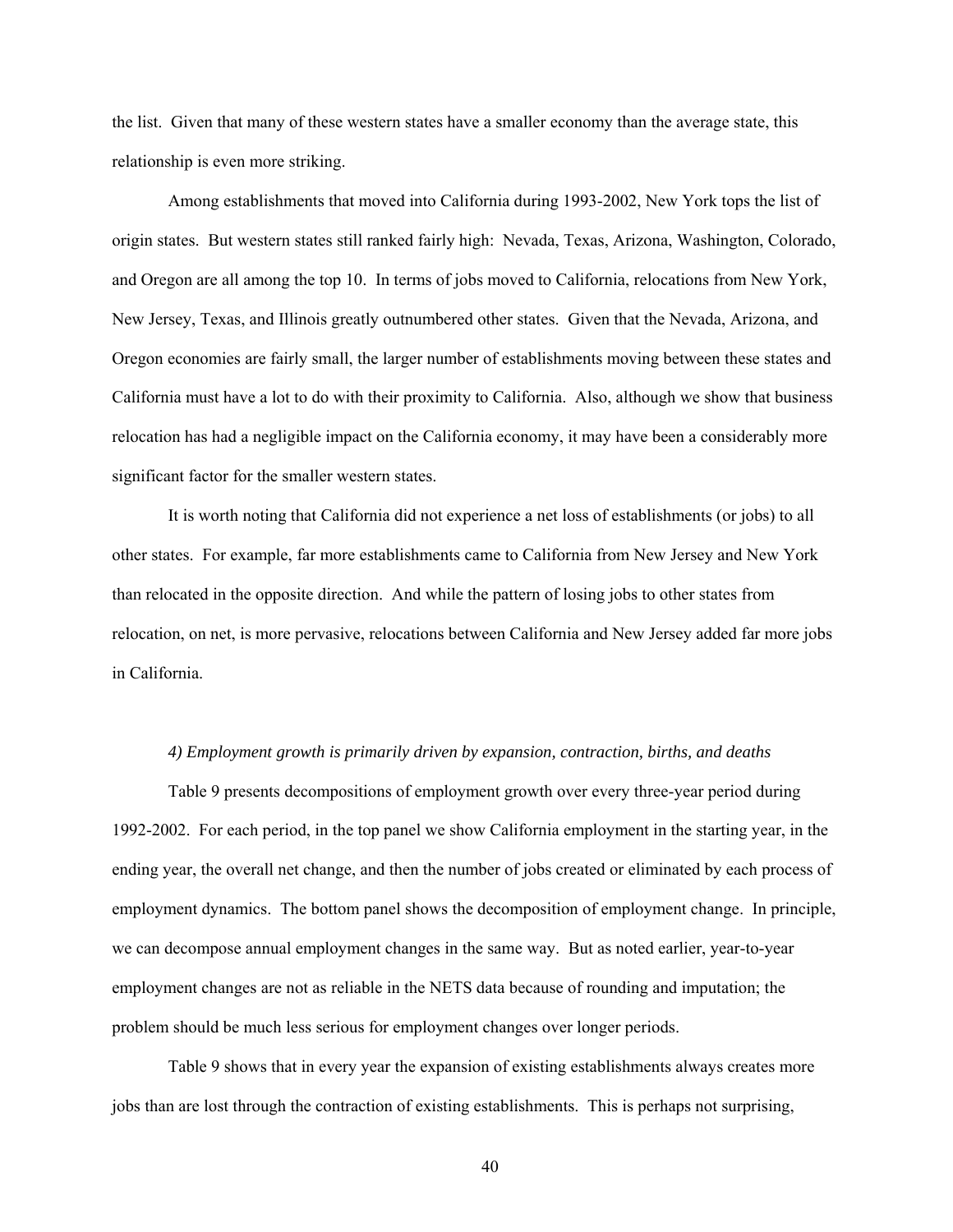because at any time we expect that the surviving business establishments tend to be those that are growing rather than shrinking. The net effects of births and deaths of establishments on overall employment change are positive in some years and negative in others. This tends to reflect the business cycle. In boom years many new establishments are created, and at the same time existing establishments are less likely to go out of business. As a result, jobs created by new establishments outnumber jobs eliminated by establishments that close in such years. Conversely, during slower economic times business formation is lower and more businesses tend to close, result in a net loss of jobs because new businesses do not suffice to cover the loss of those that die. This is reflected in the table. For example, during 1995-1998, establishment deaths in California cut 454,000 jobs more than the number of jobs created through establishment births. But during the next three years, from 1998-2001, business establishment births and deaths resulted in a net gain of 848,000 new jobs.

Finally, consistent with the results in Table 7, establishment relocation always had a negative effect on employment change in California. The important new information provided by Table 9 is the comparison of the contribution of relocation to employment change with the contributions of other sources of employment change. The bottom rows of Table 9 indicate just how small the role of business relocation is. As the last row shows, the employment loss from relocation ranges from about 6,000 to 44,000, averaging around 20,000 per year. But the employment changes from the expansion-contraction processes and the birth-death processes are much greater, often by a factor of 20 or more. In other words, employment changes in California are primarily driven by expansion-contraction and birth-death processes, rather than by relocation.

The relative importance of different types of establishment dynamics in generating employment change is illustrated more clearly in Figure 18. The two panels in Figure 18 display the sources of job creation and destruction, respectively, in each three-year period during 1992-2002. The top panel shows that, without exception, in each period the birth of new business establishments is the major source of job creation, while the expansion of existing establishments is also important. The number of jobs created by business establishments that moved to California is trivial compared to the number of jobs created by the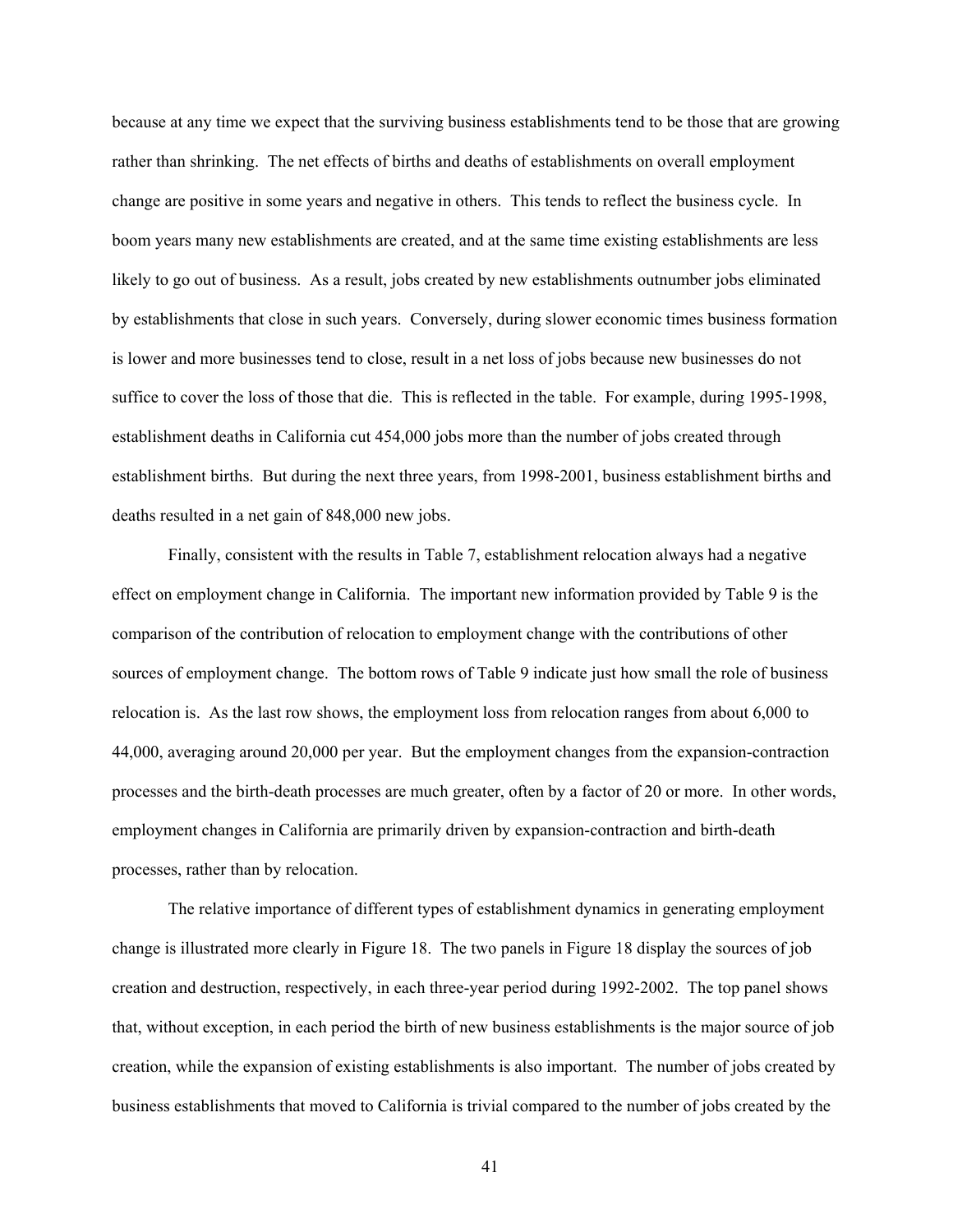other two sources. Likewise, the bottom panel shows that the death of establishments is the major factor in job destruction. Contraction at existing establishments is also substantial but less important. Finally, business relocation out of California again contributes only minimally. But recall that, on net, it is expansion minus contraction that generally yields the largest share of employment growth, and is always positive.

*5) Decompositions of the sources of employment change are sensitive to the interval over which the change is measured, but regardless, the contribution of business establishment relocation is negligible* 

There is an important caveat to the type of decomposition provided in Table 9 and Figure 18. If we take the whole period 1992-2002, then the interval length over which we measure employment changes over time has no impact on the net job growth that we observe over the total period. However, the magnitude of gross job creation and destruction, as well as its decomposition, is dependent on the interval length. Intuitively, as the interval gets shorter the gross flows become larger because more employment change due to fluctuations are captured. Also, the longer the interval chosen, the greater the contribution of births and deaths to gross flows. To see this most simply, note that all establishments in existence during a period are born and die during that period as the period gets infinitely long. However, recall that we argued that the NETS was not as reliable when looking at employment changes over shorter time intervals.

Nonetheless, Tables 10 and 11 illustrate how the interval length influences the share of employment change that we associate with each process of employment change, and the magnitude of gross flows overall. Table 10 shows that when we look at shorter intervals the gross changes due to each of the six dynamic processes are larger. And Table 11 shows that the shares of both gross job creation and gross job destruction attributable to births and deaths, respectively, are larger the longer the interval over which we look. There is, unfortunately, no "right" answer as to what time interval should be used to characterize the process of employment change. But what these tables show is that conclusions about the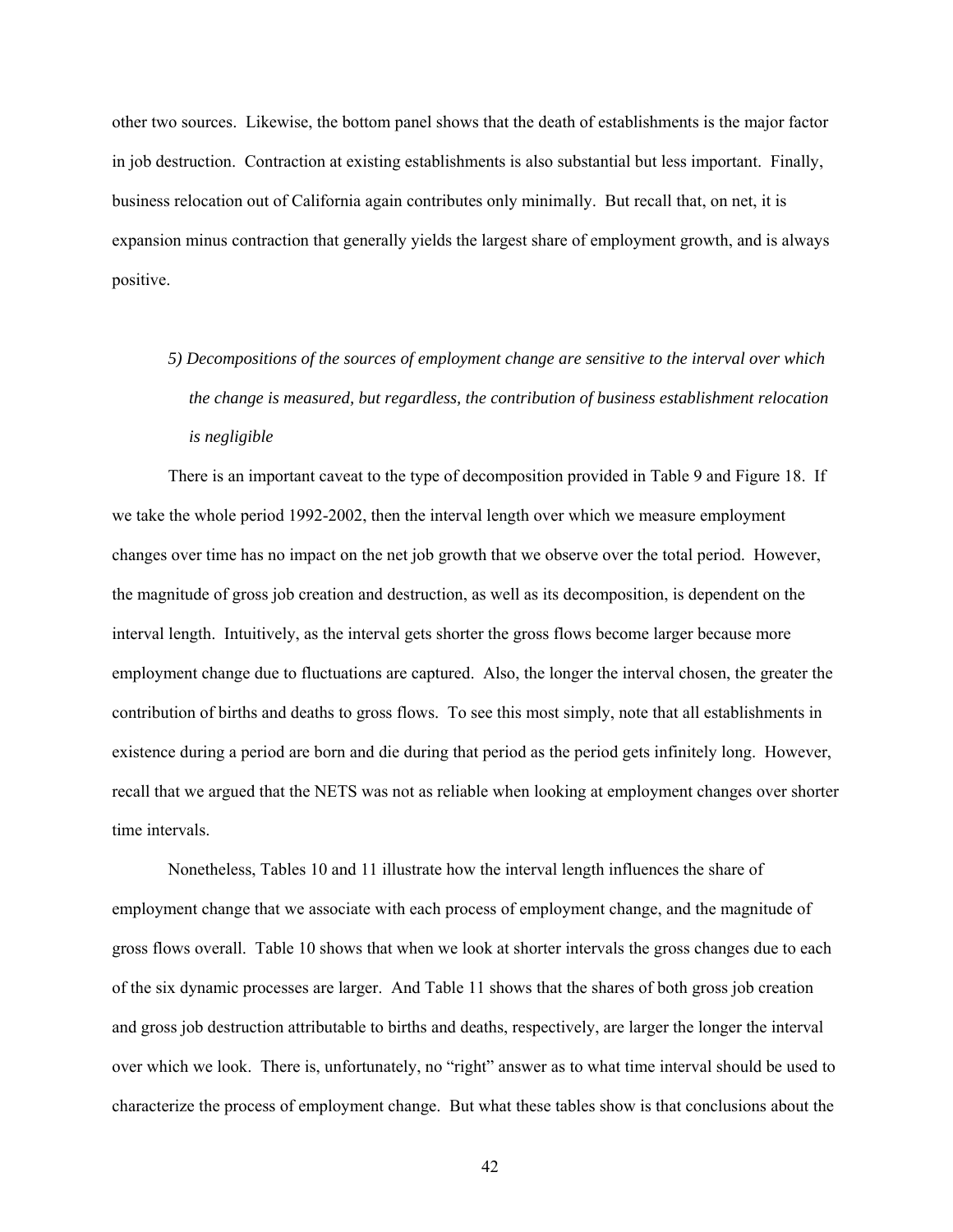contributions of each process to employment change are sensitive to this interval. Regardless, though, whatever interval is used, employment change due to establishment relocation is negligible.

This sensitivity of the decomposition of employment change to the interval length also makes it difficult to compare results from the NETS with results from other data sources. There are a few studies and data sources, from those discussed in Section 3, that provide results overlapping with the period we cover with the NETS data. Results from the BED and LDB are available on a quarterly basis for the United States as a whole, and results from ES-202 data directly (for the earlier 1990-1994 period) are available at a quarterly frequency, and at frequencies of one, two, and three years, for West Virginia. Of course, all of these data sources are ultimately derived from the ES-202 data, and hence none have information on establishment relocation. In addition, these alternative data sources, following the ES-202, exclude independent contractors, self-employed, contingent workers, and workers at certain nonprofit organizations.

For the purpose of comparison with the NETS data, which is only available annually, we use the seasonally-adjusted BED series. However, because the BED data are quarterly, they detect sharp fluctuations in employment changes and associated job creation and destruction due to seasonal events, such as weather, reduced or expanded production, harvests, major holidays, and the opening and closing of schools.[58](#page-43-0) Moreover, as just discussed, with a shorter interval we expect to find higher shares of gross job creation and destruction attributable to expansion and contraction, and lower shares attributable to births and deaths. The same comments apply to the other sources reporting these data at a quarterly level. This is confirmed in the first four columns of Table 12, which report the employment change decomposition for the three quarterly sources, and for the NETS using a one-year interval. In the NETS, at a frequency of one year, the role of expansion and contraction is about half that in the quarterly sources, and the role of births and deaths roughly triple.

 $\mathcal{L}_\text{max}$ 

<span id="page-43-0"></span> $\frac{58}{18}$  According to the Bureau of Labor Statistics, the effect of such seasonal variation can be "very large" and is "likely to obscure" other changes. An overview of the BED data is available at http://www.bls.gov/bdm/bdmover.htm, viewed May 3, 2005.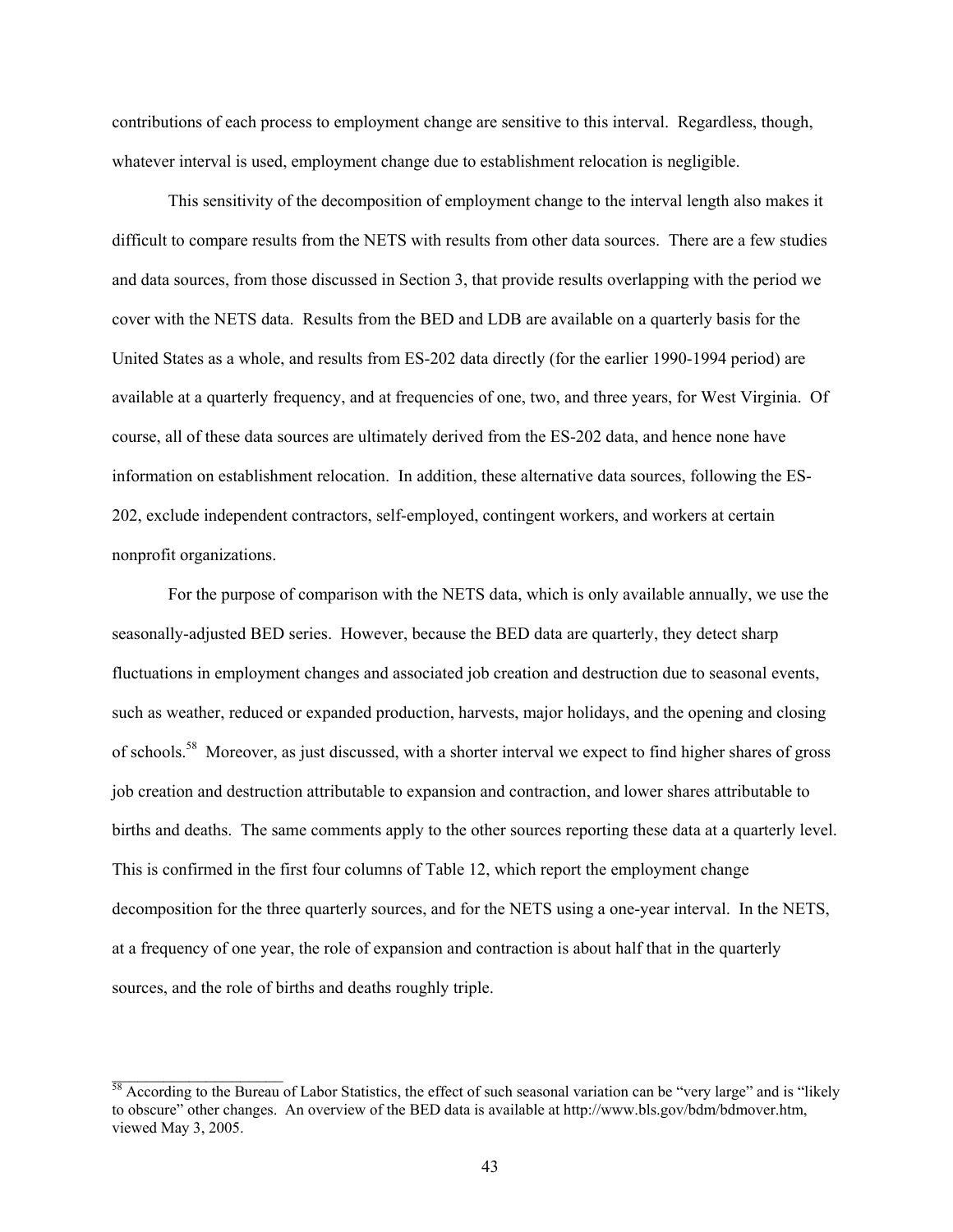The ES-202 data for West Virginia also provide measurements on an annual basis, and as the next column of Table 12 shows, the larger role assigned to births and deaths is not solely a function of the interval length. In this alternative data source, about 40% of gross job creation is attributed to births, compared with nearly 60% in the NETS, and the corresponding numbers for the contribution of deaths to job destruction are 41% and 66%. Part of the explanation for the smaller shares of job creation and destruction attributed to expansion and contraction in the NETS may stem from the earlier "stickiness" in employment change, discussed earlier, resulting from rounding and imputation of employment in the NETS; this remains an important area for future research. Of course the data sources do cover two very different states in periods with little overlap, which may also help account for the differences. Note, though, that as we extend the interval to two and to three years, the discrepancies between these two data sources lessen, although some differences remain. The better match as we move to the three-year interval is consistent our earlier conclusions that employment change measures in the NETS become more accurate as the window lengthens, and for windows of three years the measures are quite accurate.

# *6) Births and deaths of business establishments contribute by far the largest share of job "reallocation" underlying net employment change, while establishment relocation is a trivial source of reallocation*

To this point, we have focused in large part on the net changes in employment generated by the dynamic process of establishment births and deaths, expansion and contraction, and mobility. It is also instructive to characterize employment change in terms of the job "reallocation" that the different dynamic processes depicted in Figure 1 create. To understand what we mean by reallocation, for a given net employment change due to, for example, births and deaths, consider two alternative scenarios. In one, the gross employment changes from births and from deaths are low, and in another they are high (but still offsetting to the same degree). In the latter scenario with large gross changes, many establishments are created and many die. What are the implications for employment change? Although the net effect is the same, when gross flows are high workers experience more reallocation, because all jobs are eliminated at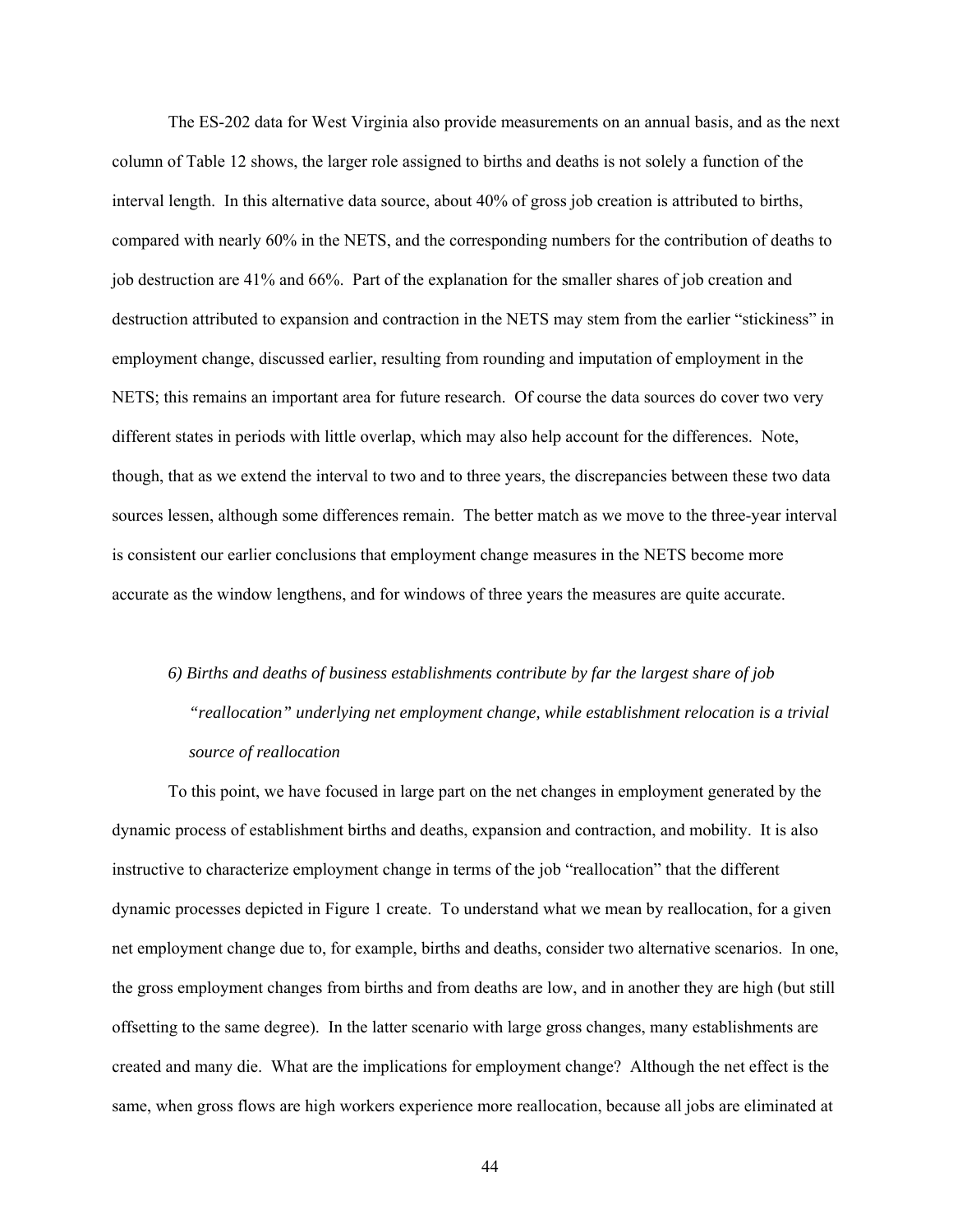establishments that close, and new jobs are created at establishments that open. Thus, when the sizes of the gross flows are higher workers experience more reallocation. Indeed, we find it useful to define rates of reallocation for births and deaths, expansions and contractions, and relocation, to see how each of these three sets of dynamic processes contributes to the amount of job changing in the economy. The measures we define are as follows:

*Expansion-contraction job reallocation =* 

*(job growth at expanding establishments + job decline at contracting establishments)/total employment* 

*Birth-death job reallocation =* 

*(jobs created by new establishments + jobs eliminated by establishment deaths)/total employment* 

*Mobility job reallocation =* 

*(job at establishments that moved in + jobs at establishments that moved out)/total employment* 

These three measures can be thought of as roughly capturing the amount of job changing created by the dynamic processes that underlie employment change, as employment changes underlying each of these reallocation measures entail a worker leaving one job and a worker taking another job. Of course the correspondence is not perfect because some workers leave the workforce and others enter. And it is a lower bound because there can be job turnover unaccompanied by changes in employment at the establishment level.

Figure 19 displays these measures of job reallocation, for the same three-year periods covered in the earlier decompositions. The figure shows that the births and deaths of business establishments contribute by far the most to job reallocation, even if, as shown earlier, births and deaths sometimes cancel out and make smaller contributions to net employment change. Expansion-contraction job reallocation is also sizable, although about one-half or less that of birth-death job reallocation. Finally, the bottom line in the graph shows that compared with other types of employment dynamics, employment relocation plays a trivial role. That is, it is not just the net effect of relocation that is small, but also its overall contribution to reallocation in the labor market. Business establishment relocation neither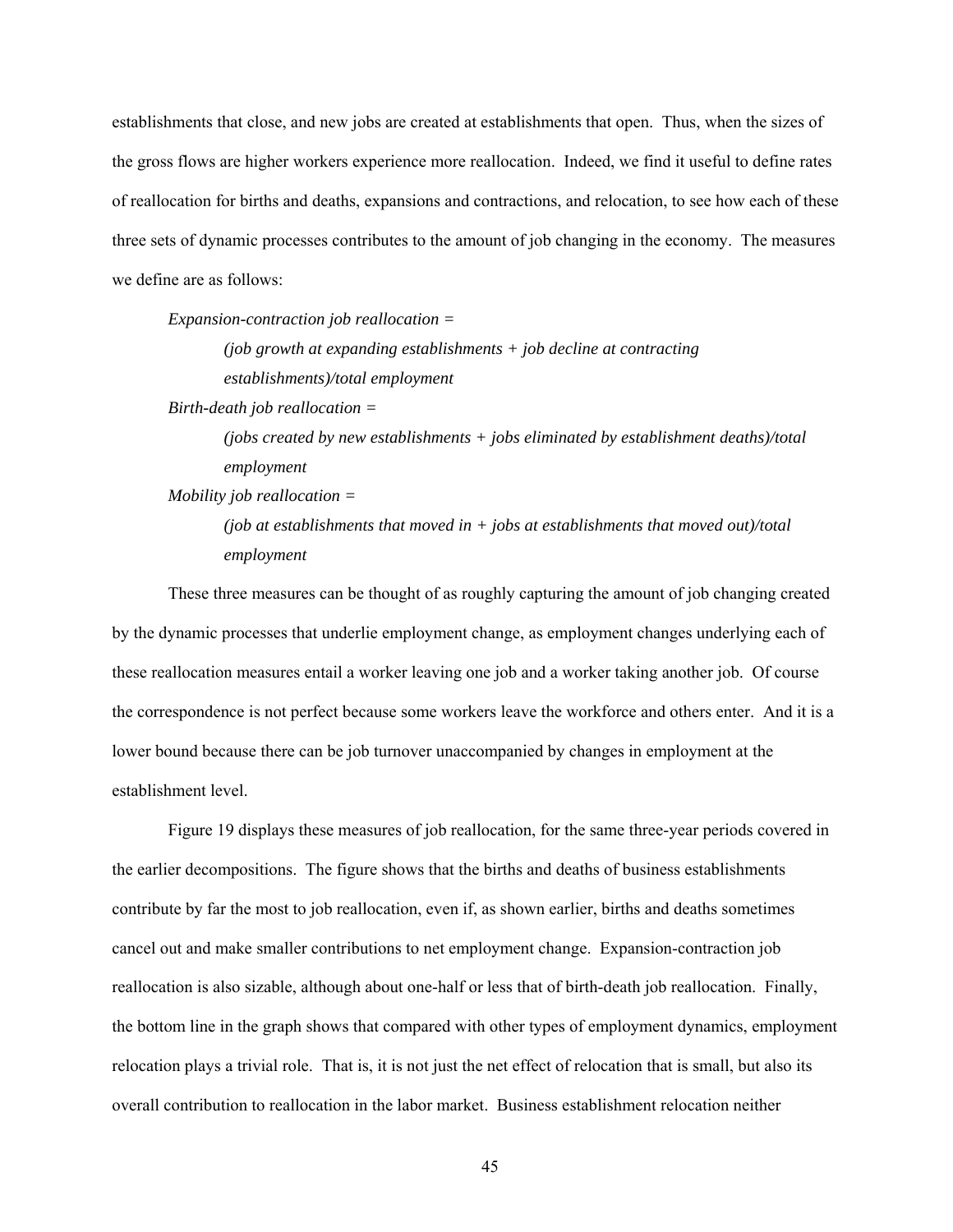contributes much to net job change in the California economy, nor to movement of workers into and out of jobs.

The measures of reallocation are also informative about the potential for each of the dynamic processes underlying employment change to lead to more dramatic variation in employment. Given that births and deaths contribute large gross flows into and out of employment, a quite modest change in the balance between births and deaths could lead to dramatic shifts in net employment change. In contrast, a change in the imbalance between establishments moving into and out of California seems unlikely to ever have much of an impact. This is important to keep in mind in thinking about the potential implications for changes in business relocation activity to impact overall employment growth in the economy. The very low reallocation associated with relocation implies that even if the rate of mobility out of the state doubled, and establishments completely ceased to move into the state, there would be very little impact on net employment change. In contrast, a much smaller relative change in the birth or death rate of business establishments – whether attributable to a policy change or some other shift – could lead to far sharper changes in employment.

#### **7. Discussion and Conclusions**

In this paper, we assess and present findings from a newly constructed longitudinal database covering business establishments – the National Establishment Time Series, or NETS. The NETS database is particularly well-suited to studying the underlying dynamics of employment change, specifically the processes of business establishment expansion and contraction, births and deaths, and relocations. As such, it builds on earlier research on this topic using the Longitudinal Research Database to study manufacturing, and numerous other data products based on the ES-202 data to study all sectors of the private economy. However, the NETS has some important advantages, including capturing business relocation, more complete coverage, and the ability to disaggregate to a fine geographic level, as well as ease of access and the absence of confidentiality restrictions, which permits researchers to study particular companies.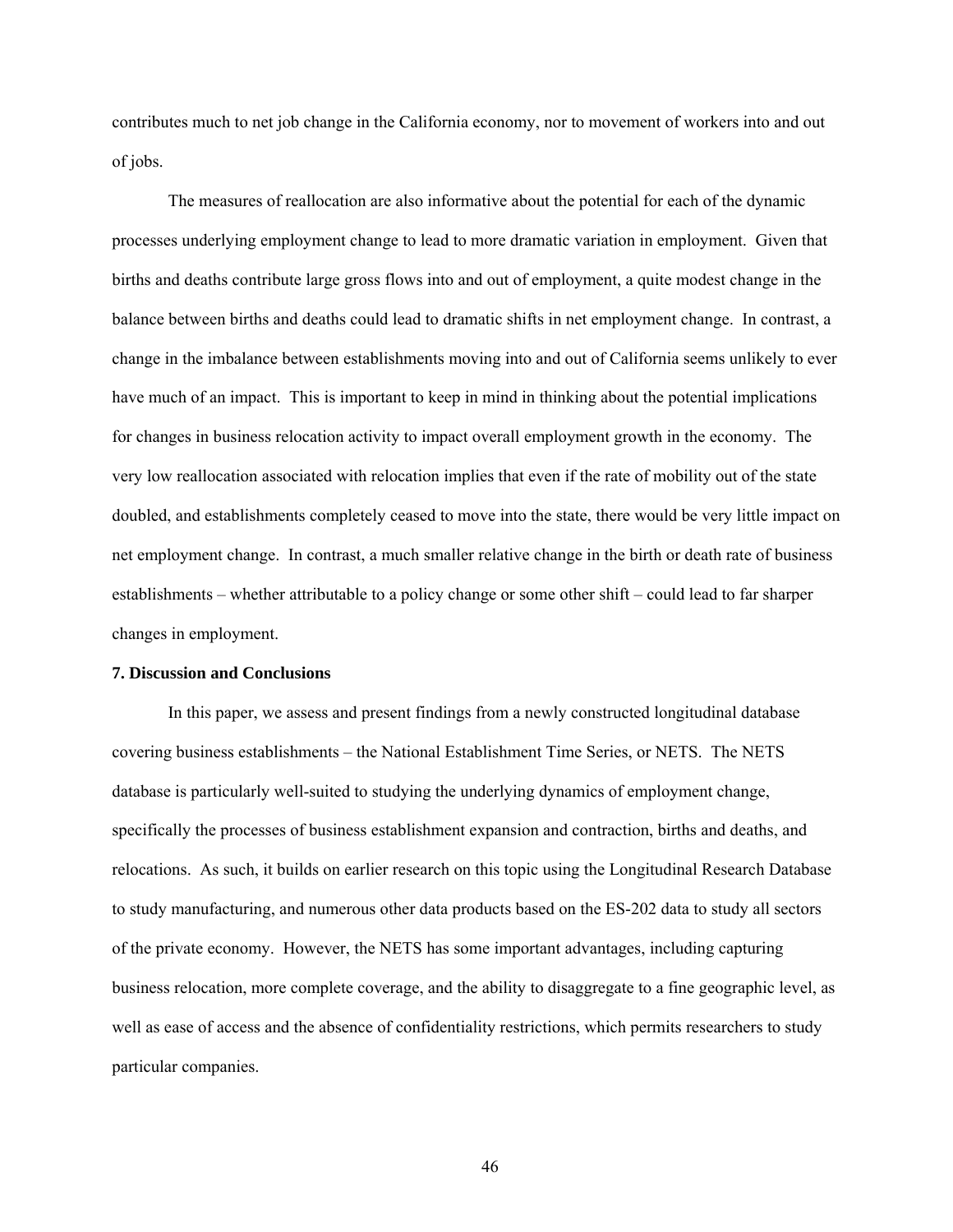At the same time, the NETS is based on Dun & Bradstreet data, which in the past have come in for criticism. As a consequence, we devote a great deal of attention to assessing the quality of the NETS. Overall, we conclude that the NETS data are quite reliable and in many respects comparable to the more frequently used administrative and Census data. It captures new businesses and start dates quite accurately. Coverage of business moves in the NETS is good, which enables researchers to tackle a source of job creation and destruction that has been understudied. One limitation is that because data are often initially imputed for new establishments, and there is considerable rounding of employment, shortterm employment changes are not measured very accurately; we suggest that a minimum interval of three years be used.

Partly as an illustration of the value of the NETS data, and partly out of substantive interest, we use the data to study employment dynamics in California. We provide overall decompositions of the sources of employment change in the state and also provide some descriptive information on job reallocation, which captures the rate at which new jobs are created and old ones end. And we focus particular attention on the empirical importance of business relocation into and out of the state, which has figured prominently in policy discussions.

Overall, we find that the birth-death and expansion-contraction processes of business establishments are responsible for nearly all gross job creation and destruction, and that cross-state business relocation is virtually a negligible factor. We also find that the job creation and destruction process involves continuous rematch between a large proportion of jobs and workers, with the largest contribution to this rematch stemming from births of new establishments and deaths of existing ones. implying a high level of labor market reallocation that is not reflected in the relatively smooth aggregate employment statistics. Regarding business relocation, we find that cross-state business relocation resulted in a net job loss to California in every year during the period 1993-2002. However, there is no sign of a substantial business exodus from California, and compared to the size of the California economy, the net loss from relocation is negligible.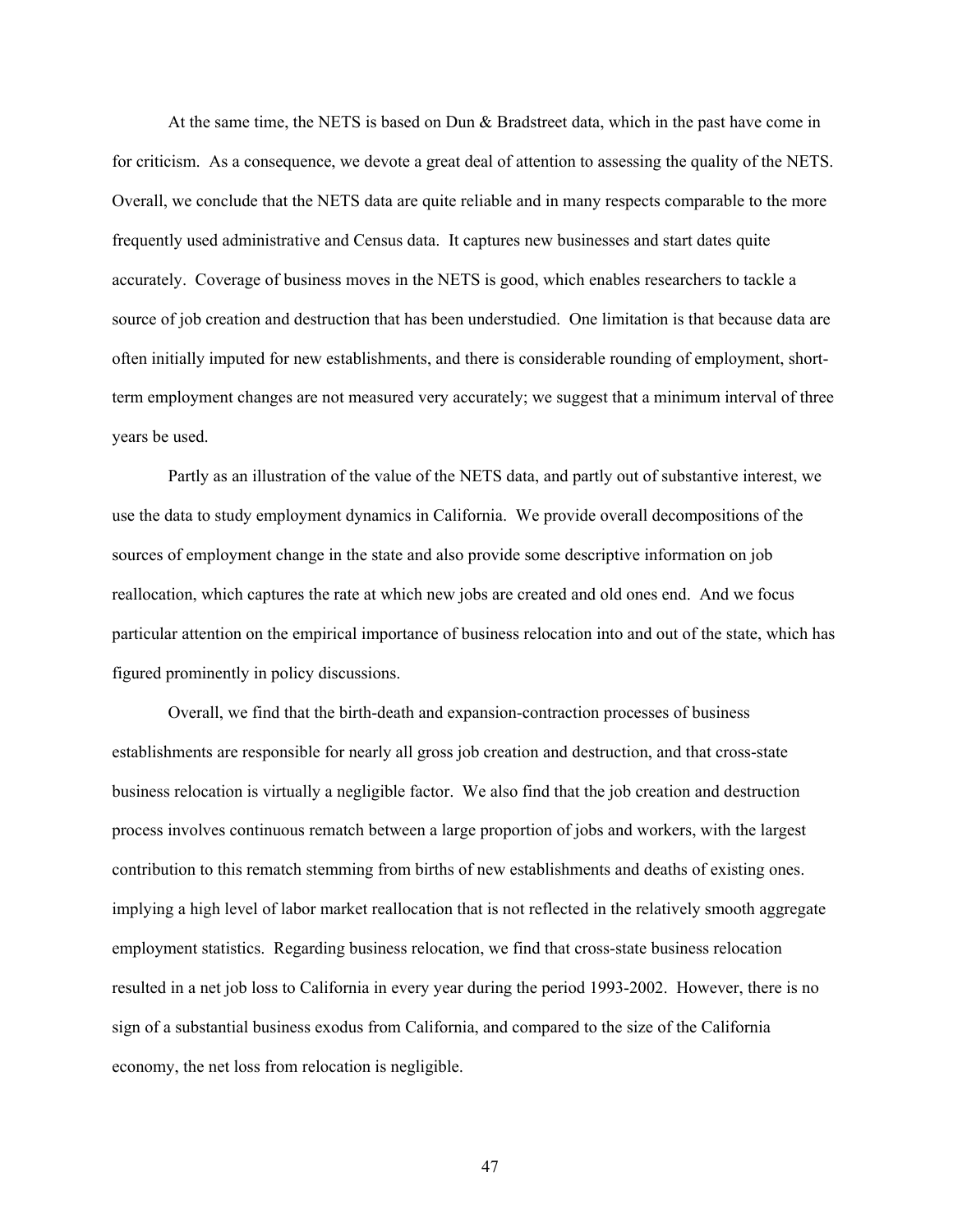What are the policy implications of these findings? At the outset, it is critical to emphasize that our results minimizing the role of business relocation do not imply that there is no merit to claims that the business climate in California is inimical to job growth. As our results emphasize, births and deaths of establishments, and expansions and contractions of existing establishments, play a hugely important role in employment change, and if public policies or other factors are deterring births and expansions, or encouraging deaths and contractions, then there could be merit to criticisms of the business climate. By the same token, however, given the negligible role of business relocation in employment change, it is important to be wary of arguments appealing to stories about businesses leaving California as evidence of an adverse business climate. We have no doubt that, at any point in time, there will be case of businesses leaving California, and other cases of businesses elsewhere choosing to relocate to states other than California. But the availability of such anecdotal evidence does nothing to establish a trend or even a change in behavior. And given the far more dominant roles of births, deaths, expansions, and contractions, we are skeptical that changes in relocation behavior, even if they are occurring, would be of sufficient consequence to serve as a barometer of the business climate.

Our findings have more limited implications. First, a focus on business relocation is badly misdirected, and unlikely, even if successful at attracting new businesses and retaining old ones, to contribute visibly to job growth. To the extent that policy has any role to play, the evidence suggests that efforts to foster the formation of new businesses and to help existing businesses survive and grow would be better placed. Second, at least as far as we can tell thus far, there has been little if any change in the rate at which businesses are leaving California or failing to come here. There is a potential caveat to this conclusion. Our data at present extend only through 2002. We therefore cannot rule out the possibility that the anecdotal evidence that has most recently been raised regarding business relocation captures an emerging trend. However, if this trend turned out to be empirically significant with respect to overall job growth, it would have to represent a break from past behavior that differs by an order of magnitude, at least – a break that we regard as unlikely.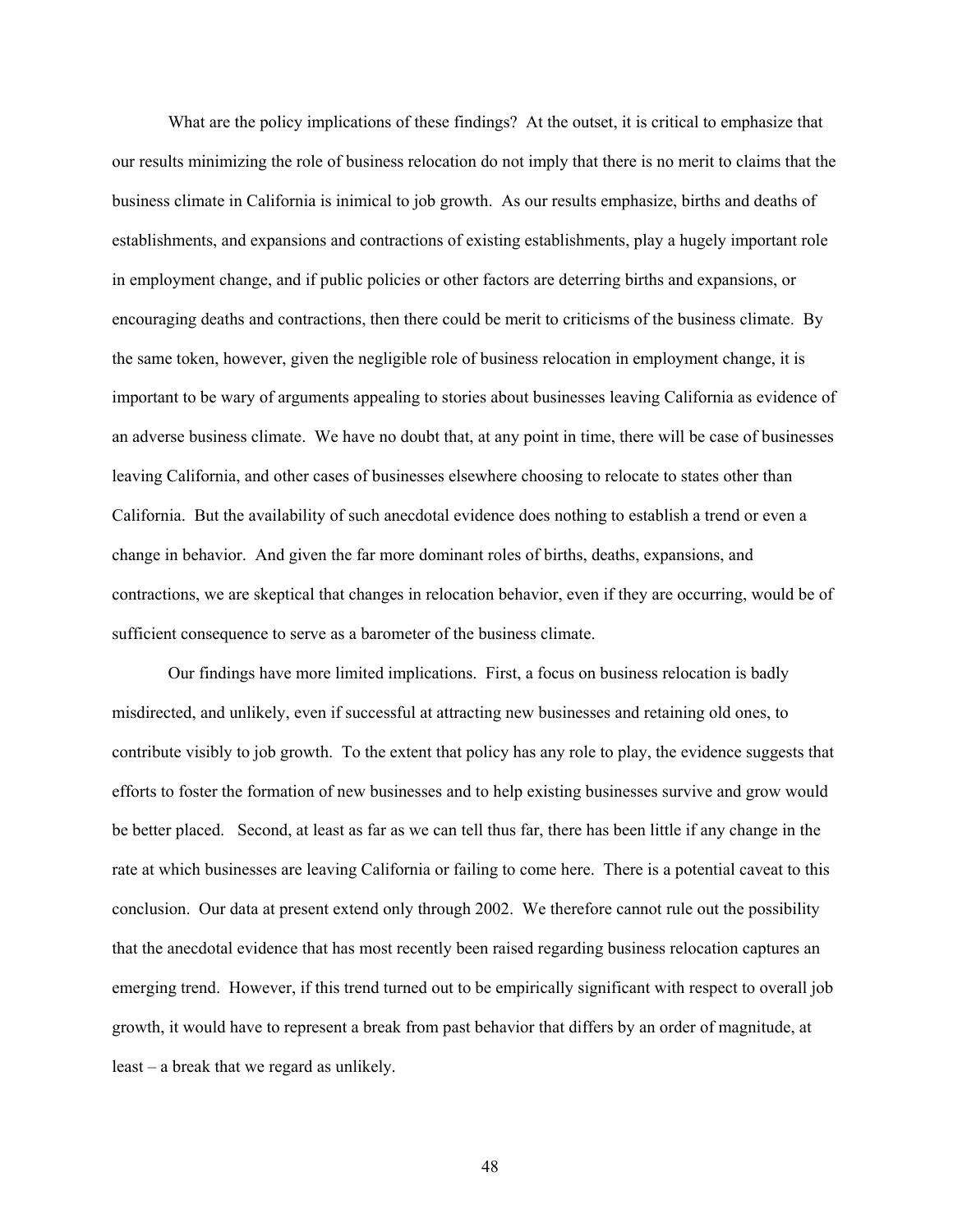### **References**

- Aldrich, Howard, Arne Kalleberg, Peter Marsden, and James Cassell, "In Pursuit of Evidence: Sampling Procedures for Locating New Businesses," *Journal of Business Venturing* 4, 1989, 367-386.
- Allaman, Peter M., "Simulating Population and Employment Change for U.S. Metropolitan and Rural Areas," *Proceedings of the 10<sup>th</sup> Conference on Winter Simulation – Volume 2, 1978, 461-470.*
- Allaman, Peter M and David L. Birch, "Components of Employment Change for States by Industry Group, 1970-1972," Working Paper No. 5, Joint Center for Urban Studies of MIT and Harvard University, 1975.
- Armington, Catherine and Marjorie Odle, *Sources of Employment Growth 1978-1980*, The Brookings Institution, Washington, D.C., 1982.
- Audretsch, David B., *Innovation and Industry Evolution*, The MIT Press, Cambridge, 1995.
- Baldwin, John and Garnett Picot, "Employment Generation by Small Producers in the Canadian Manufacturing Sector," *Small Business Economics* 7, 1995, 317-331.
- Benedetto, Gary, John Haltiwanger, Julia Lane, and Kevin McKinney, "Using Worker Flows to Measure Firm Dynamics," unpublished manuscript, University of Maryland, 2004.
- Birch, David L., "The Job Generation Process," unpublished report prepared by the MIT Program on Neighborhood and Regional Change for the Economic Development Administration, U.S. Department of Commerce, Washington, D.C., 1979.
- Birch, David L., "Who Creates Jobs?" *The Public Interest* 65, 1981, 3-14.
- Birch, David L., *Job Creation in America: How Our Smallest Companies Put the Most People to Work*, Free Press, New York, 1987.
- Birley, Sue, "Finding the New Firms," *Proceedings of the Academy of Management Meetings* 47, 1984, 64-68.
- Broersma, Lourens and Pieter Gautier, "Job Creation and Job Destruction by Small Firms: An Empirical Investigation for the Dutch Manufacturing Sector," *Small Business Economics* 9, 1997, 211-224.
- Bules & Associates, "California Industry Migration Study," prepared for Los Angeles Department of Water and Power, PG&E, Sand Diego Gas and Electric Company, Southern California Edison Company, and Southern California Gas Company, San Francisco, California, October 1992.
- California Business Roundtable and Bain & Company, "California Competitiveness Project," February 2004.
- Council on California Competitiveness, "California's Jobs and Future," Sacramento, California, April 1992.
- Davis, Steven J. and John Haltiwanger, "Gross Job Creation, Gross Job Destruction, and Employment Reallocation," *Quarterly Journal of Economics* 107, 1992, 819-863.
- Davis, Steven J., John C. Haltiwanger, and Scott Schuh, *Job Creation and Destruction*, The MIT Press, Cambridge, MA, 1996.
- Dresang, Joel, "Firm's Relocation Unseated a Governor," in *Milwaukee Journal Sentinel* on October 13, 2002, available online at<http://www.jsonline.com/bym/news/oct02/87385.asp>(viewed June 1, 2005).
- Dunne, Timothy, Mark Roberts, and Larry Samuelson, "Plant Turnover and Gross Employment Flows in the U.S. Manufacturing sector," *Journal of Labor Economics* 7, 1989a, 48-71.
- Dunne, Timothy, Mark Roberts, and Larry Samuelson, "The Growth and Failures of U.S. Manufacturing Plants," *Quarterly Journal of Economics* 104, 1989b, 671-698.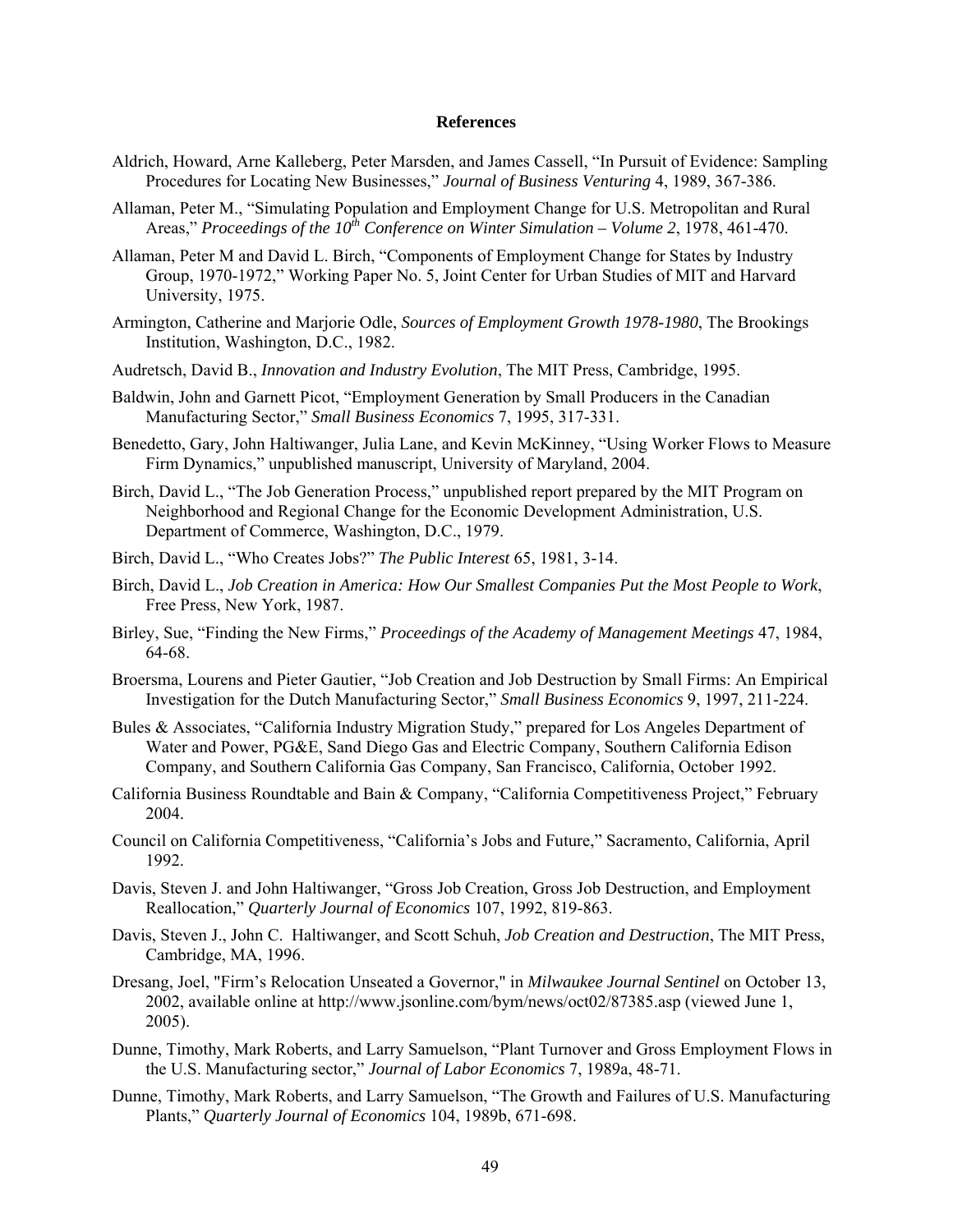- Faberman, R. Jason, "Job Flows and Labor Dynamics in the U.S. Rust Belt," *Monthly Labor Review*, September, 2002, 3-10.
- Foote, Christopher L., "Trend Employment Growth and the Bunching of Job Creation and Destruction," *Quarterly Journal of Economics* 113, 1998, 809-834.
- Foster, Lucia, "The Appalachian Economy, Establishment and Employment Dynamics, 1982-1997: Evidence from the Longitudinal Business Database," unpublished manuscript, Center for Economic Studies, U.S. Bureau of the Census, 2003.
- Freeman, Mike, "Summit Looks At Why Firms Leaving State," *San Diego Union-Tribune*, April 29, 2003.
- Fumagalli, Andrea and Giuliano Mussati, "Italian Industrial Dynamics from the 1970s to the 1980s: Some Reflections on Entrepreneurial Activity," *Entrepreneurship and Regional Development* 5, 1993, 25- 37.
- Greenwood, Michael J., "Review: *Job Creation in America: How Our Smallest Companies Put The Most People to Work* by David L. Birch," *Journal of Economic Literature* 27, 1989, 1204-1206
- Groves, Martha, "Firms' Gripes about State Stir Backlash," *Los Angeles Times*, March 8, 1992.
- Hardiman, Philip A., and Richard Holden, "Dynamic Job Gains and Losses in California: Underlying Economic Change," Working Paper #2003-01, Labor Market Information Division, Employment Development Department, Sacramento, California, 2003.
- Howe, Kenneth, "Battle Rages for California Firms," *San Francisco Chronicle*, June 14, 1993.
- Jarmin, Ron S., and Javier Miranda, "The Longitudinal Business Database," unpublished manuscript, Center for Economic Studies, U.S. Census Bureau, Suitland, Maryland, 2002.
- Kirchhoff, Bruce and Bruce Phillips, "The Effect of Firm Formation and Growth on Job Creation in the United States," *Journal of Business Venturing* 3, 1988, 261-272.
- Klier, Thomas and William Testa, "Location Trends of Large Company Headquarters during the 1990s," *Economic Perspectives*, Federal Reserve Bank of Chicago, 2002, 12-26.
- Leonard, Jonathan S., "In the Wrong Places at the Wrong Time: The Extent of Frictional and Structural Unemployment," in Kevin Lang and Jonathan S. Leonard (eds.), *Unemployment and the Structure of Labor Markets*, Blackwell, New York, 1987, 141-163.
- MacDonald, James M., "Dun & Bradstreet Business Microdata: Research Applications, and the Detection and Correction of Errors," *Journal of Economic and Social Measurement* 13, 1985, 173-185.
- McKendrick, David G., Richard E. Doner, and Stephan Haggard, *From Silicon Valley to Singapore: Location and Competitive Advantage in the Hard Disk Drive Industry*, Stanford University Press, Palo Alto, California, 2000.
- Pivetz, Timothy R., Michael A. Searson, and James R. Spletzer, "Measuring Job and Establishment Flows with BLS Longitudinal Microdata," *Monthly Labor Review*, April, 2001, 13-20.
- Robb, Alicia, "New Data for Dynamic Analysis: The Business Information Tracking Series (BITS)," unpublished manuscript, U.S. Small Business Administration, Washington, D.C., 1999.
- Roberts, Timothy, "Execs' Ad to Politicos: Enough," Silicon Valley / San Jose Business Journal, September 26, 2003.
- Schrag, Peter, *Paradise Lost: California's Experience, America's Future*, University of California Press, Berkeley, California, 1998.
- Schumpeter, Joseph A., *The Theory of Economic Development*, Harvard University Press, Cambridge, Massachusetts, 1934.
- Schumpeter, Joseph A., *Capitalism, Socialism, and Democracy*, Harper & Row, New York, 1942.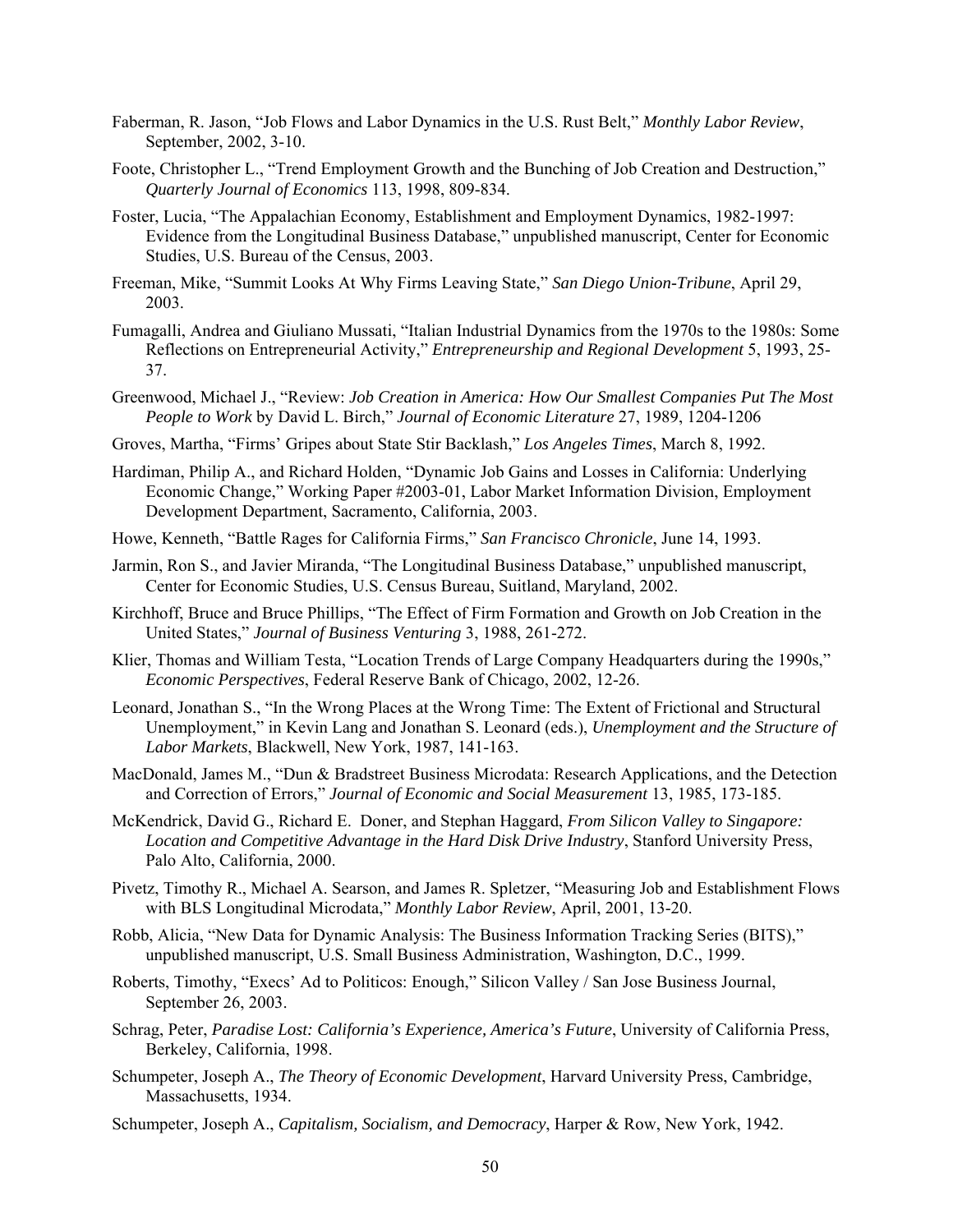- Spletzer, James R., "The Contribution of Establishment Births and Deaths to Employment Growth," *Journal of Business and Economic Statistics* 18, 113-126.
- Tamaki, Julie, "Battle of the State Billboards," *Los Angeles Times*, October 11, 2004.
- U.S. Census Bureau, "The Longitudinal Employer-Household Dynamics Program: Employment Dynamics Estimates Project Versions 2.2 and 2.3," Suitland, MD, 2002.
- Vartabedian, Ralph, "Hughes To Close Missile Facility In Canoga Park," *Los Angeles Times*, March 30, 1993.
- Walls & Associates, "NETS: National Establishment Time-Series Database," Oakland, California, 2003.
- Weikel, Dan. "Companies Lured From Tarnished Golden State," *Los Angeles Times* (Orange County Edition), August 9, 1992.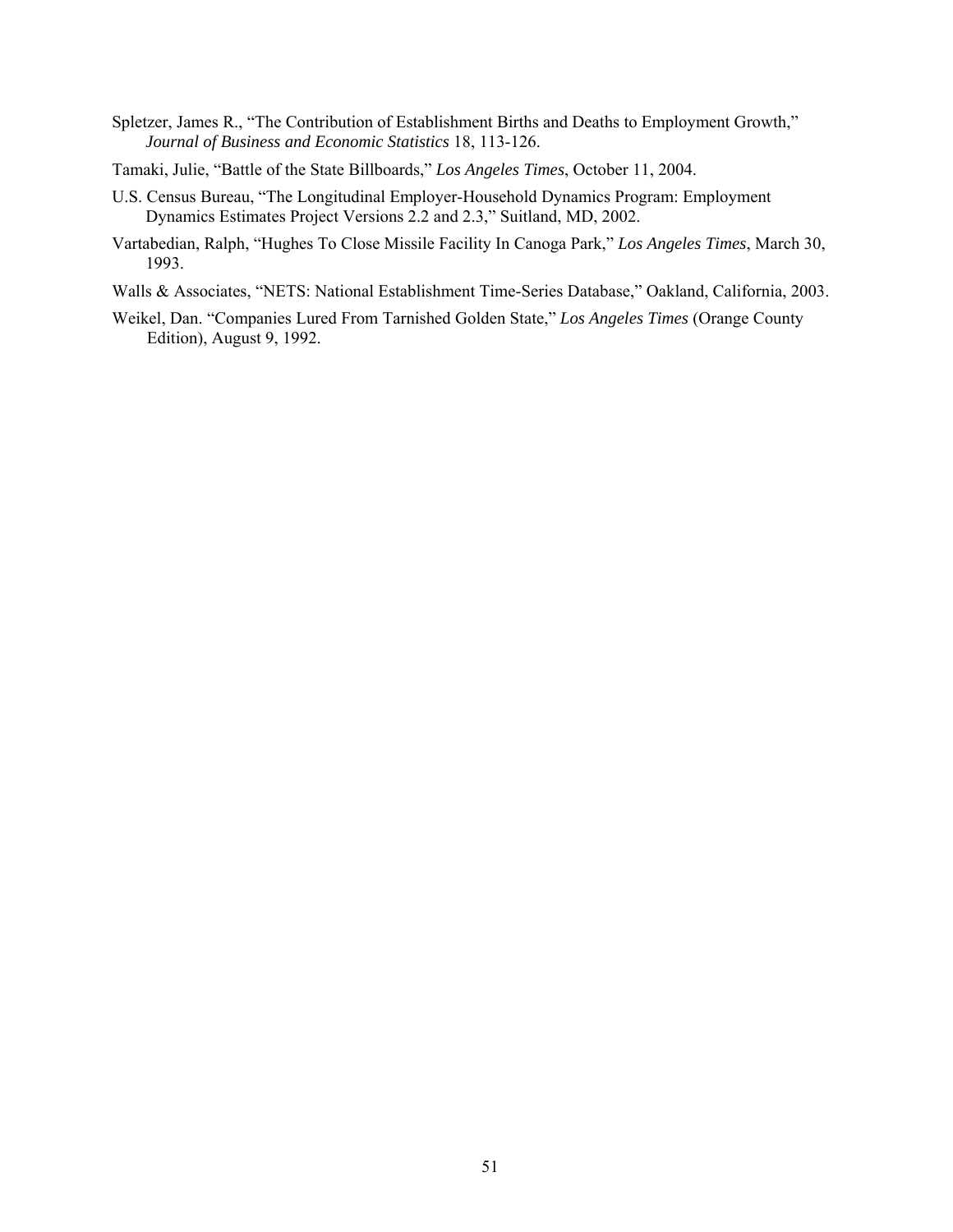

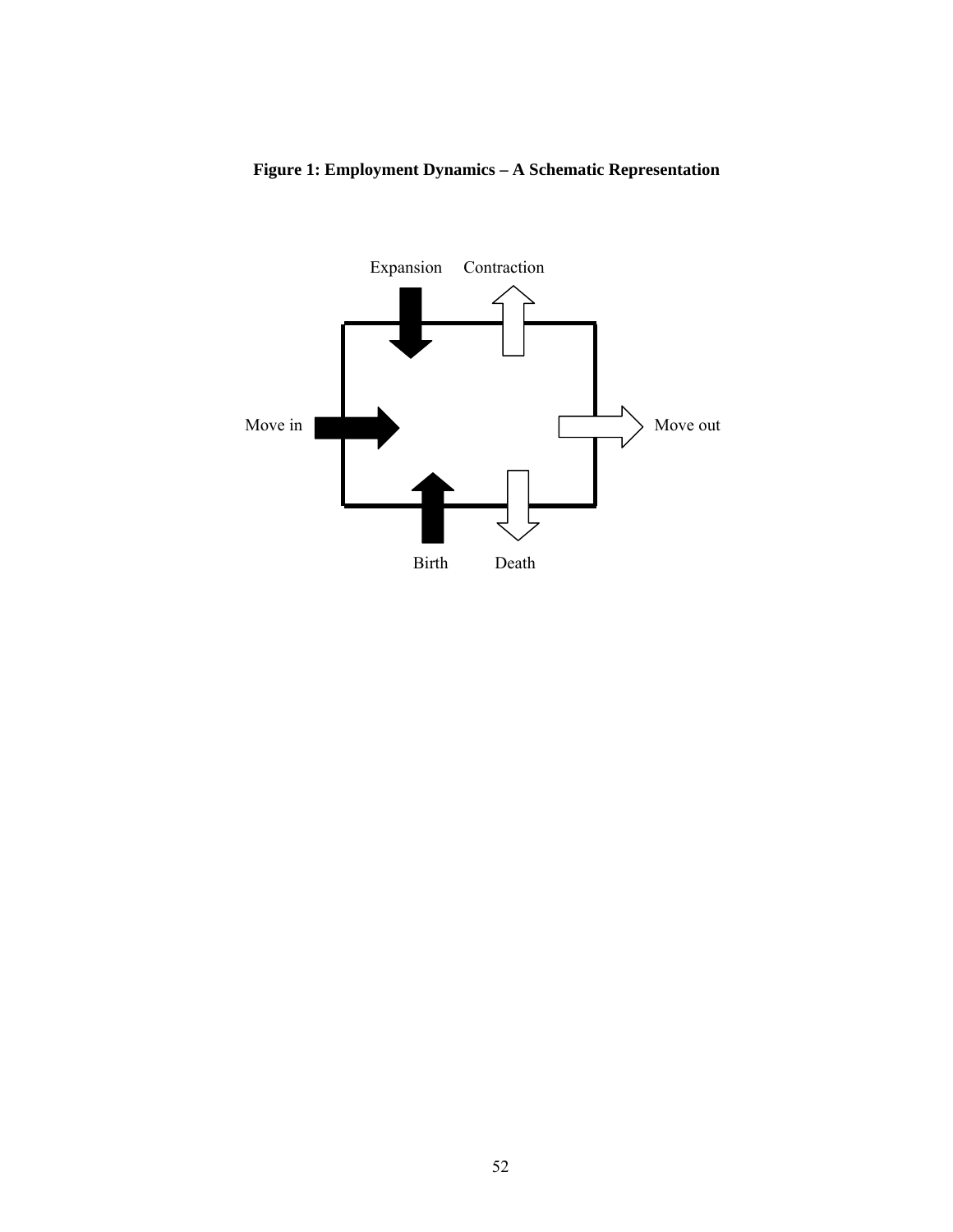**Figure 2: NETS and QCEW Employment by County and Industry (1997-2000)** 



**Figure 3: NETS and CES Employment by County and Industry (1989-2002)** 

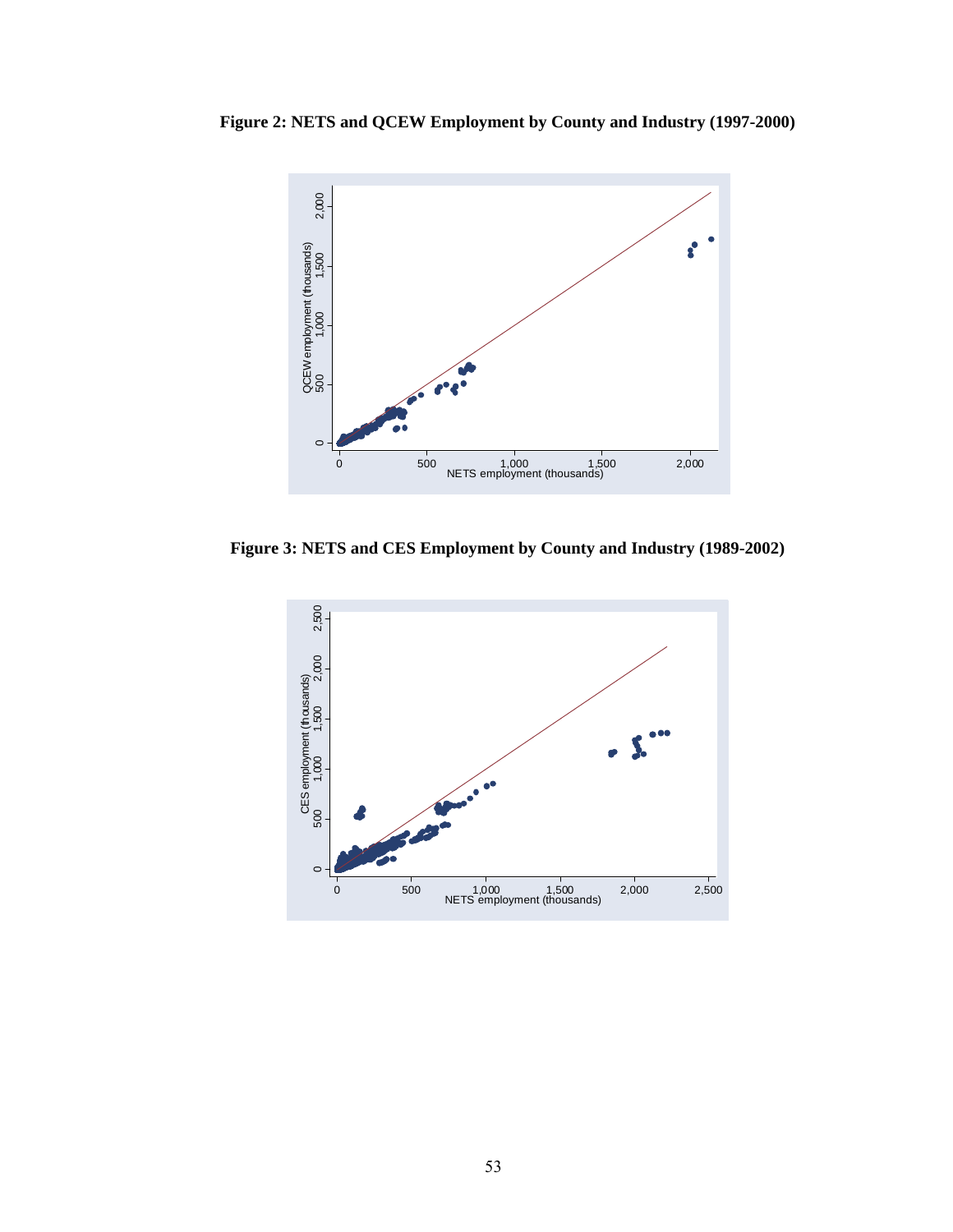**Figure 4: NETS and SOB Employment by Industry and Size Category (1994-2002)** 



**Figure 5: NETS and SOB Employment by Size Category (2002)**

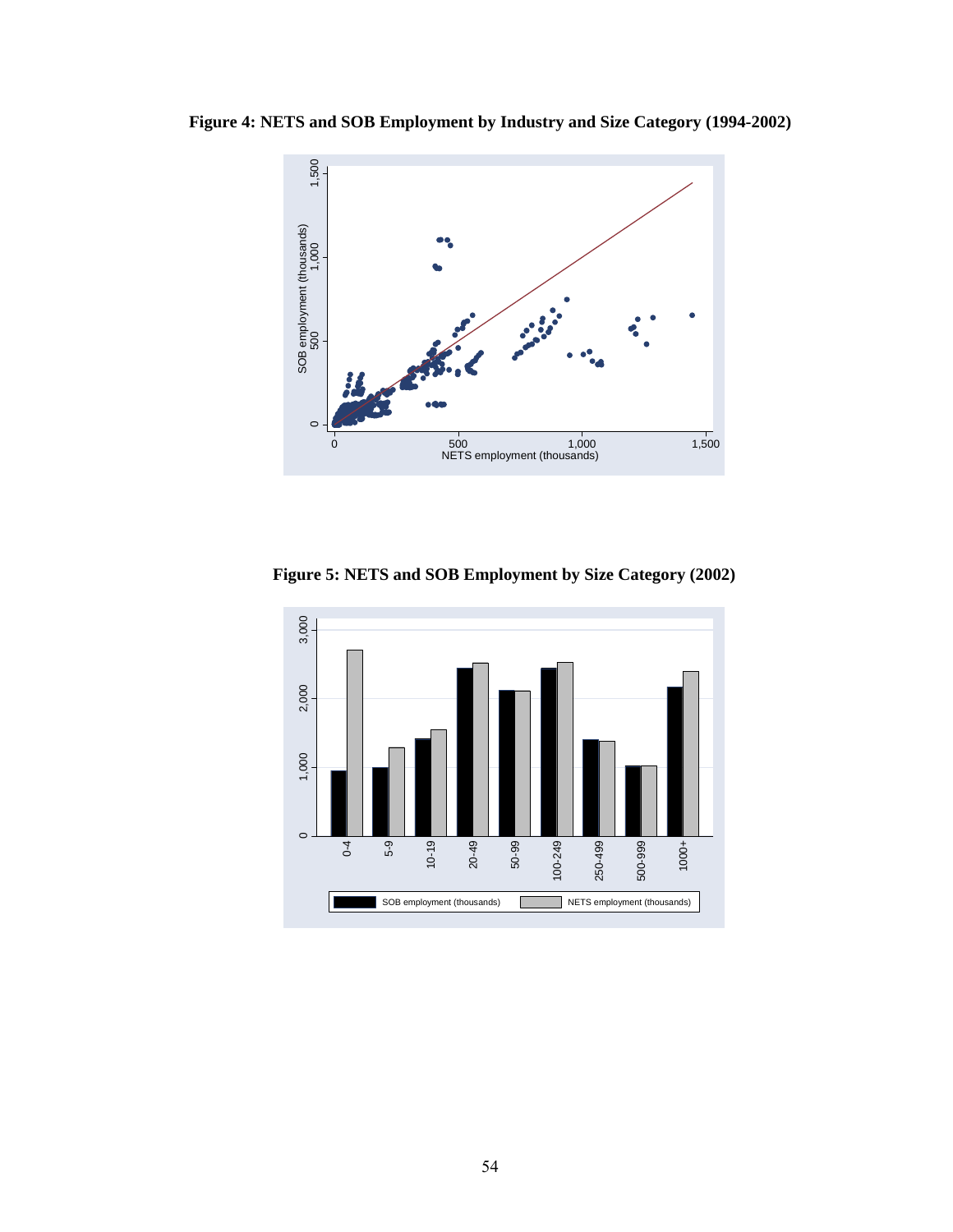

**Figure 6: NETS and SOB Employment by Size Category (2002), Subtracting One Employee from Each Establishment** 

**Figure 7: NETS and SOB Employment by Size Category (2002), Subtracting One Employee from Each Establishment, and Reassigning to New Establishment Size Categories** 

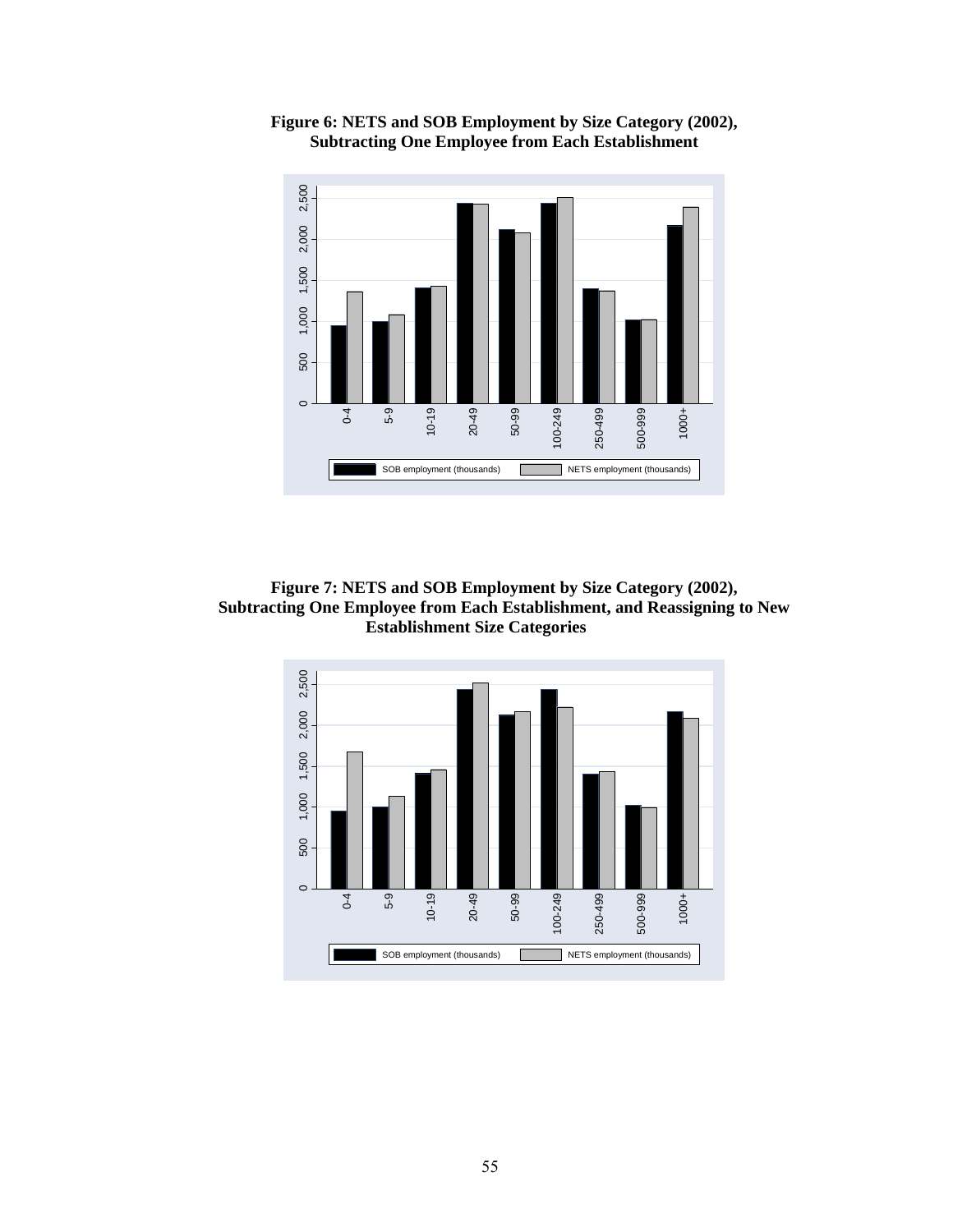



**Figure 9: NETS and SOB Workers per Establishment** 

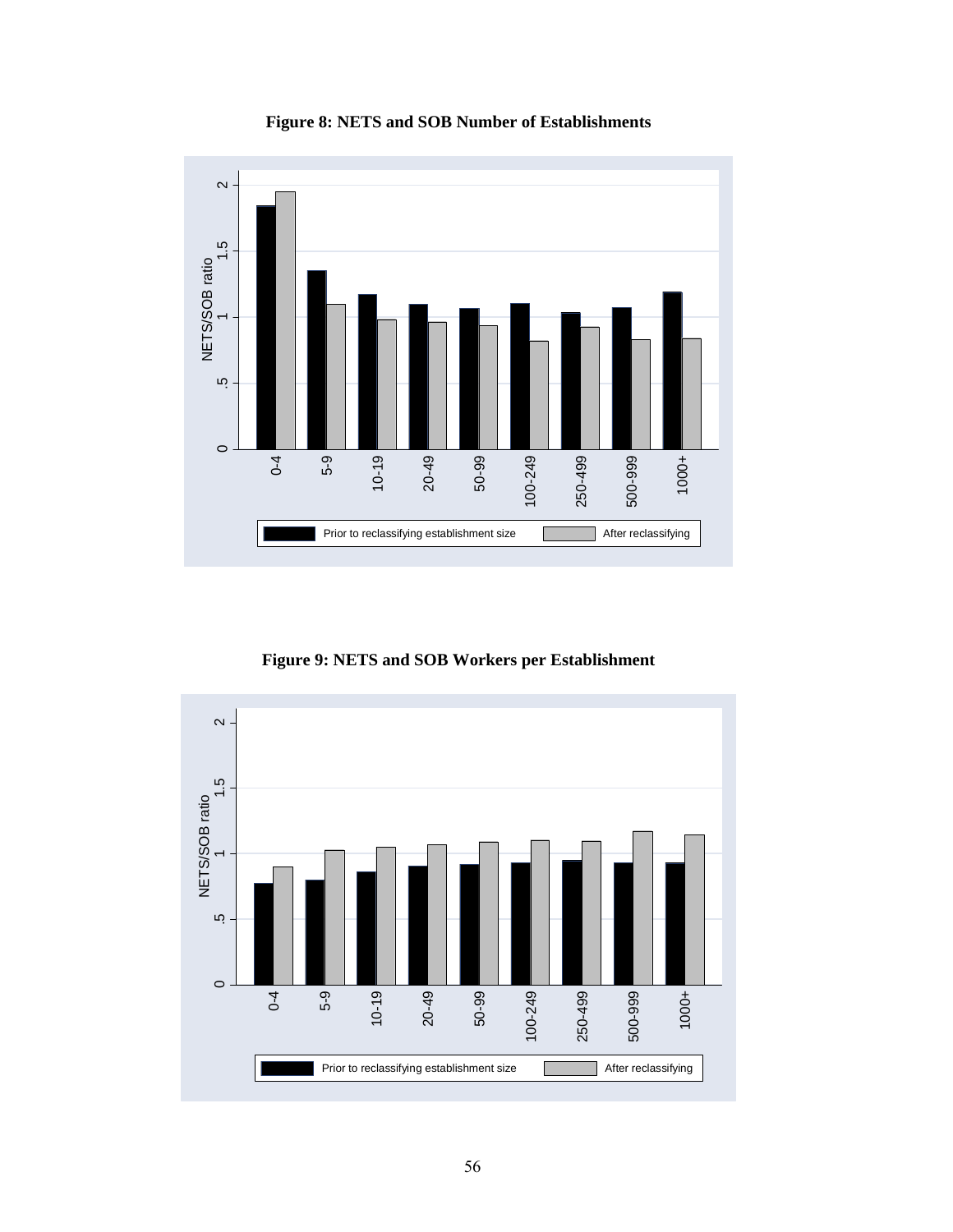**Figure 10: Histogram of NETS Establishment Sizes, 10-100 Employees (2000)** 



**Figure 11: Histogram of NETS Establishment Sizes, 101-500 Employees (2000)** 

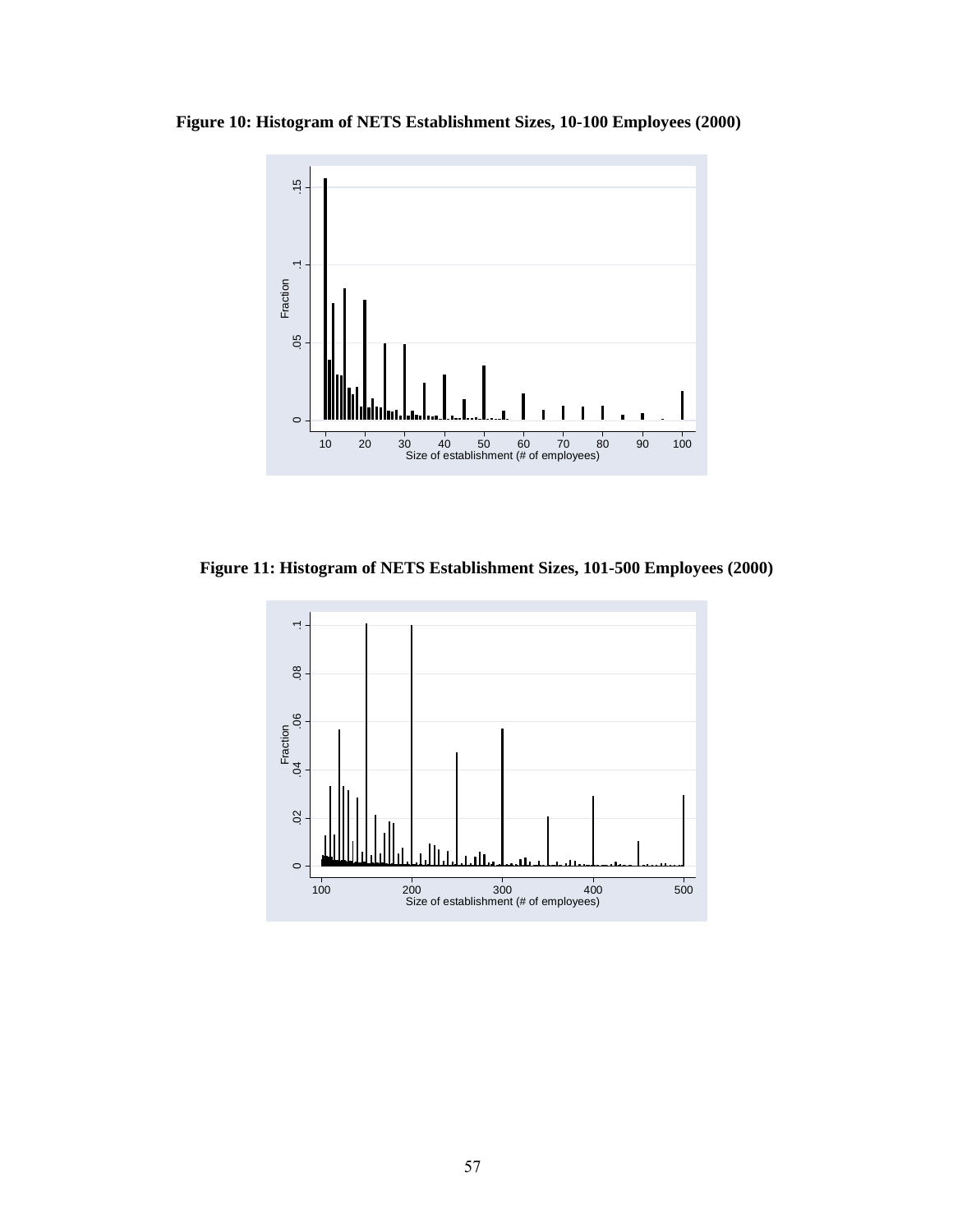

**Figure 12: Distribution of Incidence of Actual Employment Data**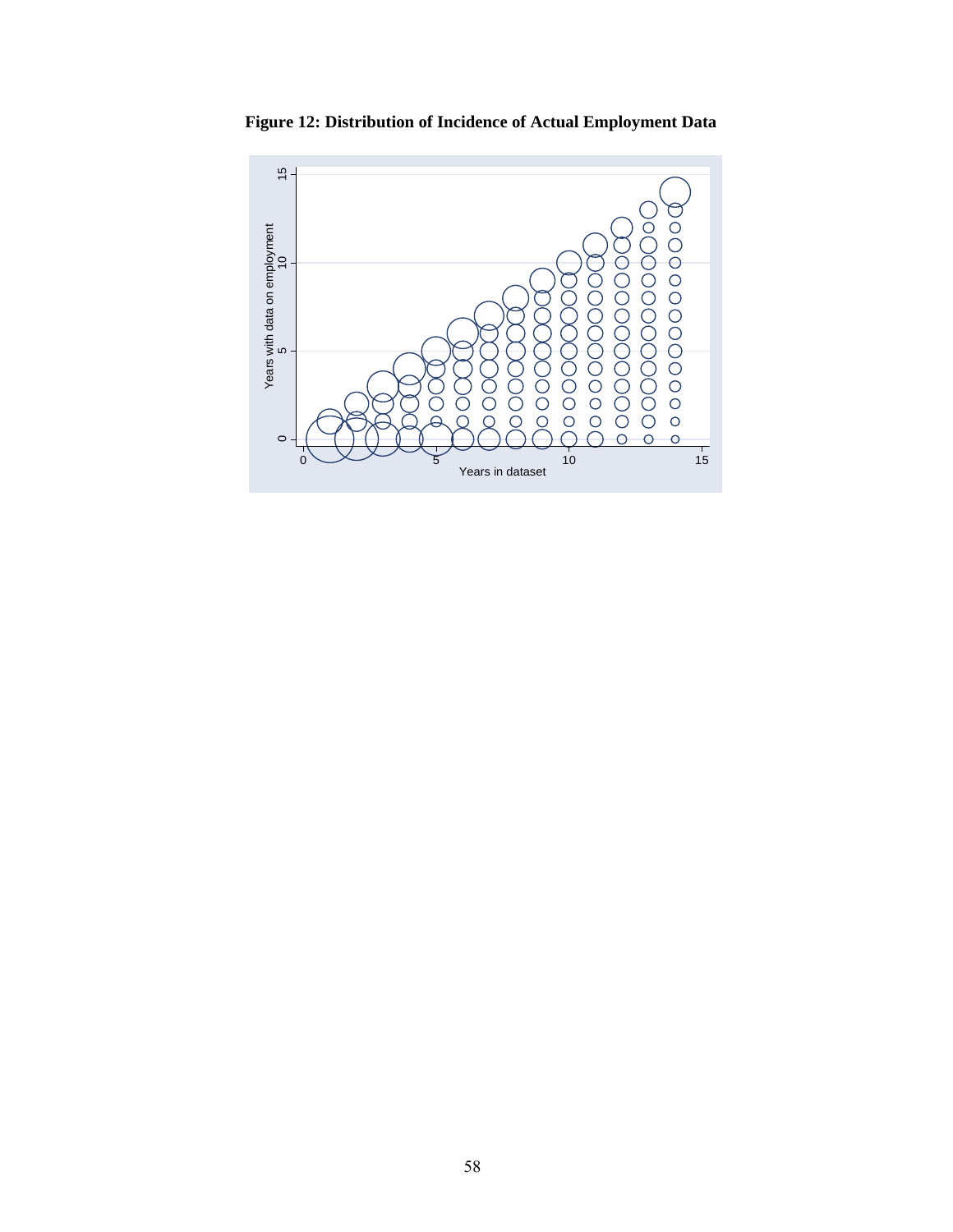**Figure 13: QCEW/NETS Employment Changes, by Industry and County, One-Year Changes (1997-1998, 1998-1999, 1999-2000)** 



**Figure 14: QCEW/NETS Employment Changes, by Industry and County, Three-Year Changes (1997-2000)** 

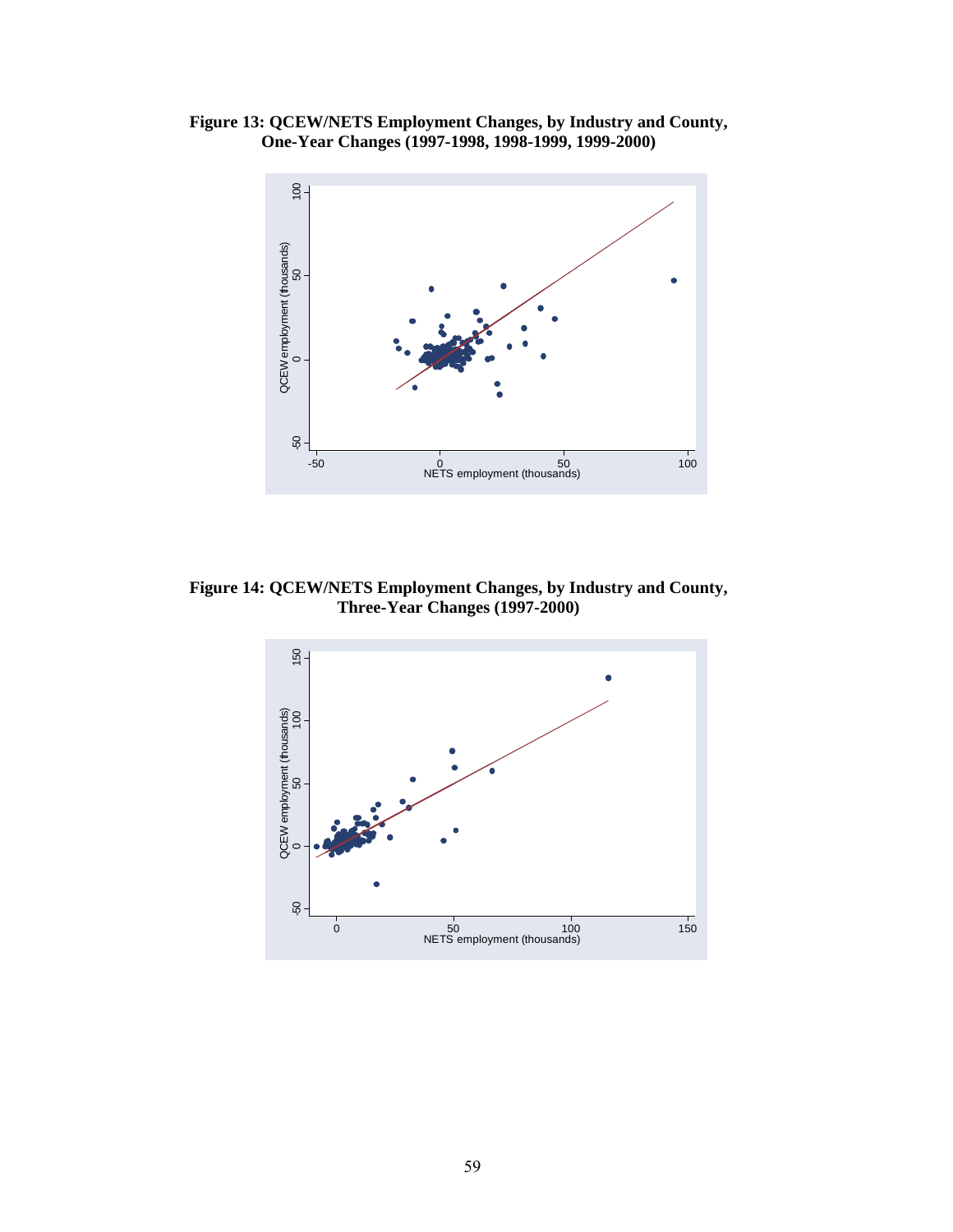

**Figure 15: Establishment Openings by Year, NETS-Reported vs. Phonebook-Inferred** 

**Figure 16: Establishment Openings by Year, Company-Reported vs. Phonebook-Inferred** 



Figure covers establishments identified as opening in 2001 or 2002 from phonebooks, and identified in the NETS.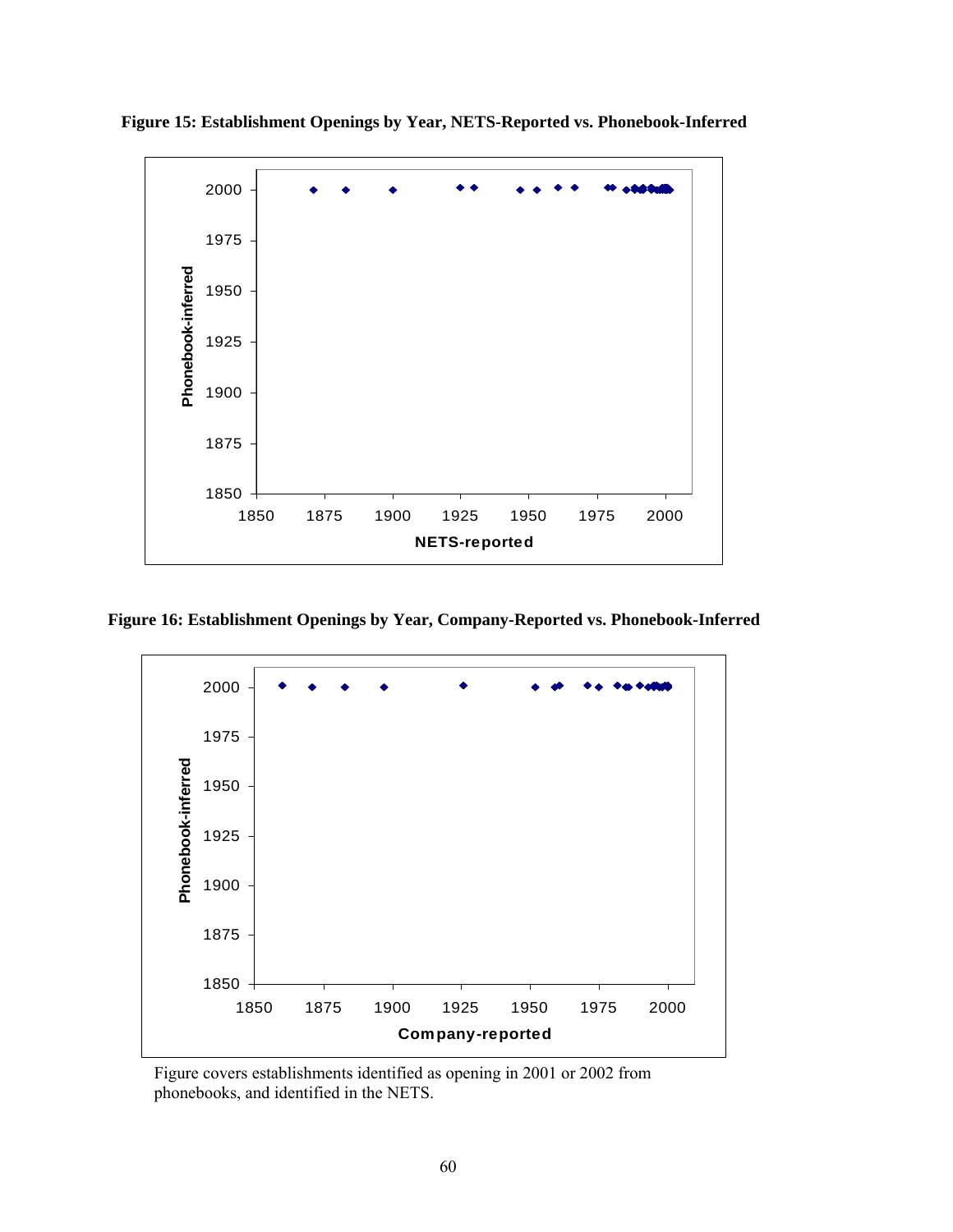

**Figure 17: Establishment Openings by Year, Company-Reported vs. NETS-Reported** 

Figure covers establishments identified as opening in 2001 or 2002 from phonebooks, and identified in the NETS, as in Figure 15.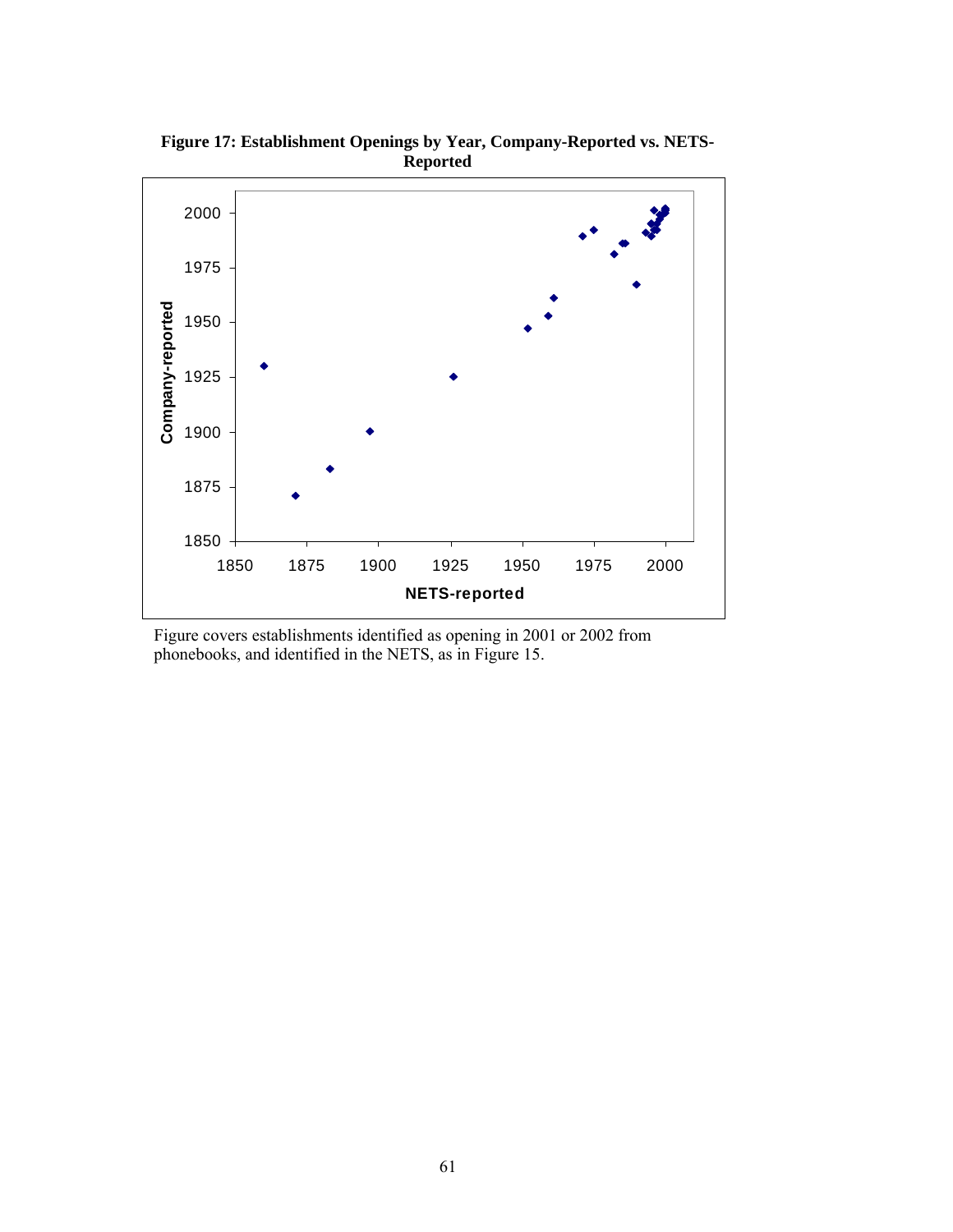# **Figure 18: Job Creation and Destruction**



(a) Sources of Job Creation

### (b) Sources of Job Destruction





36.7%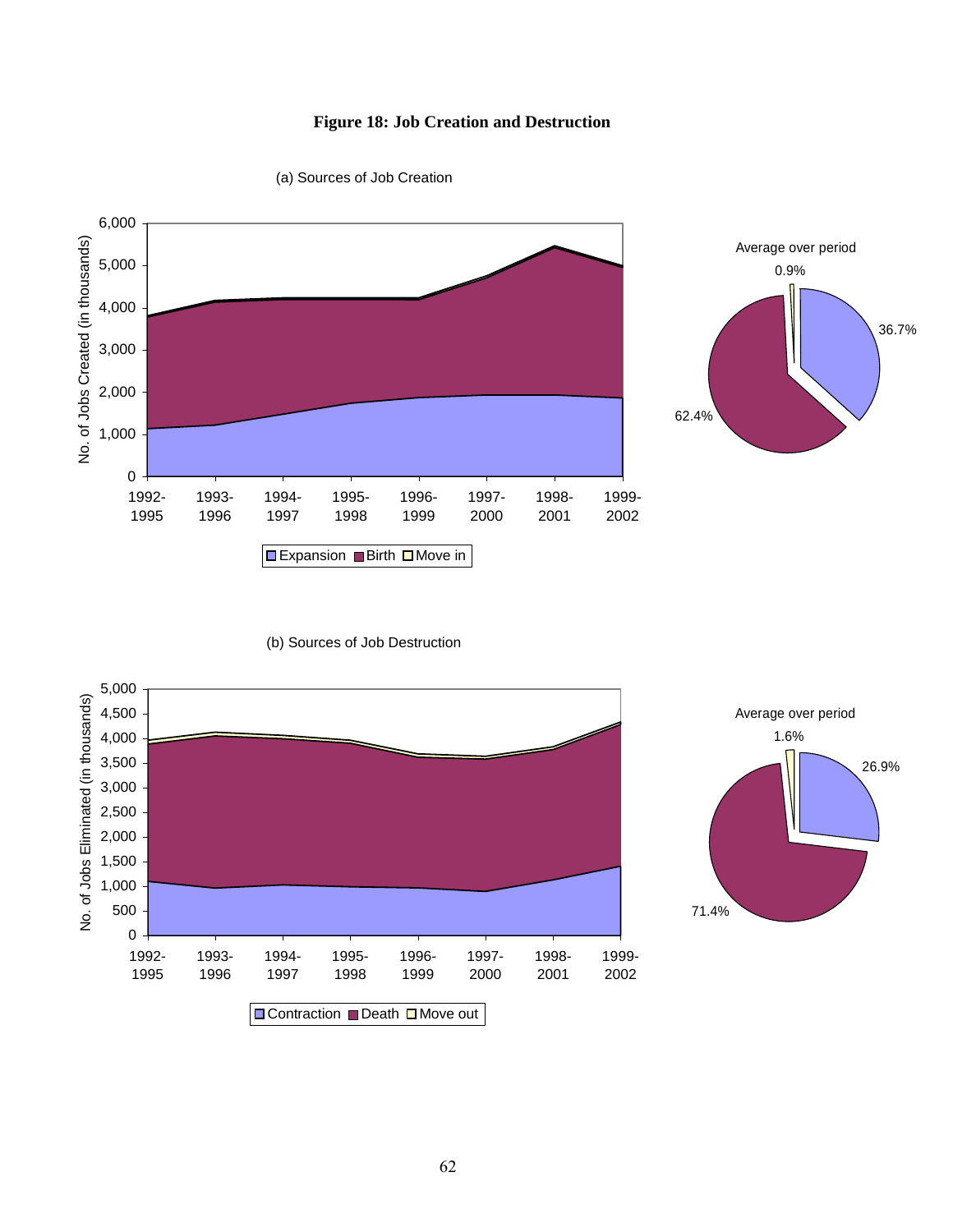

**Figure 19: Business Dynamics and the Reallocation in the Labor Market**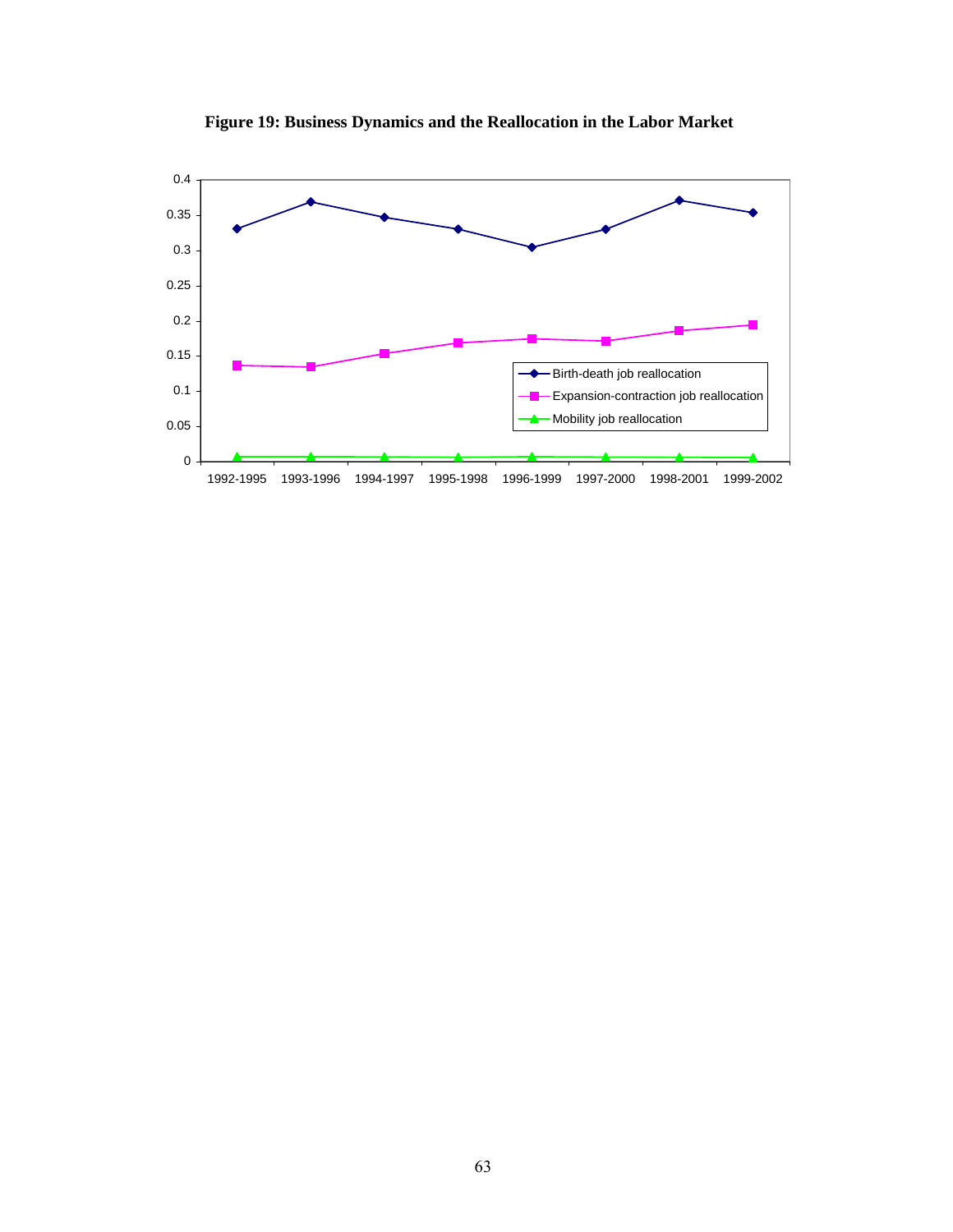| Source                    | Years<br>available in<br>sample period | General description                                                                                                                                                                          | Coverage                                                                                                                                                                                                                                                                                                                                                                            |
|---------------------------|----------------------------------------|----------------------------------------------------------------------------------------------------------------------------------------------------------------------------------------------|-------------------------------------------------------------------------------------------------------------------------------------------------------------------------------------------------------------------------------------------------------------------------------------------------------------------------------------------------------------------------------------|
| <b>QCEW</b><br>$(ES-202)$ | 1997-2003                              | Quarterly count of<br>employment and earnings<br>reported by employers<br>covering 98 percent of<br>U.S. jobs, available at the<br>county, MSA, state and<br>national levels by<br>industry. | All workers covered by the California<br>unemployment insurance laws and<br>federal civilian workers covered by the<br>Unemployment Compensation for<br>Federal Employees (UCFE) program.<br>Excluded: members of the armed<br>forces; self-employed; proprietors;<br>domestic workers; unpaid family<br>workers; and railroad workers covered<br>by the railroad insurance system. |
| <b>CES</b>                | 1983-2002                              | Monthly survey of over<br>400,000 business<br>establishments.                                                                                                                                | Nonfarm payrolls                                                                                                                                                                                                                                                                                                                                                                    |
| <b>SOB</b><br><b>BED</b>  | 1994-2002<br>1992-2002                 | Same as QCEW<br>Quarterly series of gross<br>job gains and gross job<br>losses statistics for the<br>entire economy. Track<br>changes in employment at<br>the establishment level.           | Same as QCEW<br>Same as QCEW                                                                                                                                                                                                                                                                                                                                                        |

| Table 1: Alternative Sources of Employment Data |  |
|-------------------------------------------------|--|
|-------------------------------------------------|--|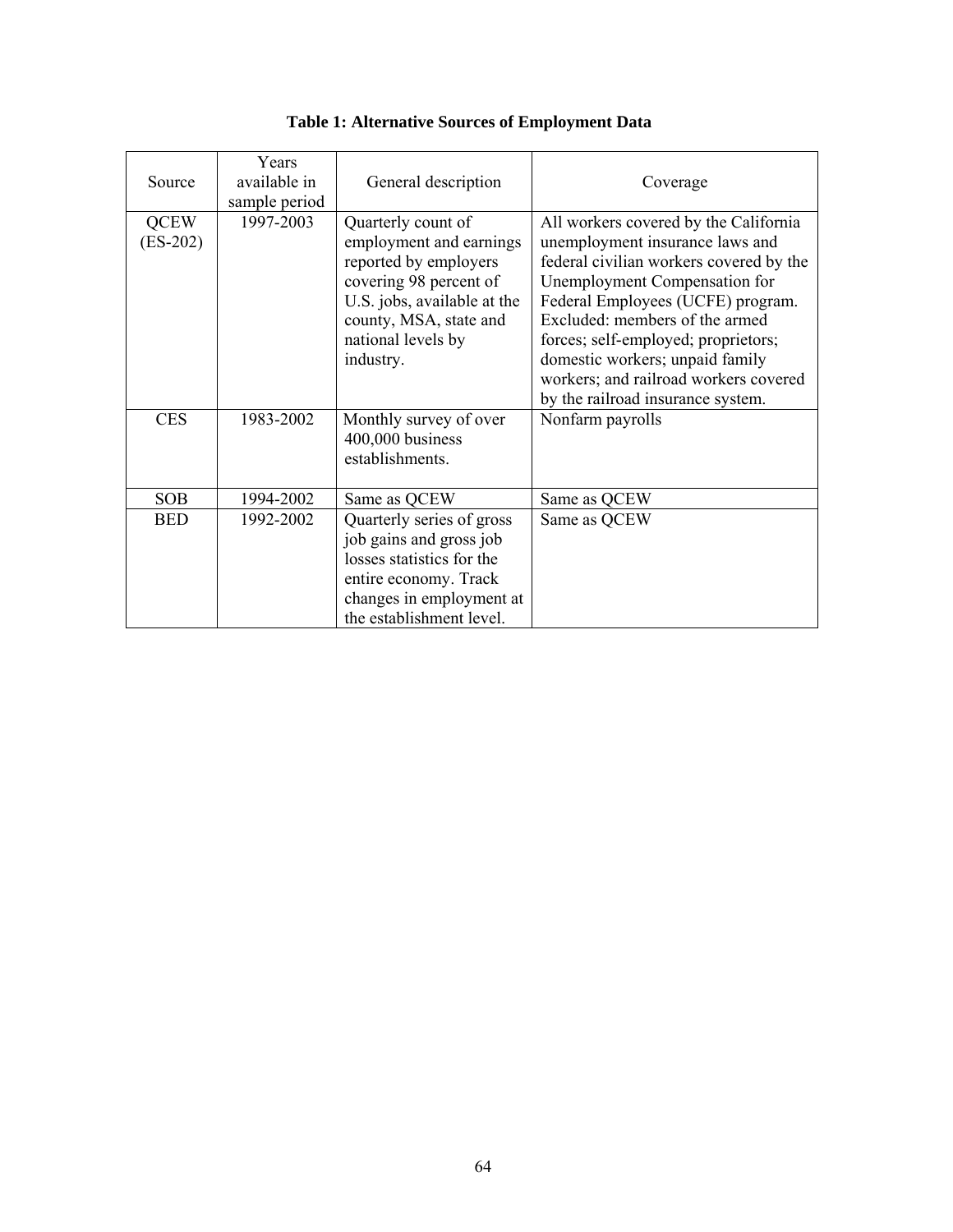|  |  | Table 2: NETS and SOB Employment (1994-2002) |  |
|--|--|----------------------------------------------|--|
|--|--|----------------------------------------------|--|

|                                  | 1994       | 1995         | 1996         | 1997         | 1998       | 1999         | 2000       | 2001         | 2002       |
|----------------------------------|------------|--------------|--------------|--------------|------------|--------------|------------|--------------|------------|
| <b>NETS</b>                      | 16,371,012 | 16,241,156   | 16,314,659   | 16,546,553   | 16,512,479 | 16,864,781   | 17,666,262 | 18, 149, 748 | 17,527,918 |
|                                  |            |              |              |              |            |              |            |              |            |
| Size of Business $(SOB)^{1}$     | 12,696,157 | 13,047,314   | 13,312,913   | 13,739,592   | 14,257,229 | 14,642,495   | 15,144,896 | 14,997,165   | 14,967,297 |
| Self-employed / independent      |            |              |              |              |            |              |            |              |            |
| contractor $(SE/IC)^2$           | 2,084,696  | 2,093,767    | 2,008,958    | 2,083,693    | 1,851,667  | ,893,306     | ,877,283   | ,899,806     | 1,895,814  |
| Size of Business $+$ self-       |            |              |              |              |            |              |            |              |            |
| employed / independent           |            |              |              |              |            |              |            |              |            |
| contractor $(SOB + SE/IC)$       | 14,780,853 | 15, 141, 081 | 15,321,871   | 15,823,285   | 16,108,896 | 16,535,801   | 17,022,179 | 16,896,971   | 16,863,111 |
| <b>Current Population Survey</b> |            |              |              |              |            |              |            |              |            |
| (CPS)                            | 13,979,022 | 14,039,848   | 14,261,005   | 14,791,531   | 15,180,850 | 15,522,223   | 16,056,438 | 16,249,075   | 16,214,933 |
|                                  |            |              |              |              |            |              |            |              |            |
| $NETS - (SOB + SE/IC)$           | ,590,159   | 1,100,075    | 992,788      | 723,268      | 403,583    | 328,980      | 644,083    | 1,252,777    | 664,807    |
| $[CPS - (SOB + SE/IC)]$          | $-801,831$ | $-1,101,233$ | $-1,060,866$ | $-1,031,754$ | $-928,046$ | $-1,013,578$ | $-965,741$ | $-647,896$   | $-648,178$ |

<sup>1</sup> California Size of Business employment data includes individuals earnings that are covered by unemployment insurance for the pay period that includes September  $12<sup>th</sup>$ , regardless of the type of payroll. The self-employed and independent contractors, as well as several other worker categories, are excluded from unemployment insurance coverage (California Unemployment Insurance Code, Chapter 3, Article 2, Section 656).

<sup>2</sup> The number of self-employed and independent contractors is calculated by multiplying the weighted proportion of individuals reported in these categories in the February Contingent Work Supplement (CWS) to the Current Population Survey by the annual average of household employment in California. The CWS was compiled in 1995, 1997, 1999, and 2001. In this table, the 1995 CWS is used to calculate the level of self-employment and independent contractors in 1994 and 1995; the 1997 CWS is used for 1996 and 1997; the 1999 CWS is used for 1998 and 1999; and the 2001 CWS is used for 2000, 2001, and 2002.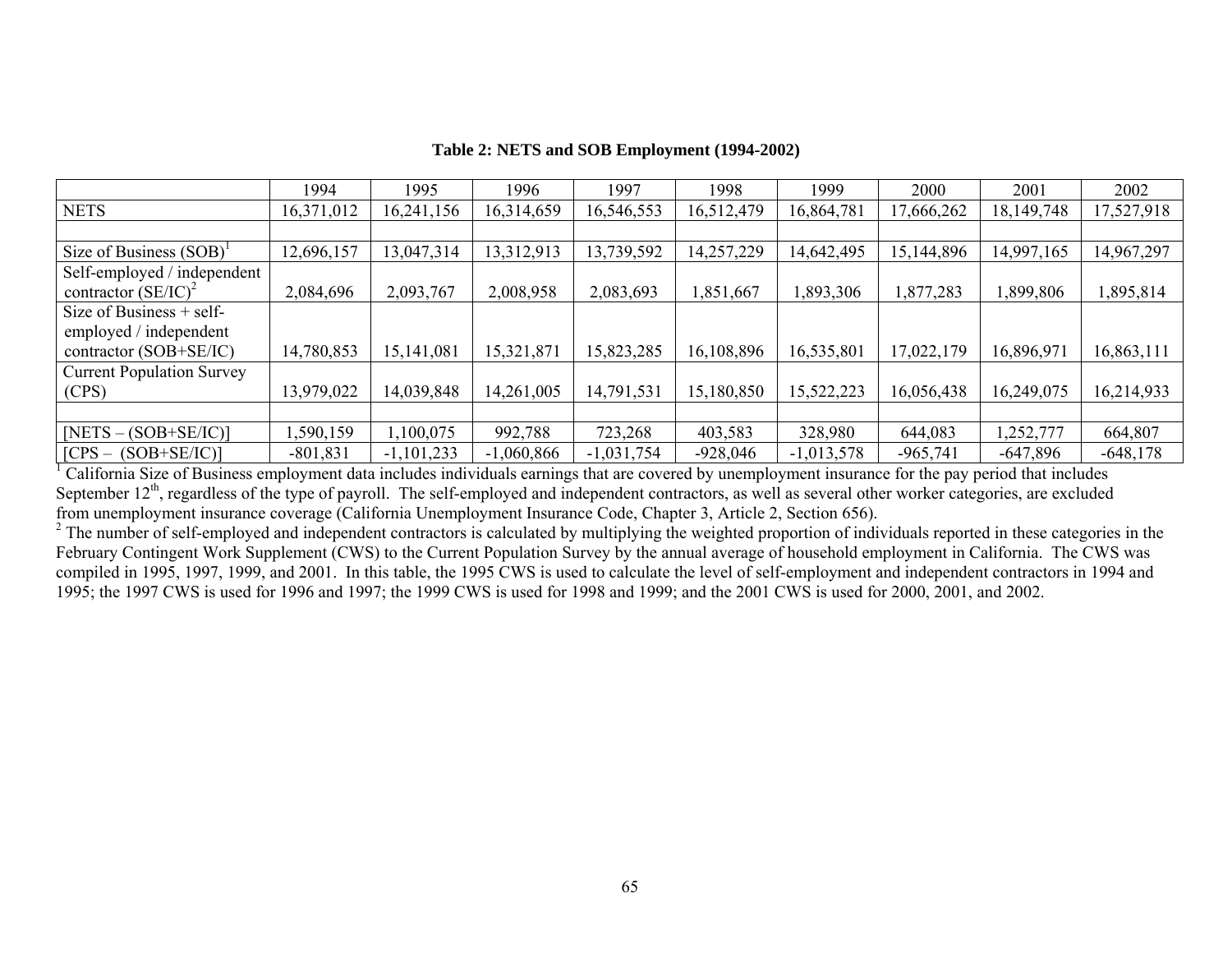|      | <b>Actual Figure</b> | Bottom of Range |        | D&B Estimate Walls Estimate |
|------|----------------------|-----------------|--------|-----------------------------|
| 1993 | 52.23%               | 2.46%           | 13.29% | 32.02%                      |
| 1994 | 53.47%               | 2.40%           | 11.74% | 32.39%                      |
| 1995 | 54.01%               | 2.07%           | 11.52% | 32.40%                      |
| 1996 | 52.30%               | $1.64\%$        | 12.68% | 33.37%                      |
| 1997 | 55.57%               | 1.61%           | 11.20% | 31.63%                      |
| 1998 | 60.74%               | 1.25%           | 9.14%  | 28.88%                      |
| 1999 | 66.78%               | 1.21%           | 7.01%  | 25.01%                      |
| 2000 | 71.38%               | 1.26%           | 11.80% | 15.56%                      |
| 2001 | 69.30%               | 1.13%           | 21.87% | 7.69%                       |
| 2002 | 63.81%               | 0.95%           | 29.04% | 6.21%                       |

**Table 3: Imputation of Employment Figures (1993-2002)** 

## **Table 4. Employment Imputation by Years in Database, % of All Establishments (1989-2002)**

|           | Actual Figure Bottom of Range D&B Estimate Walls Estimate |          |          |
|-----------|-----------------------------------------------------------|----------|----------|
| 33.68%    | $1.05\%$                                                  | 33.05%   | 32.22%   |
| $60.60\%$ | 2 2 9 %                                                   | $9.60\%$ | 27.51%   |
| 75.85%    | 185%                                                      | $2.10\%$ | 2019%    |
| 91.57%    | $1.92\%$                                                  | 2.88%    | $3.63\%$ |

| Table 5: Imputation Transition Matrix (1989-2002) |  |  |  |
|---------------------------------------------------|--|--|--|
|---------------------------------------------------|--|--|--|

|                        | Current year         |                 |              |                |  |  |  |
|------------------------|----------------------|-----------------|--------------|----------------|--|--|--|
|                        | <b>Actual Figure</b> | Bottom of Range | D&B Estimate | Walls Estimate |  |  |  |
| Previous year          |                      |                 |              |                |  |  |  |
| <b>Actual Figure</b>   | 95.82%               | $0.41\%$        | $0.01\%$     | $3.77\%$       |  |  |  |
| <b>Bottom of Range</b> | 15.64%               | 82.07%          | $0.00\%$     | 2.29%          |  |  |  |
| D&B Estimate           | 0.60%                | $0.00\%$        | 94.51%       | 4.89%          |  |  |  |
| Walls Estimate         | 23.34%               | 0.46%           | 1.19%        | 75.00%         |  |  |  |

| Table 6: Share with Employment Changes, by Employment Imputation Type (1993-2002) |  |  |
|-----------------------------------------------------------------------------------|--|--|
|                                                                                   |  |  |

|      | <b>Actual Figure</b> | Bottom of Range | D&B Estimate | <b>Walls Estimate</b> |
|------|----------------------|-----------------|--------------|-----------------------|
| 1993 | 11.43%               | 18.55%          | $0.02\%$     | 1.68%                 |
| 1994 | 7.93%                | 11.66%          | $0.02\%$     | 2.00%                 |
| 1995 | 11.22%               | 9.41%           | $0.02\%$     | 2.54%                 |
| 1996 | 12.83%               | 10.61%          | $0.02\%$     | 3.32%                 |
| 1997 | 13.00%               | 11.01%          | 0.01%        | 4.07%                 |
| 1998 | 12.74%               | 8.63%           | $0.00\%$     | 4.17%                 |
| 1999 | 12.43%               | 12.04%          | $0.01\%$     | 3.87%                 |
| 2000 | 9.13%                | 10.49%          | 0.02%        | 1.82%                 |
| 2001 | 9.78%                | 8.30%           | 11.52%       | $5.04\%$              |
| 2002 | 8.51%                | 7.17%           | 42.70%       | 0.01%                 |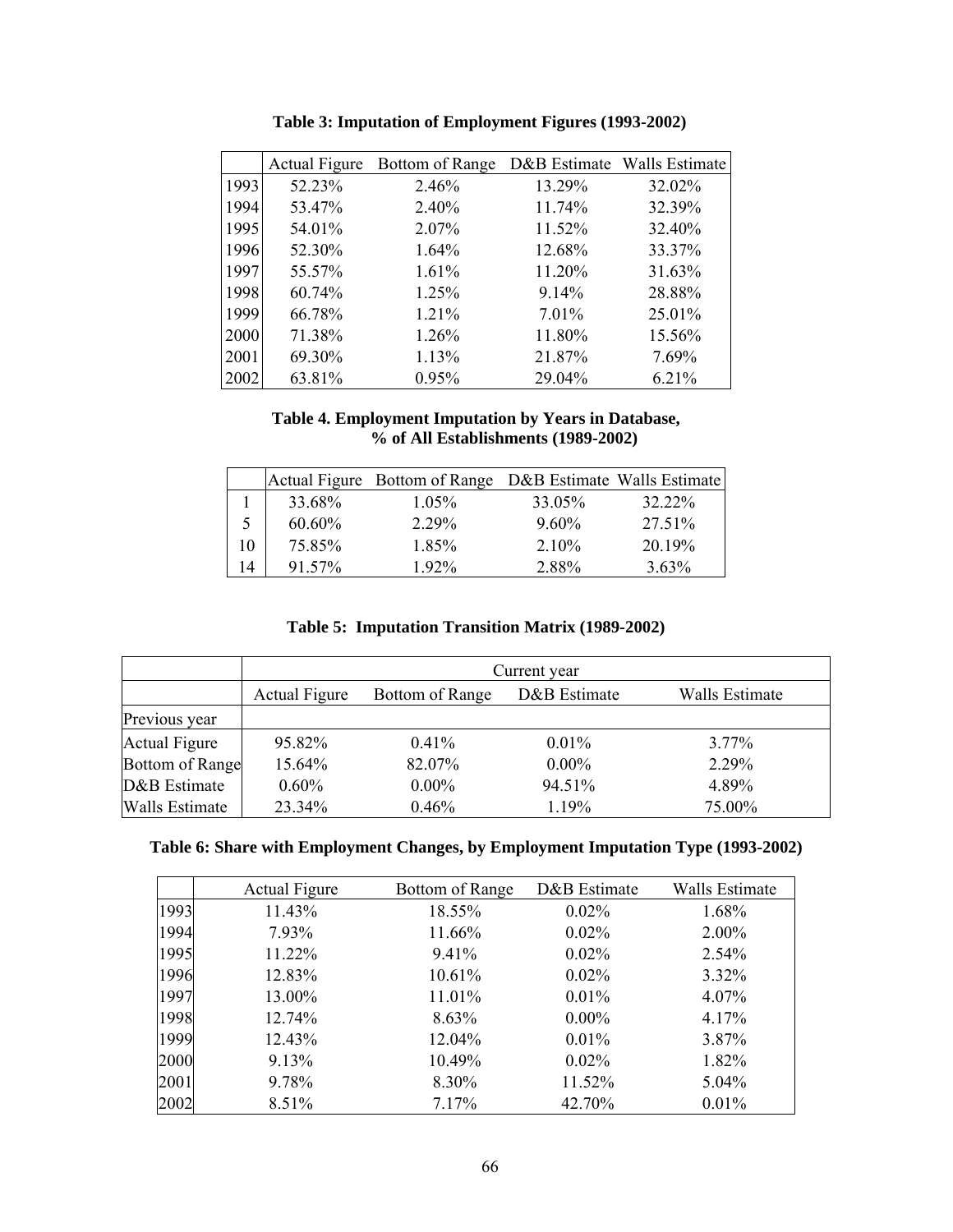|      | A. By number of establishments |           |                      |                 |               |  |  |
|------|--------------------------------|-----------|----------------------|-----------------|---------------|--|--|
|      |                                |           |                      | Total number of | Net loss as % |  |  |
|      | Moved in                       | Moved out | Net effect           | establishments  | of total      |  |  |
| 1993 | 612                            | 1,364     | $-752$               | 1,532,256       | 0.049%        |  |  |
| 1994 | 534                            | 1,285     | $-751$               | 1,515,142       | 0.050%        |  |  |
| 1995 | 519                            | 1,104     | $-585$               | 1,497,623       | 0.039%        |  |  |
| 1996 | 489                            | 835       | $-346$               | 1,521,247       | 0.023%        |  |  |
| 1997 | 504                            | 763       | $-259$               | 1,518,940       | 0.017%        |  |  |
| 1998 | 545                            | 676       | $-131$               | 1,492,105       | 0.009%        |  |  |
| 1999 | 582                            | 669       | $-87$                | 1,461,135       | 0.006%        |  |  |
| 2000 | 802                            | 828       | $-26$                | 1,519,325       | 0.002%        |  |  |
| 2001 | 752                            | 1,032     | $-280$               | 1,644,230       | 0.017%        |  |  |
| 2002 | 731                            | 999       | $-268$               | 1,814,938       | 0.015%        |  |  |
|      |                                |           | B. By number of jobs |                 |               |  |  |
|      |                                |           |                      | Total number of | Net loss as % |  |  |
| Year | Moved in                       | Moved out | Net effect           | jobs            | of total      |  |  |
| 1993 | 13,853                         | 27,094    | $-13,241$            | 16,266,713      | 0.081%        |  |  |
| 1994 | 8,977                          | 25,452    | $-16,475$            | 16,371,012      | 0.101%        |  |  |
| 1995 | 14,136                         | 28,224    | $-14,088$            | 16,241,156      | 0.087%        |  |  |
| 1996 | 13,158                         | 18,352    | $-5,194$             | 16,314,659      | 0.032%        |  |  |
| 1997 | 11,073                         | 28,209    | $-17,136$            | 16,546,553      | 0.104%        |  |  |
| 1998 | 15,098                         | 16,709    | $-1,611$             | 16,512,479      | 0.010%        |  |  |
| 1999 | 18,893                         | 23,437    | $-4,544$             | 16,864,781      | 0.027%        |  |  |
| 2000 | 15,589                         | 16,994    | $-1,405$             | 17,666,262      | 0.008%        |  |  |
| 2001 | 18,586                         | 23,916    | $-5,330$             | 18, 149, 748    | 0.029%        |  |  |
| 2002 | 12,656                         | 16,551    | $-3,895$             | 17,527,918      | 0.022%        |  |  |

**Table 7: Business Relocation and Its Effect on Employment in California, 1992-2002**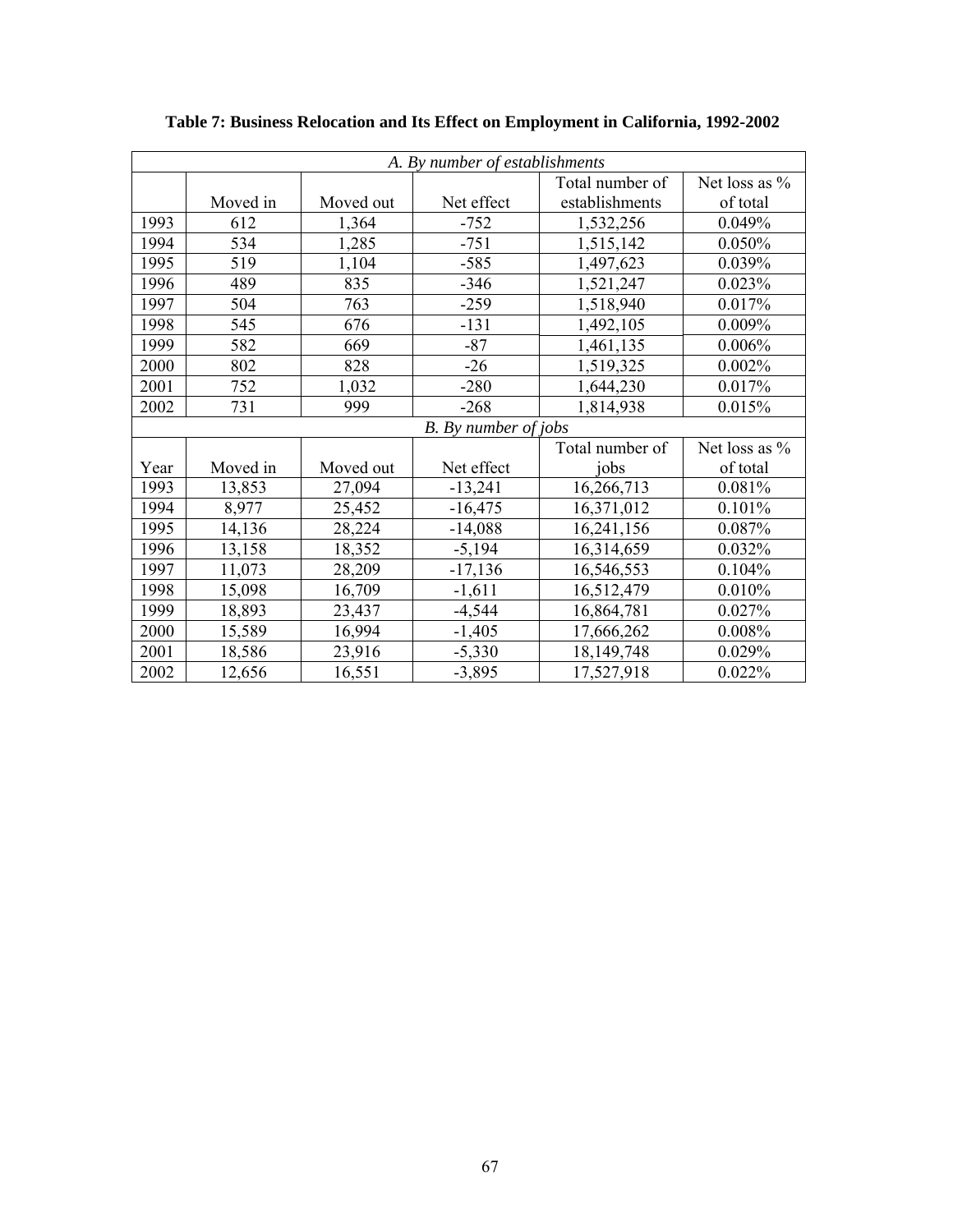| Top destination states of establishments that |                         |           | Top origin states of establishments that moved |                |           |  |  |
|-----------------------------------------------|-------------------------|-----------|------------------------------------------------|----------------|-----------|--|--|
|                                               | moved out of California |           | into California                                |                |           |  |  |
|                                               | Number of               | Number of |                                                | Number of      | Number of |  |  |
|                                               | establishments          | jobs      |                                                | establishments | jobs      |  |  |
| Nevada                                        | 1,305                   | 14,086    | New York                                       | 613            | 16,304    |  |  |
| Arizona                                       | 830                     | 16,544    | Nevada                                         | 438            | 5,189     |  |  |
| Texas                                         | 815                     | 34,819    | Texas                                          | 437            | 9,713     |  |  |
| Oregon                                        | 645                     | 6,103     | Arizona                                        | 416            | 6,095     |  |  |
| Washington                                    | 566                     | 7,986     | Washington                                     | 385            | 5,902     |  |  |
| Colorado                                      | 551                     | 11,546    | New Jersey                                     | 349            | 9,794     |  |  |
| Florida                                       | 507                     | 10,209    | Illinois                                       | 291            | 9,014     |  |  |
| New York                                      | 466                     | 16,387    | Colorado                                       | 280            | 4,566     |  |  |
| Illinois                                      | 269                     | 8,700     | Florida                                        | 272            | 4,341     |  |  |
| Utah                                          | 253                     | 3,345     | Oregon                                         | 257            | 2,417     |  |  |
| Georgia                                       | 227                     | 5,799     | Massachusetts                                  | 215            | 6,441     |  |  |
| Idaho                                         | 222                     | 3,045     | Pennsylvania                                   | 146            | 3,795     |  |  |
| New Jersey                                    | 196                     | 5,546     | Virginia                                       | 137            | 3,859     |  |  |
| North Carolina                                | 182                     | 19,162    | Ohio                                           | 136            | 4,980     |  |  |
| Massachusetts                                 | 180                     | 5,162     | Michigan                                       | 134            | 2,663     |  |  |
| Virginia                                      | 175                     | 4,851     | Utah                                           | 126            | 2,118     |  |  |
| Pennsylvania                                  | 166                     | 7,172     | Georgia                                        | 125            | 4,195     |  |  |
| Ohio                                          | 157                     | 7,887     | Maryland                                       | 104            | 4,258     |  |  |
| Tennessee                                     | 140                     | 3,610     | Hawaii                                         | 97             | 1,297     |  |  |
| New Mexico                                    | 135                     | 974       | Connecticut                                    | 96             | 5,148     |  |  |

## **Table 8: Top Destination and Origin States of Establishments that Crossed State Boundaries, 1993-2002**

Rankings are based on number of establishments moving.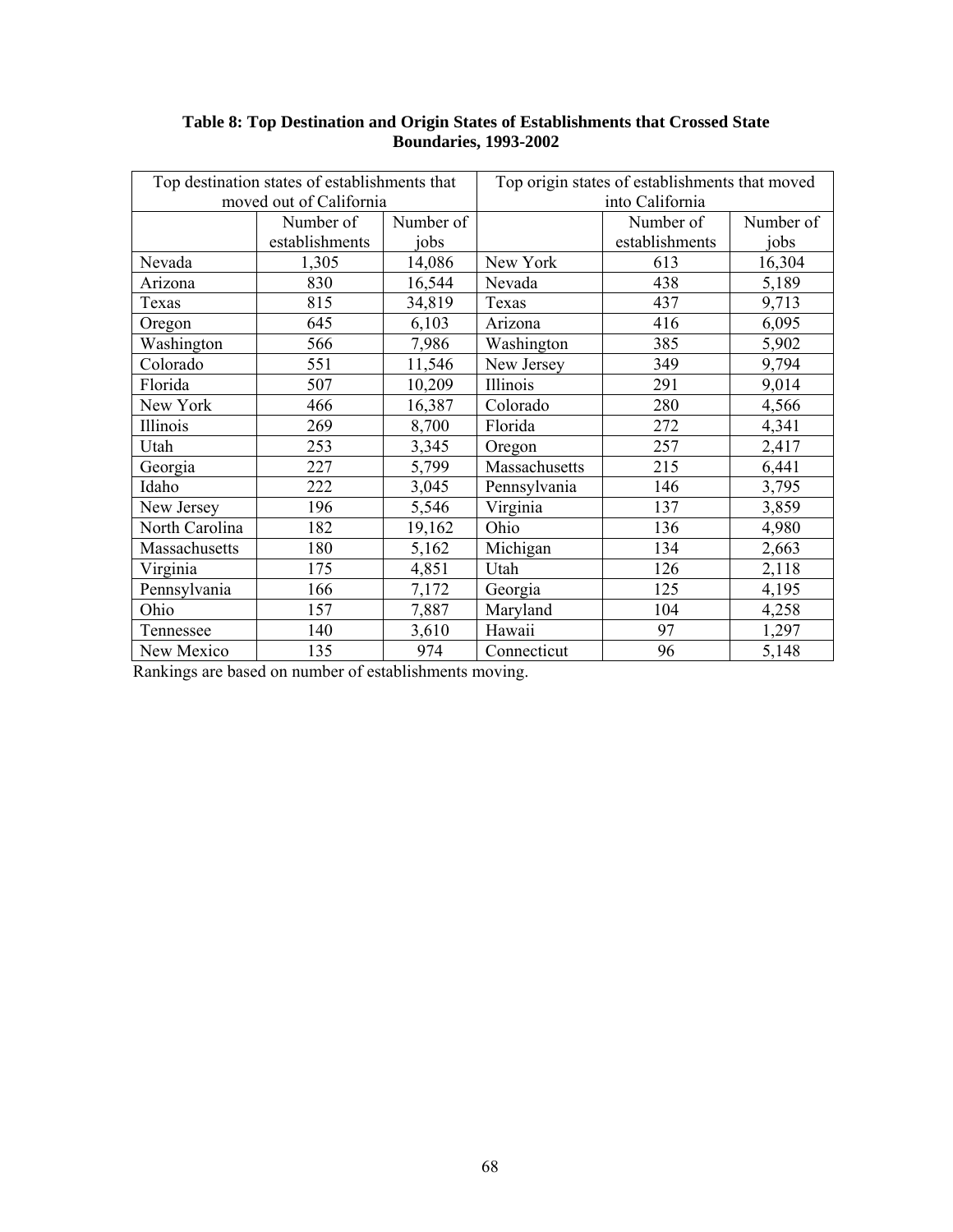|                             | 1992-1995  | 1993-1996  | 1994-1997  | 1995-1998  | 1996-1999  | 1997-2000    | 1998-2001    | 1999-2002   |
|-----------------------------|------------|------------|------------|------------|------------|--------------|--------------|-------------|
| A. Employment change        |            |            |            |            |            |              |              |             |
| Starting employment         | 16,394,151 | 16,266,713 | 16,371,012 | 16,241,156 | 16,314,659 | 16,546,553   | 16,512,479   | 16,864,781  |
| Ending employment           | 16,241,156 | 16,314,659 | 16,546,553 | 16,512,479 | 16,864,781 | 17,666,262   | 18, 149, 748 | 17,527,918  |
| Change                      | 152,995    | $-47,946$  | $-175,541$ | $-271,323$ | $-550,122$ | $-1,119,709$ | $-1,637,269$ | $-663, 137$ |
|                             |            |            |            |            |            |              |              |             |
|                             |            |            |            |            |            |              |              |             |
| Job creation:               |            |            |            |            |            |              |              |             |
| Expansion                   | ,134,603   | ,220,681   | ,480,284   | 1,742,557  | 1,874,193  | 1,933,519    | 1,934,525    | ,862,952    |
| <b>Birth</b>                | 2,641,169  | 2,915,369  | 2,716,969  | 2,456,024  | 2,317,230  | 2,776,719    | 3,488,940    | 3,092,281   |
| Move in                     | 34,327     | 37,993     | 41,994     | 37,355     | 46,076     | 49,515       | 45,268       | 42,277      |
| Job destruction:            |            |            |            |            |            |              |              |             |
| Contraction                 | ,102,839   | 965,717    | 1,030,221  | 994,987    | 973,018    | 901,333      | 1,134,032    | 410,608     |
| Death                       | 2,781,915  | 3,086,093  | 2,965,193  | 2,909,694  | 2,648,325  | 2,682,980    | 2,640,929    | 2,870,695   |
| Move out                    | 78,340     | 74,287     | 68,292     | 59,932     | 66,034     | 55,731       | 56,503       | 53,070      |
|                             |            |            |            |            |            |              |              |             |
| <b>B.</b> Employment change |            |            |            |            |            |              |              |             |
| decomposition               |            |            |            |            |            |              |              |             |
| Employment change $=$       | $-152,995$ | 47,946     | 175,541    | 271,323    | 550,122    | 1,119,709    | ,637,269     | 663,137     |
| (expansion-contraction)     | 31,764     | 254,964    | 450,063    | 747,570    | 901,175    | 1,032,186    | 800,493      | 452,344     |
| + (birth-death)             | $-140,746$ | $-170,724$ | $-248,224$ | $-453,670$ | $-331,095$ | 93,739       | 848,011      | 221,586     |
| $+$ (move in-move out)      | $-44,013$  | $-36,294$  | $-26,298$  | $-22,577$  | $-19,958$  | $-6,216$     | $-11,235$    | $-10,793$   |

# **Table 9: Decomposition of Employment Growth in California**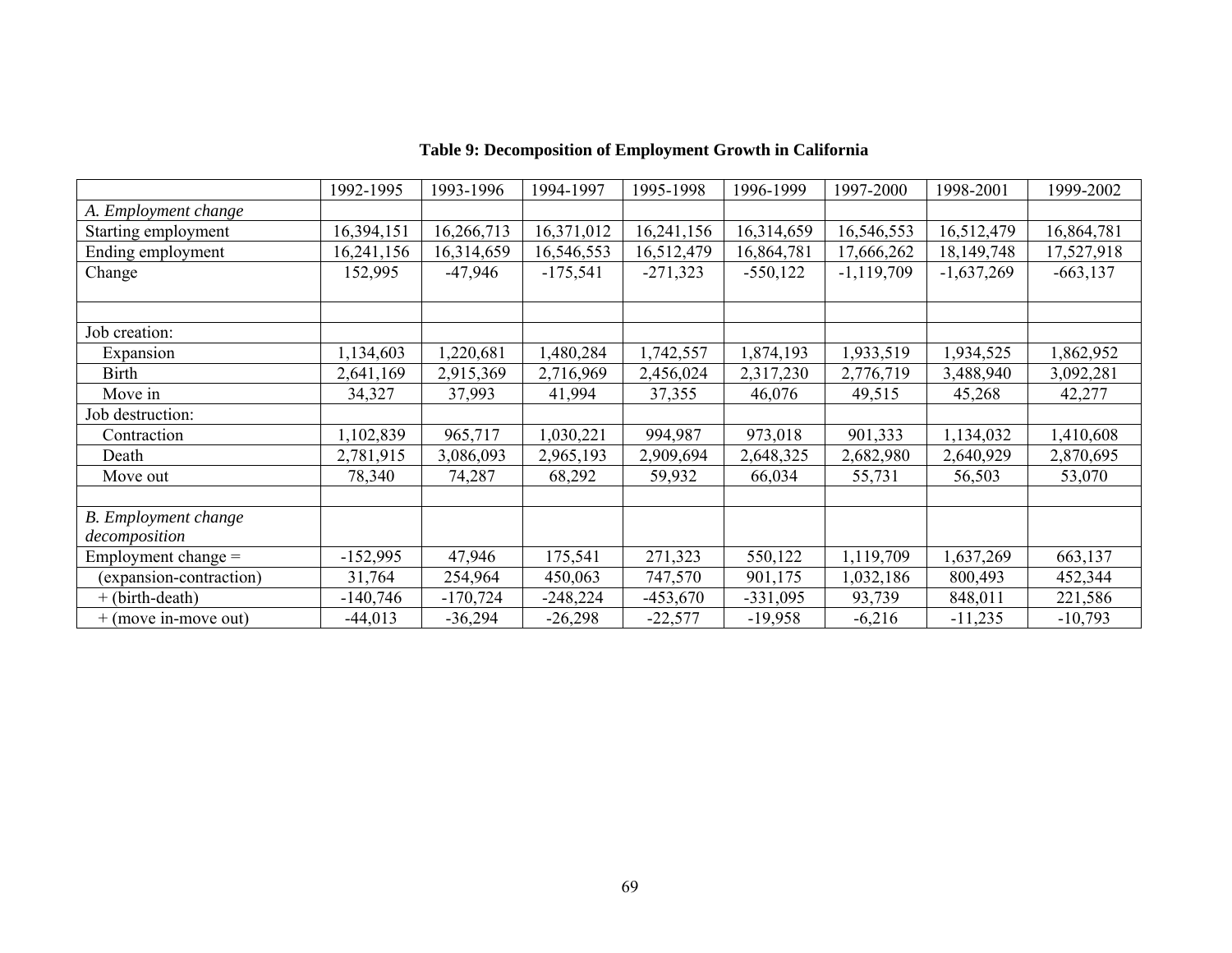|                   | l year     | 2 years    | 3 years    | 5 years    | 10 years   |  |
|-------------------|------------|------------|------------|------------|------------|--|
| Expansion         | 6,726,170  | 6,014,067  | 4,811,685  | 4,357,686  | 2,715,820  |  |
| <b>Birth</b>      | 10,228,529 | 9,694,187  | 8,586,133  | 8,515,039  | 7,333,856  |  |
| In-migration      | 142,019    | 139,145    | 116,950    | 127,460    | 111,104    |  |
| Gross creation    | 17,096,718 | 15,847,399 | 13,514,768 | 13,000,185 | 10,160,780 |  |
| Contraction       | 5,131,936  | 4,374,271  | 3,231,858  | 2,999,383  | 1,865,002  |  |
| Death             | 10,606,077 | 10,116,790 | 8,332,538  | 8,671,637  | 6,991,783  |  |
| Out-migration     | 224,938    | 222,571    | 194,775    | 195,398    | 170,228    |  |
| Gross destruction | 15,962,951 | 14,713,632 | 11,759,171 | 11,866,418 | 9,027,013  |  |
| Net change        | 1,133,767  | 1,133,767  | 1,755,597  | 1,133,767  | 1,133,767  |  |

# **Table 10: Employment Change Decomposition (1992-2002), Various Interval Lengths of Observation**

For 3-year intervals the analysis is limited to 1992-2001, which can be divided into period of 3 years length.

## **Table 11: Employment Change Share Decomposition (1992-2002), Various Interval Lengths of Observation**

|                   | l year     | 2 years    | 3 years    | 5 years    | 10 years   |  |
|-------------------|------------|------------|------------|------------|------------|--|
| Expansion         | 39.3%      | 37.9%      | 35.6%      | 33.5%      | 26.7%      |  |
| <b>Birth</b>      | 59.8%      | 61.2%      | 63.5%      | 65.5%      | 72.2%      |  |
| In-migration      | $0.8\%$    | $0.9\%$    | $0.9\%$    | $1.0\%$    | 1.1%       |  |
| Gross creation    | 17,096,718 | 15,847,399 | 13,514,768 | 13,000,185 | 10,160,780 |  |
| Contraction       | 32.1%      | 29.7%      | 27.5%      | 25.3%      | 20.7%      |  |
| Death             | 66.4%      | 68.8%      | 70.9%      | 73.1%      | 77.5%      |  |
| Out-migration     | 1.4%       | 1.5%       | $1.7\%$    | 1.6%       | 1.9%       |  |
| Gross destruction | 15,962,951 | 14,713,632 | 11,759,171 | 11,866,418 | 9,027,013  |  |
| Net change        | 1,133,767  | 1,133,767  | 1,755,597  | 1,133,767  | 1,133,767  |  |

See note to Table 10.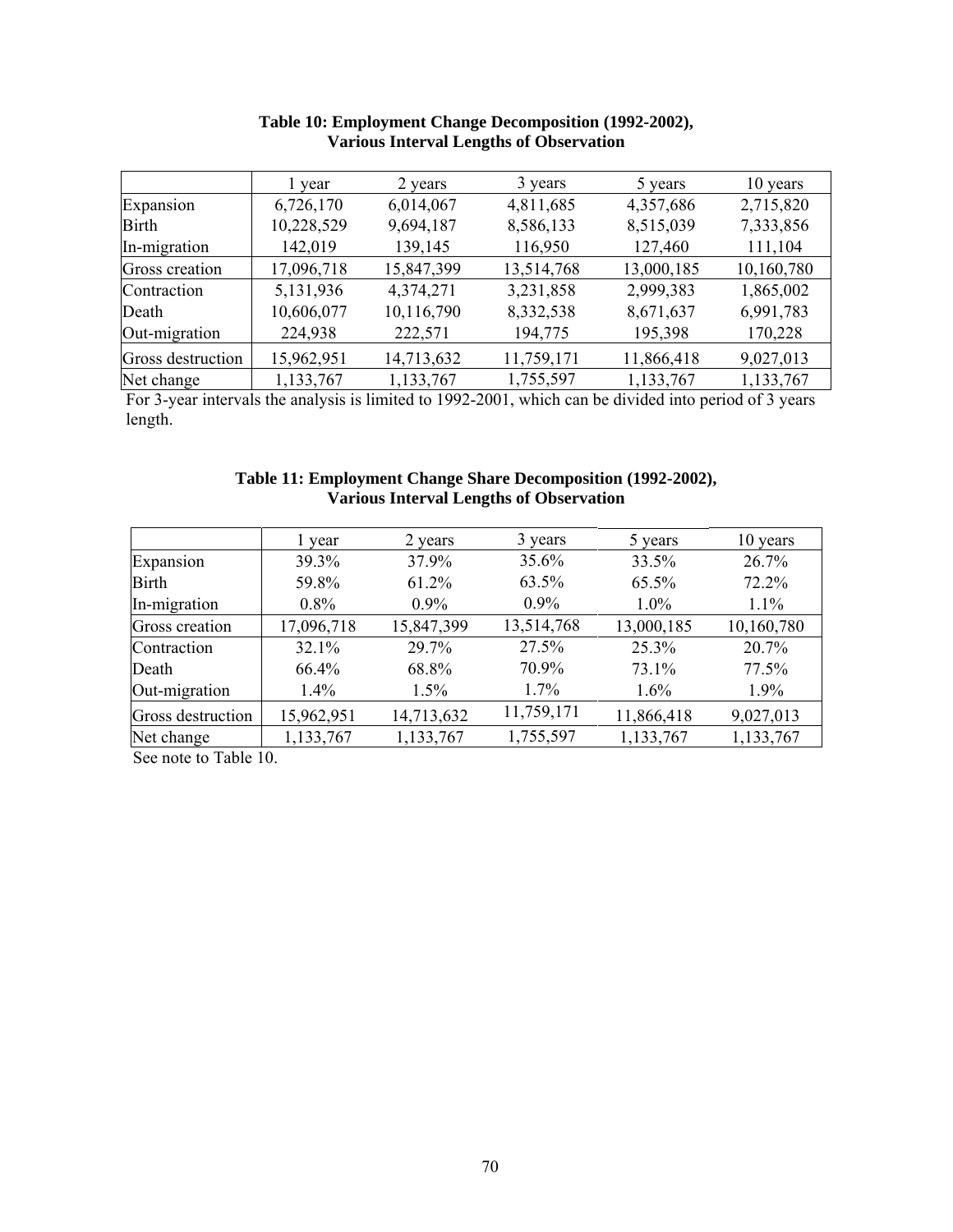|                          | BED, 1994-<br>$2002^1$ | LDB, Sept.-<br>Dec. $1999^2$ | ES-202, WV,<br>$1990 - 1994^3$ | NETS, CA,<br>1992-2002 | ES-202, WV,<br>$1990 - 1994^3$ | NETS, CA,<br>1992-2002 | ES-202, WV,<br>$1990 - 1994^3$ | NETS, CA,<br>1992-2001 | ES-202, WV,<br>1990-1994 <sup>3</sup> |
|--------------------------|------------------------|------------------------------|--------------------------------|------------------------|--------------------------------|------------------------|--------------------------------|------------------------|---------------------------------------|
|                          | Quarterly              | Quarterly                    | Quarterly                      | year                   | year                           | 2 years                | 2 years                        | 3 years                | 3 years                               |
| Share of job creation    |                        |                              |                                |                        |                                |                        |                                |                        |                                       |
| Expansion                | 77.9%                  | 79.8%                        | 80.4%                          | 39.3%                  | 60.2%                          | 37.9%                  | 51.1%                          | 35.6%                  | 44.2%                                 |
| <b>Birth</b>             | 22.1%                  | 20.2%                        | 19.6%                          | 59.8%                  | 39.8%                          | 61.2%                  | 48.9%                          | 63.5%                  | 55.8%                                 |
| In-migration             | N.A.                   | N.A.                         | N.A.                           | 0.8%                   | N.A.                           | $0.9\%$                | N.A.                           | $0.9\%$                | N.A.                                  |
| Share of job destruction |                        |                              |                                |                        |                                |                        |                                |                        |                                       |
| Contraction              | 78.6%                  | 78.6%                        | 81.4%                          | 32.1%                  | 59.4%                          | 29.7%                  | 47.3%                          | 27.5%                  | 39.8%                                 |
| Death                    | 21.4%                  | 21.3%                        | 18.6%                          | 66.4%                  | 40.6%                          | 68.8%                  | 52.6%                          | 70.9%                  | $60.2\%$                              |
| Out-migration            | N.A.                   | N.A.                         | N.A.                           | 1.4%                   | N.A.                           | $1.5\%$                | N.A.                           | 1.7%                   | N.A.                                  |

# **Table 12: Comparisons Across Datasets**

 $1$  Calculated from www.bls.gov/bdm/, viewed May 3, 2005, seasonally-adjusted series.

 $<sup>2</sup>$  Pivetz, et al. (2001).</sup>

 $3$  From Spletzer (2000, Tables 4 and 5).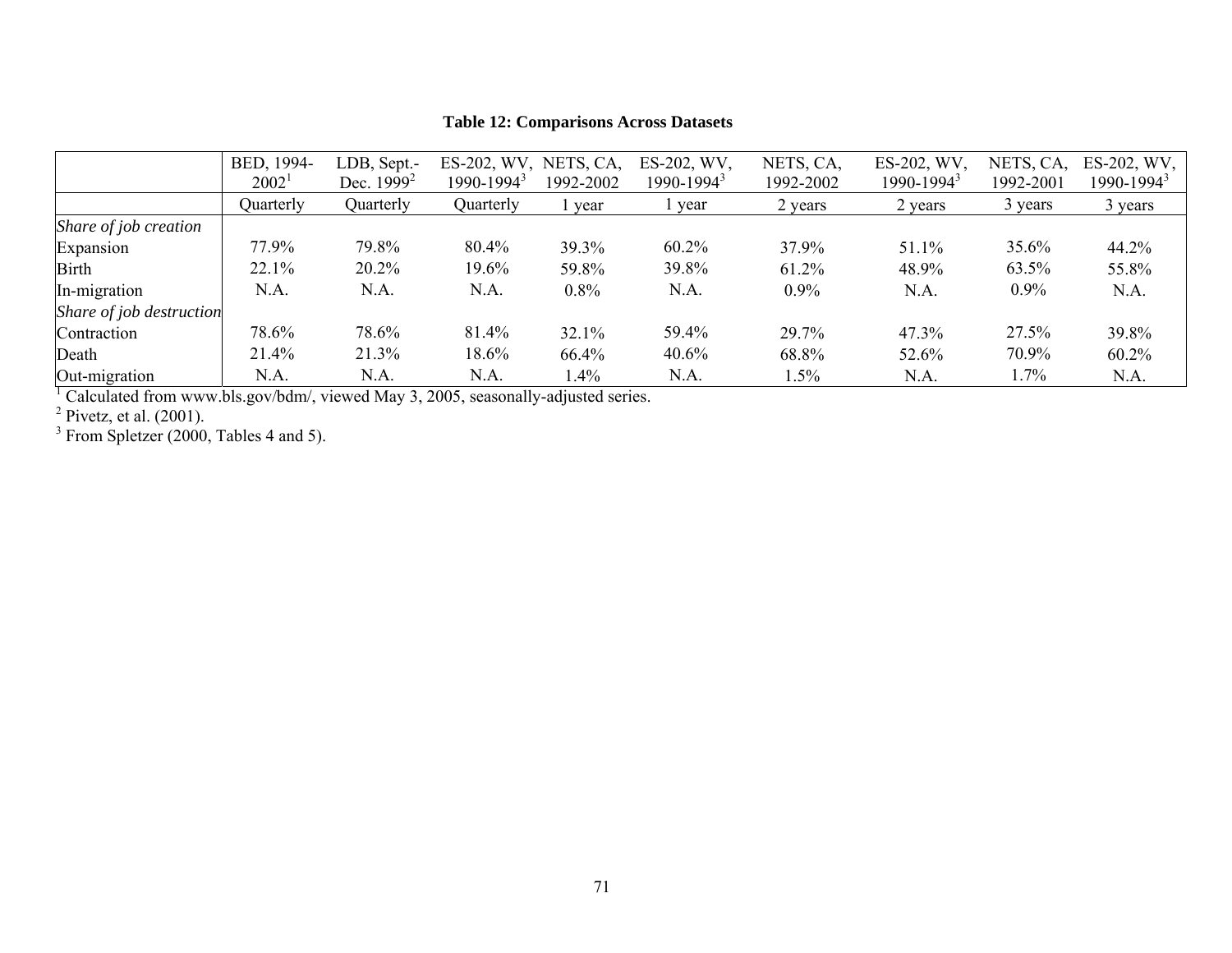## **Appendix A: Newspaper Article Search**

The number of articles – both related and unrelated – that are returned by a full-text or index term search depend on the choice of specific search term(s). Of the articles returned by such keyword searches, typically only 20-50% of articles can be identified as pertaining to actual establishment relocations. Other articles typically either discuss the phenomenon of business relocations (without giving information of specific moves) or discuss residential relocation. Certain combinations of words are more effective at returning a high yield of actual business relocations.

We experimented with several different search terms. For the purpose of testing the effectiveness of different search strings we limited our testing to articles appearing in the 1996 Los Angeles Times. Using the Lexis-Nexis database, the search term "RELOCAT!" returns 1,218 articles. This term searches for any word that starts with those characters, which are limited almost exclusively to the words relocate, relocated, relocating, or relocation. Adding the terms "BUSINESS" and "MOVE OR MOVING OR MOVED",<sup>59</sup> and that the term "RELOCAT!" is found at least twice in each article, further improves targeting. Finally, requiring that articles be published in either the metro or business sections substantially reduces the number of irrelevant articles, while excluding few relevant articles. These refinements reduce the number of articles found by 84% while improving the likelihood of locating relevant articles from 19% to 46%. Any further specificity of search term seemed to exclude many relevant articles, with little improvement in targeting.

Table A1 summarizes all the strings of search terms with which we experimented, and Table A2 summarizes some results. The last one (search 5) is the criterion we used to find reported cases of business relocation in the Los Angeles Times during 1996-2000.

When identifying establishment relocation in these articles we use a similar definition to that used in the NETS database. We only include business establishment relocation, and exclude residential, event, or sports franchise relocations. A valid reporting of establishment relocation must give the name of a specific firm and the intended destination, though the citation need not include the origin of the move.

<span id="page-72-0"></span> $\frac{59 \text{ }}{\text{ }}^{\text{}}\text{MOV!}$ " was not selected as a search term because the word "movie" is quite common.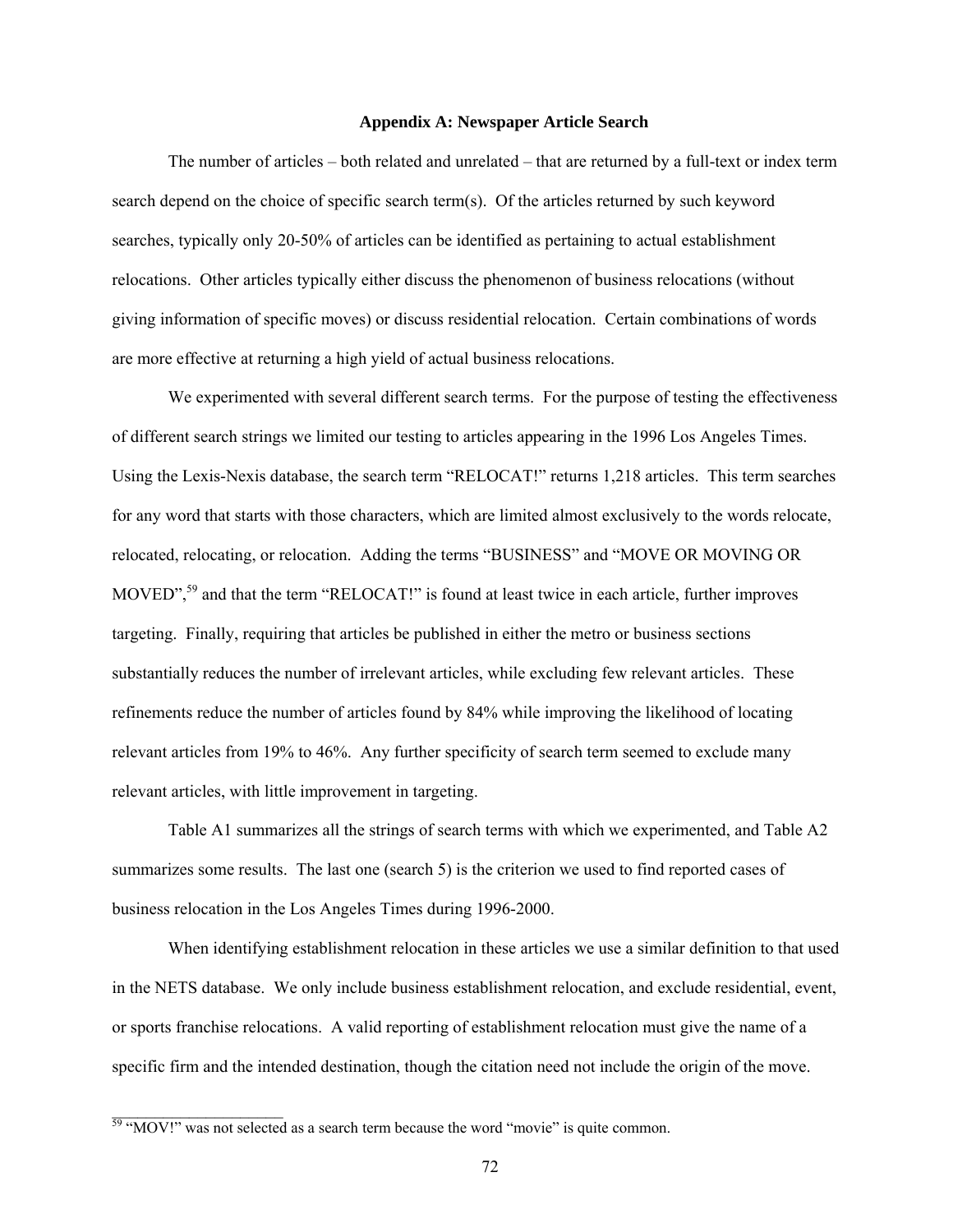We are interested only in the relocation of actual establishments between two physical locations, and ignore reports of the relocation of jobs, divisions, or sections between establishments within the same firm that are also often reported in the news media. Finally, the newspaper article may not indicate that the origin office (or location) will remain open, or that the destination office existed prior to the move.

A sophisticated search string was not necessary for identifying business relocations reported in the Kiplinger California Letter because the publication has a specific section about business relocation.